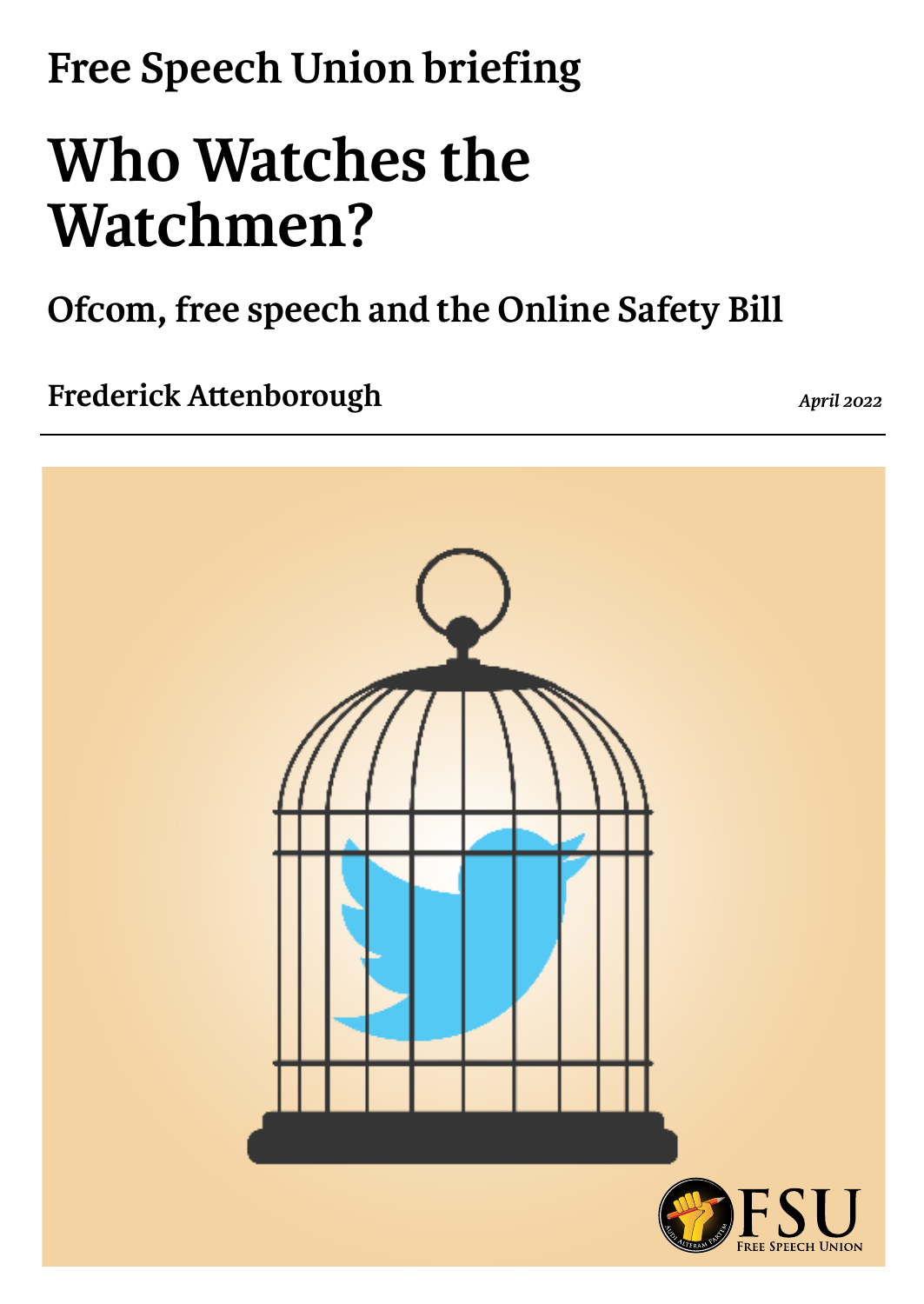#### **About the author**

Dr. Frederick Attenborough was previously Lecturer in Communication and Media Studies at Loughborough University (2009-15) and Programme Leader and Senior Lecturer in Sociology at Bishop Grosseteste University, Lincoln (2015-21). Currently based at the University of Lincoln, he is also the Communications Officer for the Free Speech Union. Since 2020 he has been a regular contributor to Toby Young's *[Daily Sceptic](http://www.dailysceptic.org/)*, and many of those pieces are now collected together on his Substack account, [MyBodyThisPaperThisFire.](https://mybodythispaperthisfire.substack.com/)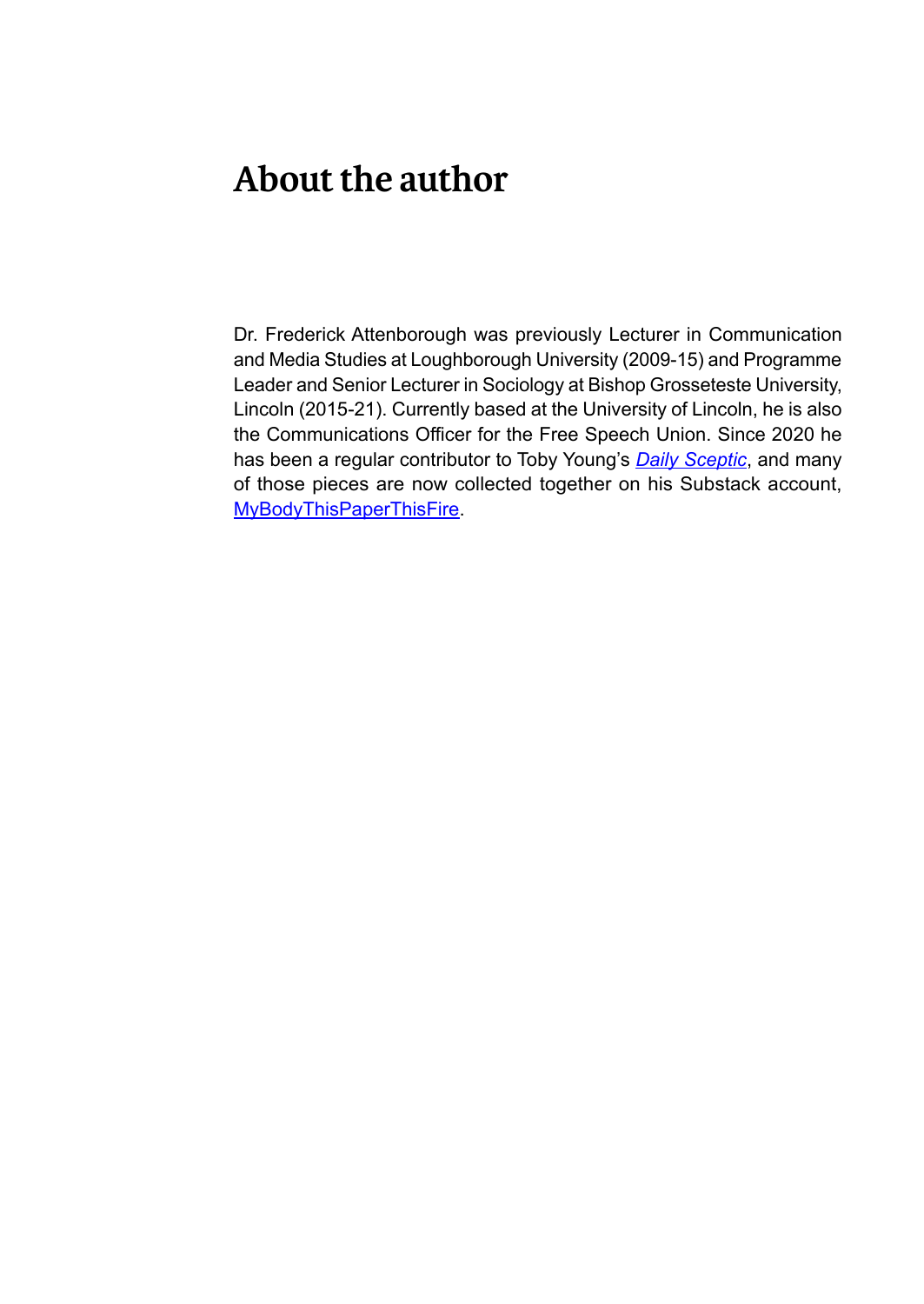### **Contents**

| Introduction                                                | 4  |
|-------------------------------------------------------------|----|
| 1. Ofcom – regulator in legislation, regulator in practice? | 7  |
| 2. Ofcom's codes of practice                                | 12 |
| 3. Alternative steps, alternative measures                  | 17 |
| 4. Information notices and "the skilled person"             | 22 |
| 5. The transparent, self-performed audit                    | 24 |
| 6. The rhetoric of numbers                                  | 27 |
| <b>References</b>                                           | 33 |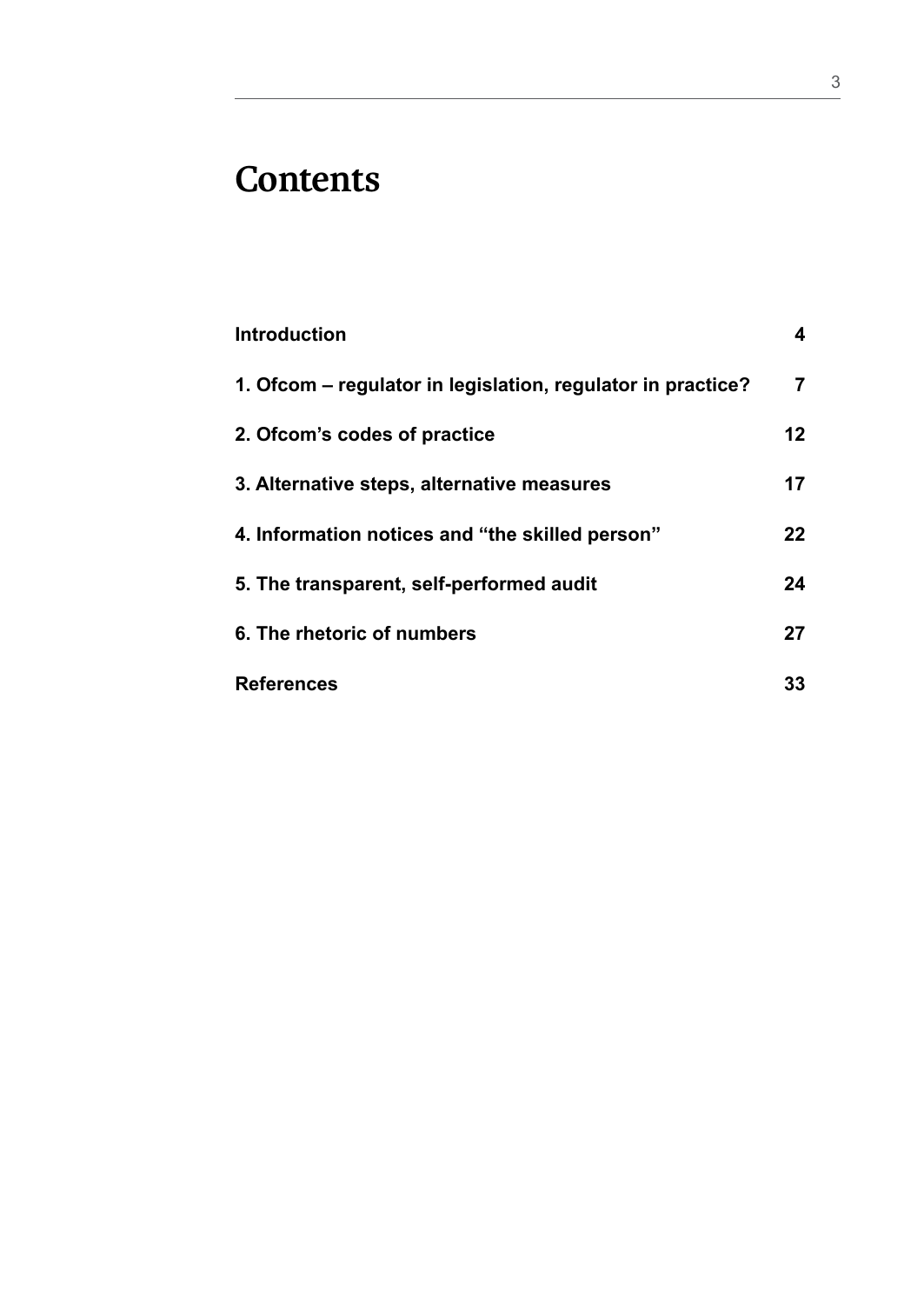#### **Introduction**

The latest version of the Online Safety Bill was introduced in Parliament on 16 March 2022<sup>1</sup>. Subject to scrutiny, debate and some no doubt minor amendments it is likely that this iteration of the proposed legislation will be passed and made into law. According to the inimitably boosterish rhetoric so beloved of Boris Johnson's administration, the UK isn't about to be fobbed off with any old journeyman, making-up-the-numbers online safety laws, either. No, from now on we're all going to be lucky enough to have our online activities policed, chivvied and curtailed by what are in fact "*world-leading* online safety laws".2

World-leading on whose criteria, one wonders?

Certainly it's true that the primary aim of the Bill's (no doubt suitably *worldleading*) regulatory framework will be to remove "illegal online content" and "priority content that is harmful to adults", as well as content that is harmful to children.<sup>3</sup> What we shouldn't lose sight of in the Government's giddy rush to celebrate the creation of their "safer online environment", however, is the fact that the Bill professes to having a secondary aim; an aim that is, in some ways, precipitated by the first. Early on in the lawmaking process the Government seem to have twigged that you can't go about arbitrarily decreeing what can or can't be uttered, filmed, drawn, written, seen, debated, analysed, critiqued, posted, uploaded or Tweeted online, and then expect to be able to strut about on the global stage like some sort of Lockean paragon of liberal democratic virtue without one or two of the bawdier citizenry down in the cheap seats at the back of the stalls starting up with a spot of the old slow handclap treatment. Perhaps that's why the latest iteration of the Bill pays some grudging, and frankly rather desultory, attention to its secondary aim, namely, ensuring that the proposed regulatory system will "strengthen people's rights to express themselves freely online and ensure social media companies are not removing legal free speech".4

Not that it's particularly easy to locate that attention. Approaching the vast, grey-stoned and crenellated sham of this Bill's legal architecture through the overly ornate wrought-iron gates out front, we find ourselves caught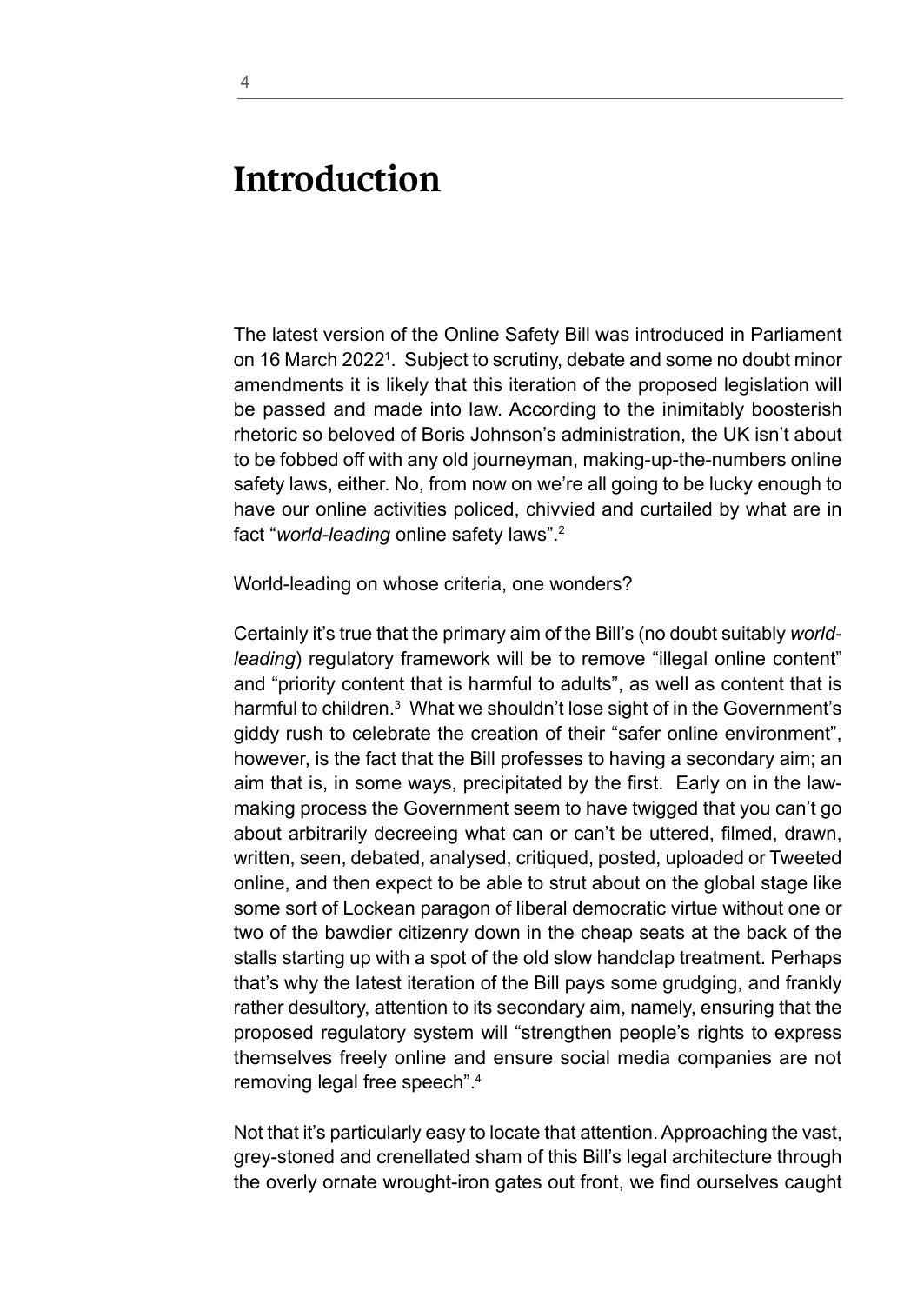in the glare of its primary aim: *providing individuals with a secure, stable and essentially sanitised online environment*. It's only when we creep around the back that we're able to discern the outline of the Bill's secondary aim, lurking shamefacedly in the shadows behind the bin-store just opposite the servant's entrance: *allowing for the risk and the uncertainty of a public sphere in which freedom of speech is not just tolerated but actively cultivated.* Ostensibly, these aims are incompatible… and yet the Bill claims to be forcing them into a position of compatibility. It's true, of course, that much of what passes for 'politics' in the post-Enlightenment Anglosphere is little more than a collective, emotionally fraught attempt to do just that, with a variegated assortment of charismatic gargoyles all dashing about trying to cadge a soapbox from which to announce that they, and they alone, have found the best way, the *only* way, the *Net Zero* way, the *Third Way*, to force security into compatibility with freedom, becoming into compatibility with being, the state with individuals, certainty with risks, social order with innovations, collective responsibilities with rights. And yet it is, nonetheless, a *little* unusual for an online regulatory system to find itself tasked with resolving the sorts of epistemological dichotomies that the Montesquieus, de Tocquevilles, Hegels, Hayeks, Schumpeters, Nietzsches, Polanyis, Heideggers, Arendts, Sartres and Foucaults of this world have all hitherto found so intractable.

So will the regulatory system proposed by the Online Safety Bill prove at all capable of fulfilling what is, essentially, an ethico-philosophical task? Will it possess the necessary intellectual dexterity, the necessary political commitment, not just to hold these apparently incompatible principles in tension, but to champion them both and to do so at the same time? Will it come into being armed with regulatory tools and mechanisms potent enough to hold multi-billion-dollar online providers to account for the adequacy (or otherwise) of the balance their online content moderation systems establish between collective security *and* individual freedom? Or might the Bill's references to "strengthen[ing] people's rights to express themselves freely online" prove to be little more than well-intentioned makeweights; a form of linguistic ballast that rolls rather nicely off one's tongue in the rarefied atmosphere of the Houses of Parliament, say, or perhaps while sitting freshly varnished on a breakfast TV sofa and incanting one's vacuous, learnt-by-rote soundbites; linguistic ballast that, in practice, out there in Silicon Valley's digital swamp, might all too quickly come to be discharged, cut adrift, forgotten about, once the proposed regulator's staff realise they are laughably out of their depth, drowning in algorithms they cannot hope to understand, and surrounded by sharks that will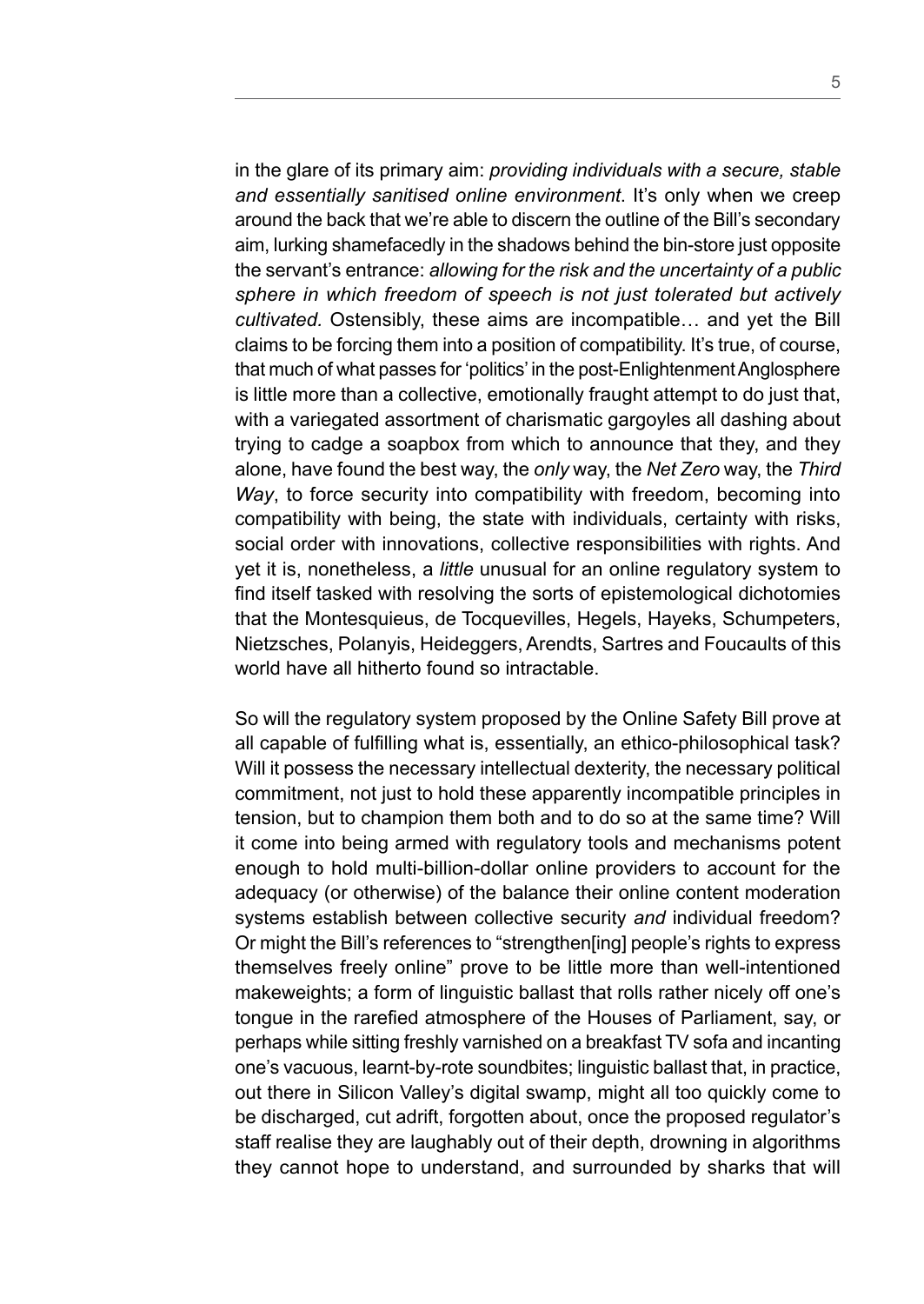continue to tear the First Amendment to pieces, whether these 'worldleaders' want them to or not?

It is to these and other, similar questions that this paper addresses itself.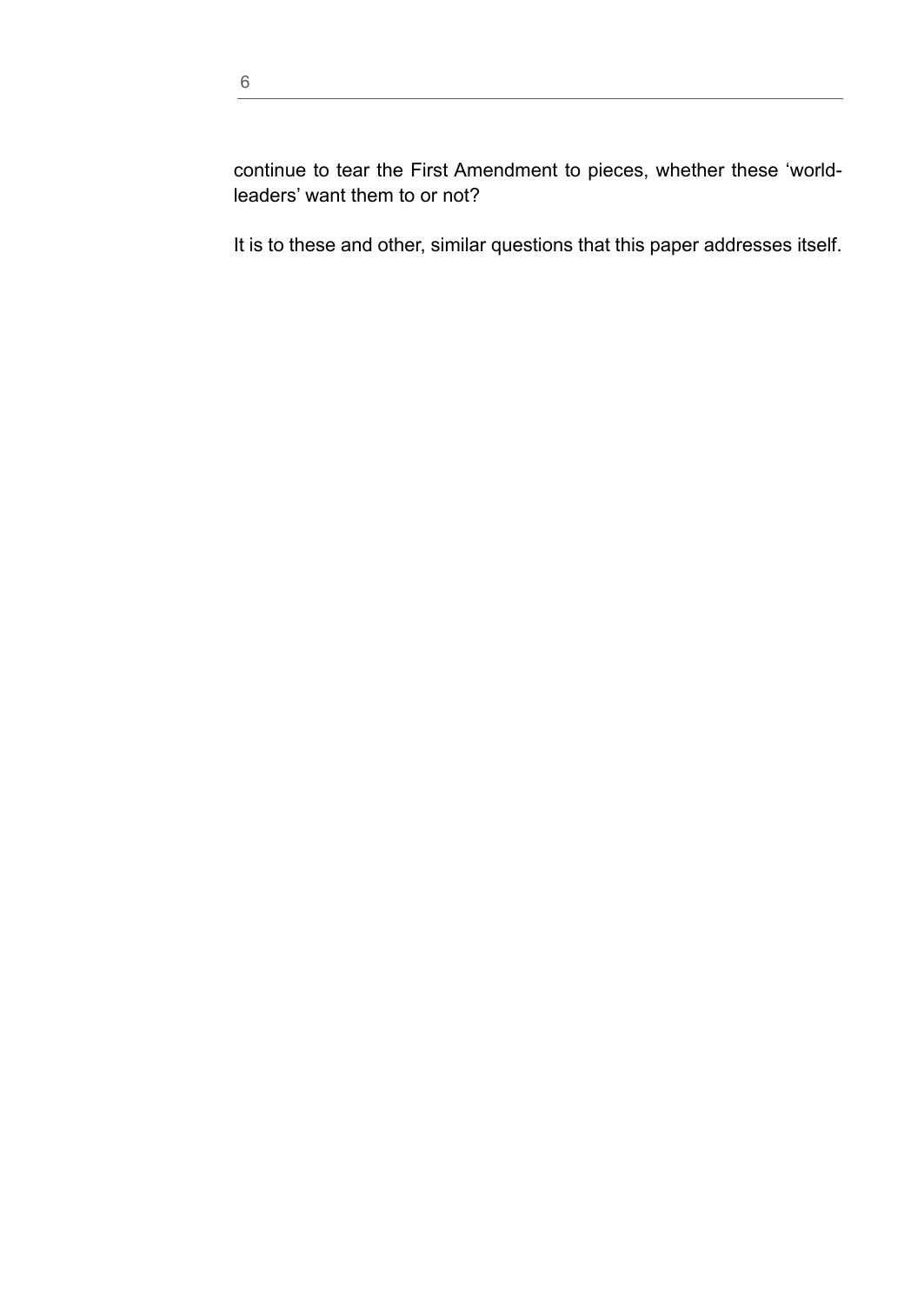#### **1. Ofcom – regulator in legislation, regulator in practice?**

The Government originally set out its intention to appoint Ofcom as the regulator in legislation via the Online Harms White Paper (April 2019),<sup>5</sup> before the full response to the White Paper consultation (December 2020) confirmed that this would indeed be the case. $6$  It's therefore critical for anyone with an interest in defending free speech to understand the scale and scope of Ofcom's new role. In the legal ecosystem proposed by the Online Safety Bill, $^\tau$  Ofcom will be attempting to do for online platforms what it has been doing for some time now in the case of broadcasters, namely, "tackling harmful content and [*rather more importantly for us*] protecting freedom of speech".<sup>8</sup> How will it attempt that protection? Via the issuance of statutory codes of practice requiring online service providers to establish free speech 'safeguards'.

At first glance that might seem rather reassuring – so much so, in fact, there's a danger of being lulled into a false sense of security; of coming away from a brief perusal of the draft Bill with the feeling that these 'codes' will allow Ofcom to establish the right balance between society's right to uphold certain normative standards and each individual member of that society's right to freedom of speech. A useful corrective is to move a little further downstream of the legislative process and consider what's likely to happen once the Bill passes into law, the variegated assortment of Parliamentarians, academics, campaign groups and celebrities currently clustering around it have all buzzed off elsewhere and Ofcom is left alone to grapple with the messy, day-to-day practicalities of enforcing its safeguards.9

Oddly enough, that's exactly the proleptic journey Ofcom's Chief Executive, Dame Melanie Dawes, was asked to make during her recent appearance before the Draft Online Safety Bill Joint Committee. Did she feel Ofcom would have what it needed to act and act quickly if ever it were required to hold the big tech giants to account? "Broadly, yes," she said.10 It's hardly surprising her answer feels weighted down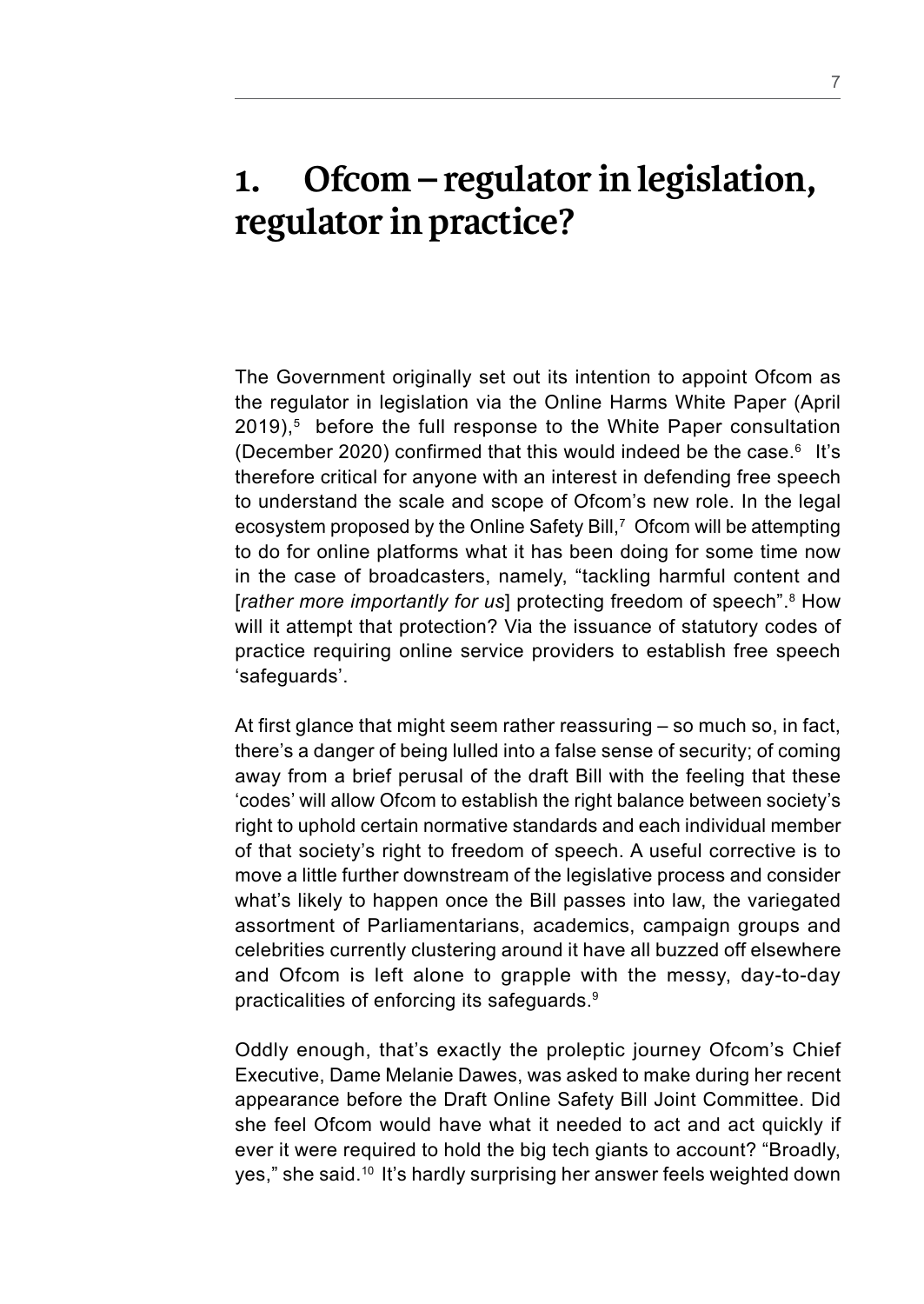with all manner of unspoken caveats and qualifiers: although it is just about arguable that the regulatory mechanisms included within the draft Bill are robust enough *in principle*, there are urgent question marks regarding the level of meaningful control Ofcom will have over them *in practice*.

In part, this is an issue of capability. Even if one *were* minded to accept the Government's claim that Ofcom is an actor blessed with "organisational experience, robustness and experience of delivering challenging, high-profile remits", its ability to perform this new, actionpacked role of regulator-cum-policeman without blowing up in its lines would seem far from assured.<sup>11</sup> It's what you might most politely describe as 'a step up' from Ofcom's current repertory theatre work, in which performances of 'regulating the country's telly and radio' and 'supervising the Royal Mail' rarely rise above the level of local village hall am-dram.<sup>12</sup> And for those of us who've sat through so many of their shows in the past, it's frankly rather difficult to believe that the so-called 'masters of the universe' – those global, high-tech companies possessed of multibillion-dollar research budgets, the best data scientists money can buy and proprietary, cutting-edge AI-based moderation systems that few external researchers could ever hope to access, let alone understand – will prove as susceptible to the charms of Ofcom's "organisational experience" and "robustness" as ITV, Classic FM or the bloke who pops the letters through your door most weekday mornings.<sup>13</sup>

Quite apart from Ofcom's capabilities, what are we to make of the company it keeps? When it comes to the tricky – indeed, some might say *impossible* – task of deciding what does or does not constitute online 'misinformation', Ofcom's door always seems to be open to Full Fact, an organisation funded by digital media companies and online service providers.<sup>14</sup> It's difficult to know what's more worrying about that: the fact that Ofcom regularly receives information on an important regulatory issue from an organisation funded by companies which it's going to be regulating, or the fact that Ofcom wants advice on a concept that's had such a deleterious effect on free speech.

Full Fact's funders – the Googles and the Facebooks of this world – are now openly engaged in attempts to *curate* rather than simply *facilitate* online social interaction.15 That's why, across their various platforms, free speech finds itself locked in a dysfunctional, inverse proportional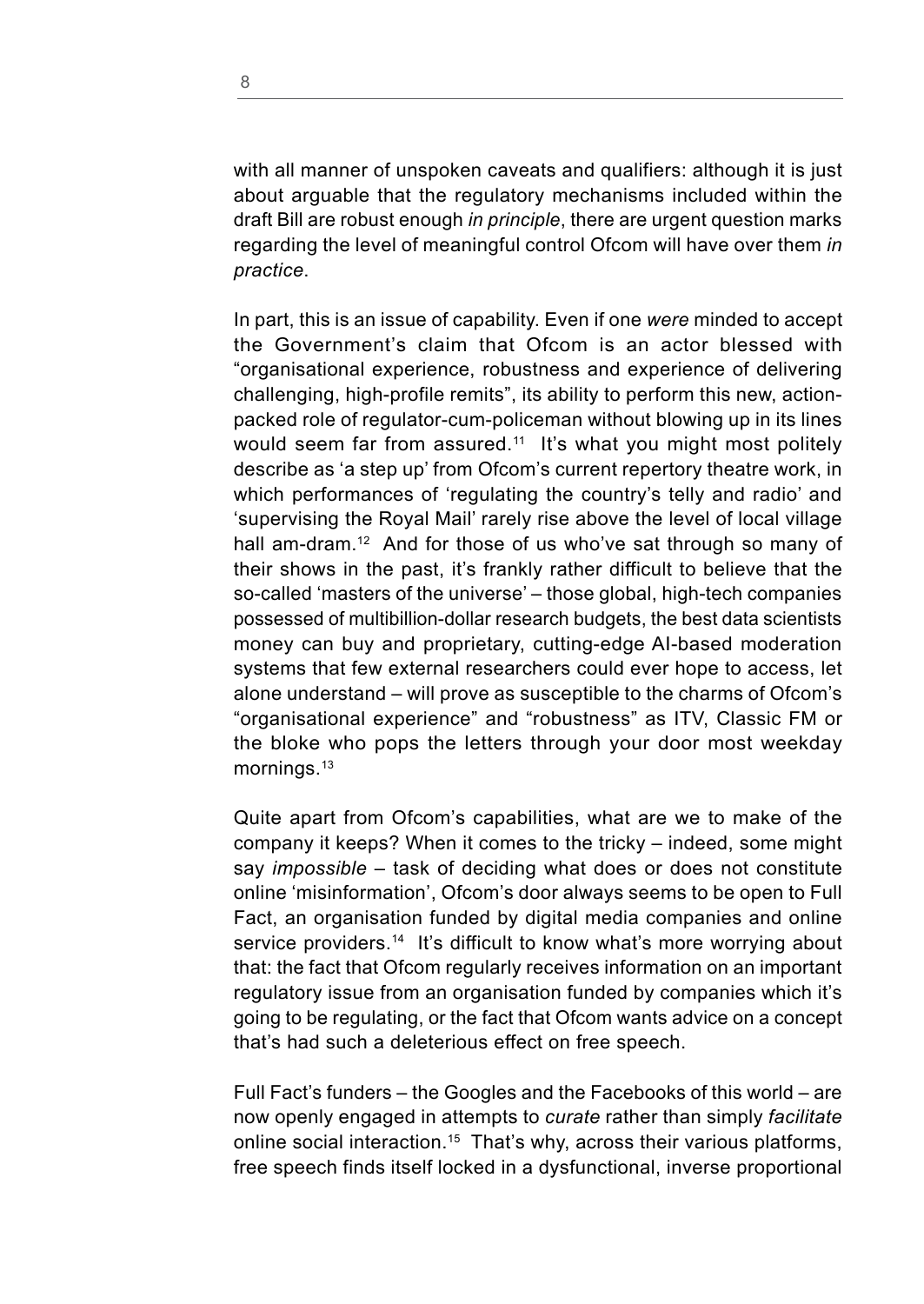relationship with the concept of 'misinformation'. Whenever service users question, claim or challenge things that those companies feel shouldn't be questioned, claimed, or challenged, their speech-acts are quickly labelled as 'misinformation' before being subjected to all sorts of censorship.16 It's in this way, slowly, over time, that accusations of 'misinformation' enable online service providers to seize, enclose, partition off and eventually repurpose the many wilds and common lands from which free speech would once have drawn its succour. So when an organisation like Full Fact advises Ofcom as to what constitutes 'misinformation' we shouldn't forget that it is also, and at the same time, advising them on the areas of social, cultural and political life from which free speech should appropriately be withdrawn.

And what are we to make of Ofcom's *own* attitude to free speech? Recently, for instance, Ofcom have enlarged the number of 'protected characteristics' in its broadcasting code from four to 18. From that point forth, broadcasters were told, 'hate speech' would mean: "all forms of expression which spread, incite, promote or justify hatred based on intolerance on the grounds of disability, ethnicity, social origin, sex, gender, gender reassignment, nationality, race, religion or belief, sexual orientation, colour, genetic features, language, political or any other opinion, membership of a national minority, property, birth or age".17 More recently, Dame Melanie Dawes weighed in on the subject of representing debates around gender and transgender, claiming that broadcasters should "steer their way through these debates without causing offence and without bringing inappropriate voices to the table".18 Inappropriate voices. How quaint. One imagines the Lord Chamberlain's Office of the early-1960s issuing similar recommendations to any broadcasters toying with the idea of interviewing Joe Orton as part of a prime-time 'modern playwrights' series.

Perhaps there's something else here too, though; something more contemporary, gently whispering to us in Ofcom's actions. Let us listen more carefully. Certain categories and characteristics placed off limits during debates, deliberation and argumentation… an exhortation to broadcasters not to cause anyone any offence… a reminder that inappropriate voices should be silenced. Hmm. Is it not the case that these actions exhibit the same, indifferent, shruggy-shouldered attitude towards free speech as the online service providers? Do we not hear in these statements, these actions, the tone of a technocratic organisation that feels nothing but suspicion towards rumbustious, rollicking,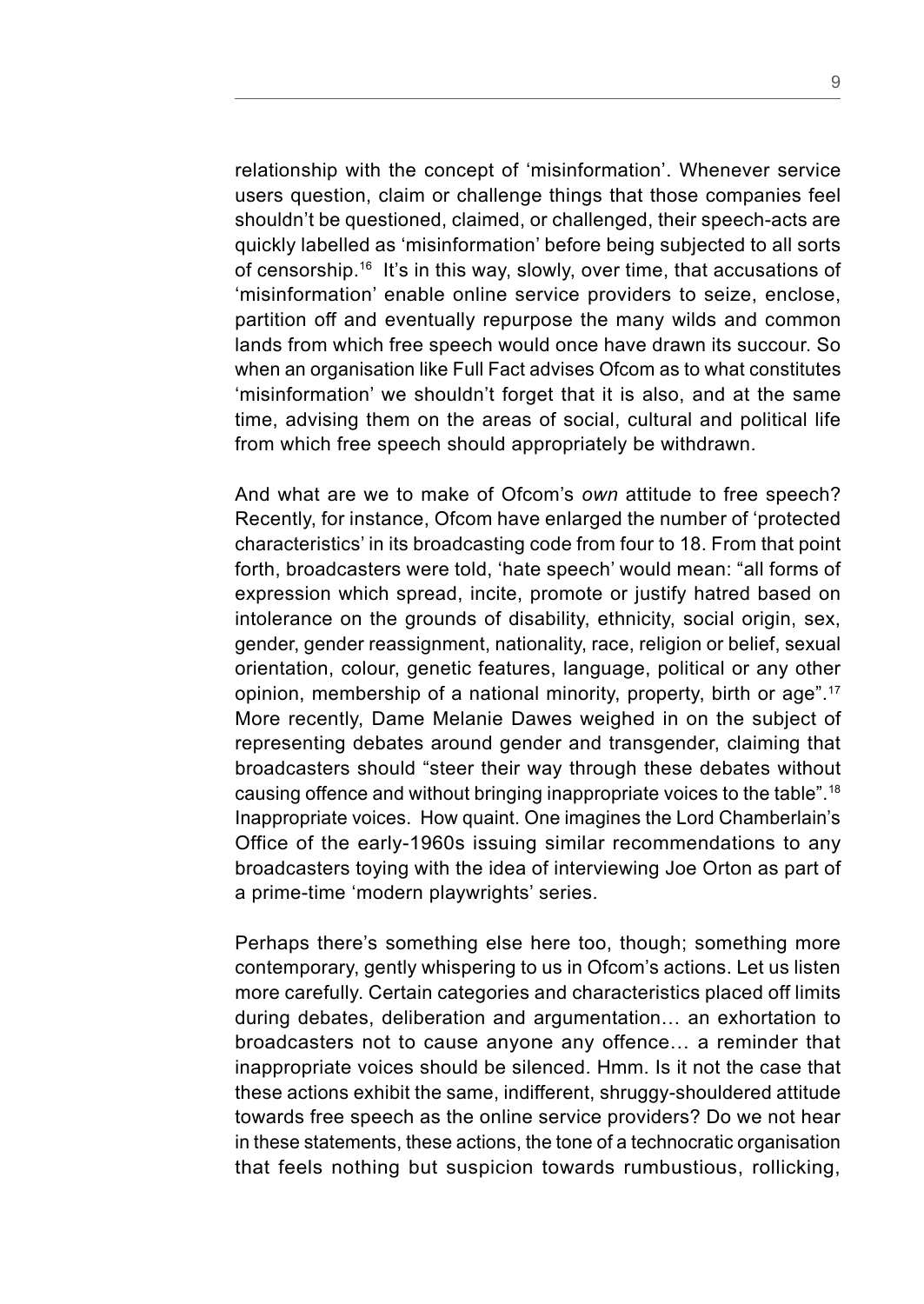untrammelled social interaction; that looks askance at 'that sort of thing'; that is convinced that what it sees is in need of paternalist curation rather than anything quite so risky as hands-off facilitation; a regulator for which free speech, if it is anything at all, is an unnecessary extravagance, frivolous almost; a luxury to be doled out only after the people who know best have had a chance to sanitise the wilds and the common lands of public discourse; after the people who know best have made sure the little people will be able to wander freely without tripping and hurting their vulnerable little minds on any difficult ideas or arguments?

It seems a little fanciful, does it not, to imagine a regulator that isn't particularly impressed by free speech itself, ever rapping with any great ferocity the knuckles of a regulated entity that's been found to have failed in its statutory duty to safeguard it. Indeed, given that online providers will risk fines and other sanctions from Ofcom if they *don't*  remove material, but will easily be able to avoid punishment for acting precipitously by demonstrating compliance with an extremely weak duty to "have regard" for free speech, there's a strong bias towards the removal of questionable-yet-perfectly-permissible-material mortared into the very architecture of this regulatory system. The Free Speech Union has argued that the Draft Online Safety Bill requires amendment to provide a positive obligation for in-scope companies to address this threat of overzealous censorship. In particular, it has argued for the imposition of two additional duties on providers, specifically:

- To take all reasonable steps to ensure that the right to freedom of expression is not unduly infringed by excessive measures taken in pursuit of the duties of care under the Bill; and
- To prepare and publish a policy setting out how this duty will be complied with.

These focused and limited measures would mean providers had to consider how the application of their other duties under the Bill would not be undertaken so excessively as to unduly infringe freedom of expression (i.e., requiring them to avoid an 'if in doubt, remove' approach, which would be highly inimical to freedom of expression). Both provisions would sit naturally in the structure of the Bill, adding to the freedom of expression duty in clause 19. As with the other duties under the Bill, they would be overseen and enforced by Ofcom and, ultimately, the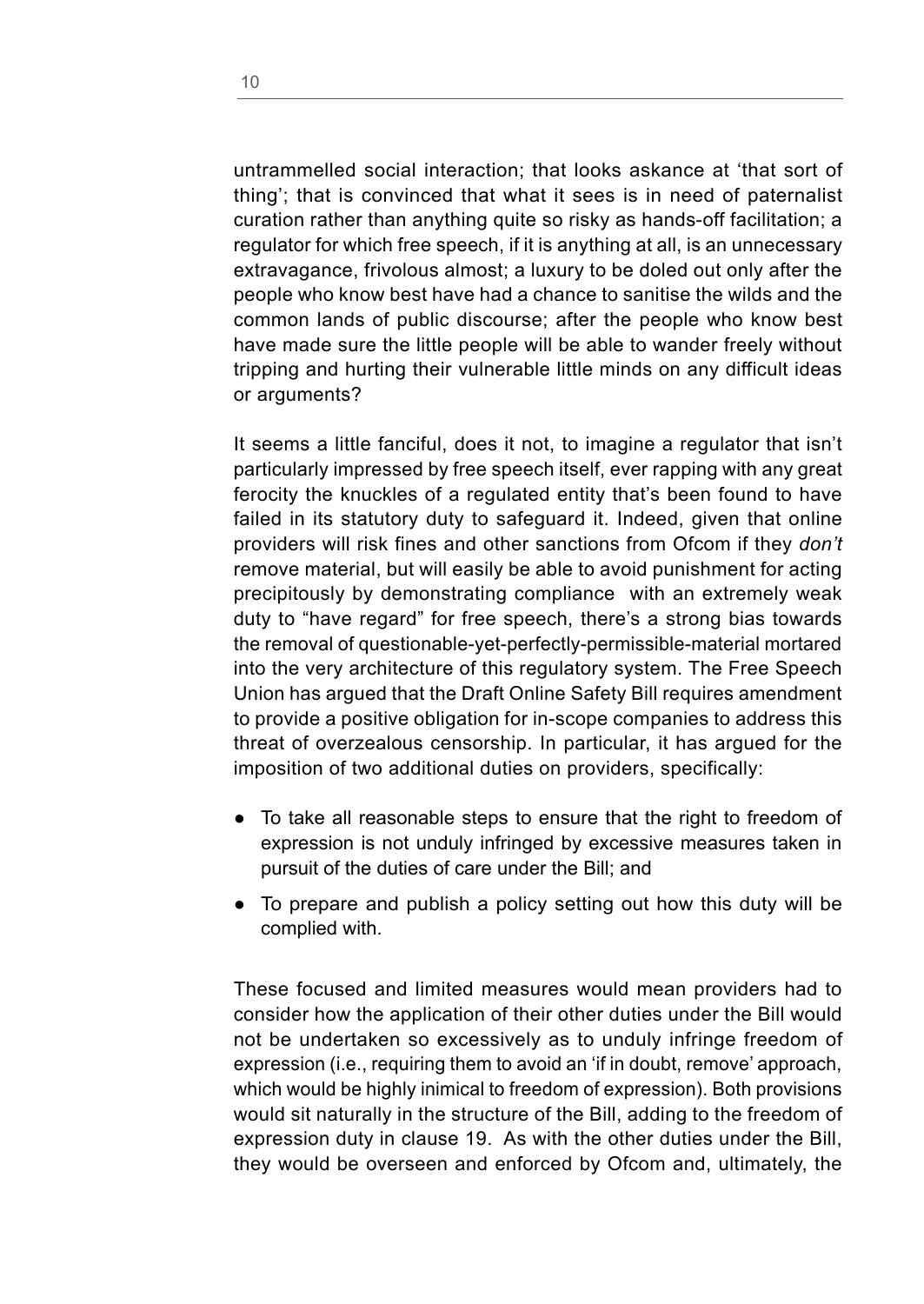courts. In addition, a further obligation would be imposed on Ofcom to include in the risk assessment it must undertake under clause 83, an assessment of the risk of undue infringement of freedom of expression by excessive measures taken in pursuit of the duties of care. Again, this would sit neatly within the existing structure of the Bill.

A little while earlier (section 1) I likened the Online Safety Bill to a vast, grey-stoned sham of a building, and it's useful to pursue that metaphor again here now. In the absence of the Free Speech Union's amendments there's a danger that the Bill's complex legal architecture will turn out to be little more than a folly: an edifice possessed of a fine-looking ornamental façade, no doubt; but, as is sadly so often the case where follies are concerned, with very little going on behind the pleasant, stuccoed walls.19

As the following sections go on to make clear, for instance, the Bill in its current form will create a regulator, and the regulator will issue codes of practice (section 2, below), and the codes will allow service providers to generate "alternative measures" to those set out in the codes, and those alternative steps will enable service providers to generate their own, proprietary and largely inaccessible safeguards (section 3), and those safeguards will be monitored by weak, ineffective regulatory measures like "information notices", "skilled persons" (section 4) and "transparency reports" (section 5) that are almost entirely opaque to anyone wishing to understand whether service providers have *actually* been doing anything to safeguard free-speech (section 6), and this fine-looking façade will stand there, proud, tall, erect… and entirely hollow, safeguarding free speech as robustly as a prison CCTV system would safeguard its wardens were the monitoring and control of that system ever to be outsourced entirely to the inmates.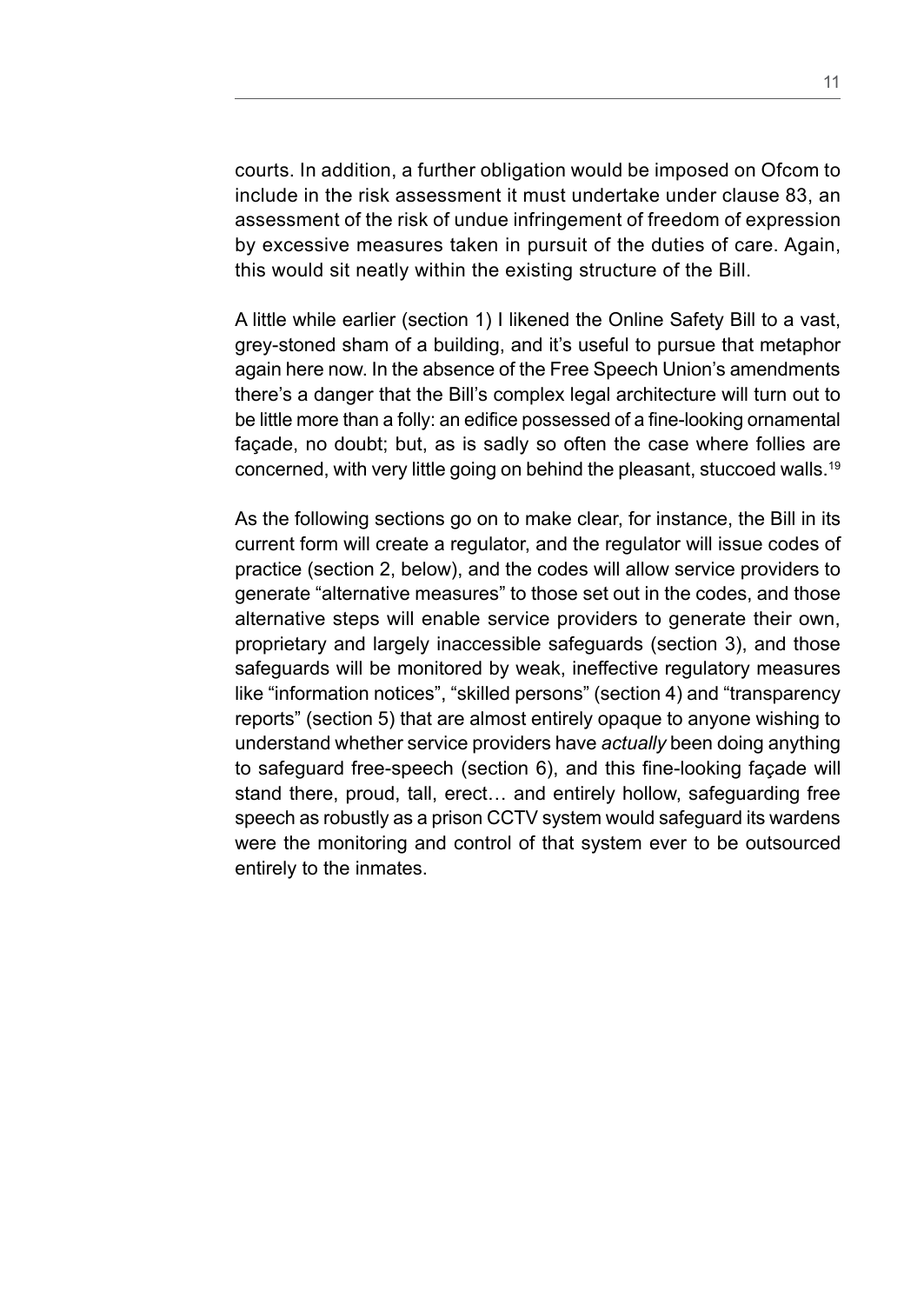#### **2. Ofcom's codes of practice**

The Government wants us to believe Ofcom is capable of "driving improvements to the safety of online service users".<sup>20</sup> As Ofcom has already made clear, though, it "won't be responsible for regulating or moderating individual pieces of online content".<sup>21</sup> That task – a rather crucial task for a regulator, really – will be left entirely to in-scope service providers to manage for themselves.

That's not to say Ofcom won't have any power at all. In lieu of direct content moderation, for instance, Ofcom will issue statutory codes of practice detailing the steps companies will need to take to fulfil what the draft Bill describes as their "duty of care" to online service users.22 Having acquainted themselves with these codes, companies will then have the rather dubious sounding pleasure of developing "risk assessments"; that is, working out the hypothetical risk of harm posed to a hypothetical individual who doesn't actually exist but who might, hypothetically speaking, use their services, before then putting in place "appropriate systems and processes" to improve that  $-$  hypothetical, of course  $-$  user's safety.<sup>23</sup>

The Government claims that these codes won't just protect users from that most nebulous of toxins, online harm, but also "strengthen people's rights to express themselves freely online".24 That's because all in-scope companies "will be required to consider users' rights, including freedom of expression online, both as part of their risk assessments and when they make decisions on what safety systems and processes to put in place on their services". In addition, they'll also need to "consider and put in place safeguards for freedom of expression when fulfilling their duties [i.e., the 'duties' set out in the codes of practice]".<sup>25</sup> The idea, presumably, is that because these provisions are to be applied to all in-scope companies, Ofcom's codes will "ensure transparent and consistent application of companies' terms and conditions relating to harmful content", and, as a consequence, "empower adult users to keep themselves safe online and protect freedom of expression by preventing companies from arbitrarily removing content".26

Given that Ofcom hasn't yet written any guidance regarding the "safeguards"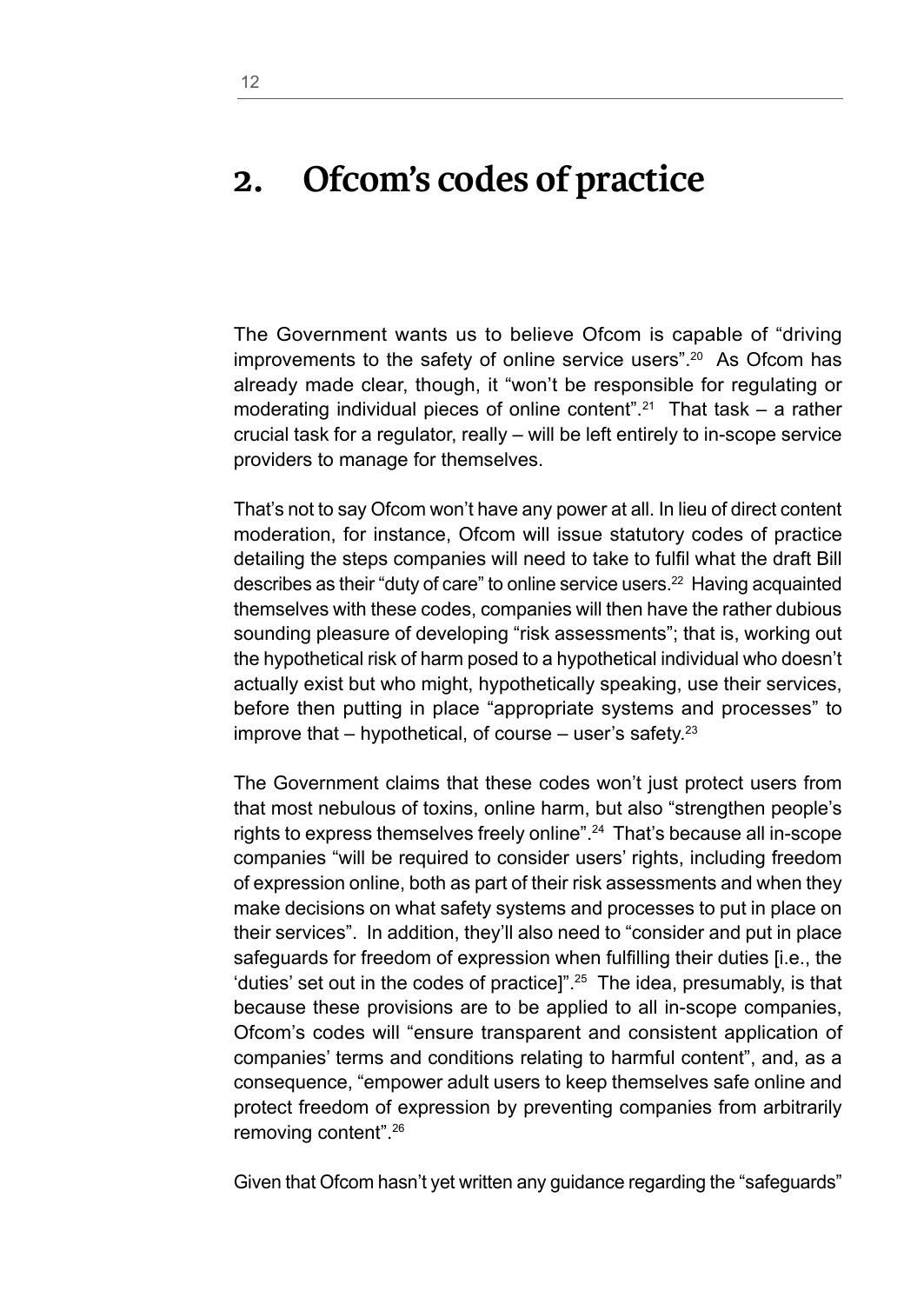companies will need to "put in place", it is obviously unknown how robustly they're going to be looking to defend freedom of expression. A recent DCMS/Home Office press release does, however, offer a glimpse into Ofcom's thinking with the following hypothetical:

These safeguards will be set out by Ofcom in codes of practice but, for example, might include having human moderators take decisions in complex cases where context is important.27

Hmm. It's not much to get excited about, is it, particularly when the protocols human moderators will be using to make those 'decisions' will inevitably be written by the service providers themselves rather than, say, a panel of independent experts working under the auspices of Ofcom. That might seem rather a trivial point, but consider this: in a recent interview, Twitter's new CEO, Parag Agrawal, cheerily admitted that he felt "[Twitter's] role is not to be bound by the First Amendment, but… to serve a healthy public conversation and our moves are reflective of things that we believe lead to a healthier public conversation". That's why, he continued, "the kinds of things that we do about this [will be to] focus less on thinking about free speech but thinking about how the times have changed".28 Would you trust a guy like that to train moderators to "take decisions" in "complex cases" where free speech is at stake and "context is important"? The days when Twitter described itself as "the free speech wing of the free speech party" are long gone. Agrawal's not some kind of cognitive outlier, either. Silicon Valley is full of people who think just like him.<sup>30</sup>

What makes this all the more worrying is the fact that online providers like Twitter will risk fines and other sanctions from Ofcom if they *don't*  remove material, but will be able to avoid sanctions for acting precipitously provided they meet the Bill's rather weak and watery duty to "have regard" for free speech. One obviously dislikes bandying vulgar, colloquial phrases like 'weak and watery' whilst referring to formal, governmental proposals for new legislation, but only a person wilfully blind to the realities of contemporary power could deny that there's a certain homeopathic *je ne sais quoi* about a duty that requires service providers to "have regard" for free speech.

Consider, for instance, Part 3, Chapter 2 of the most up-to-date iteration of the Online Safety Bill ("Providers of user-to-user services"). It contains 15 sections, the vast majority of which drill down into what is, at times, excruciatingly granular detail regarding the ways in which in-scope service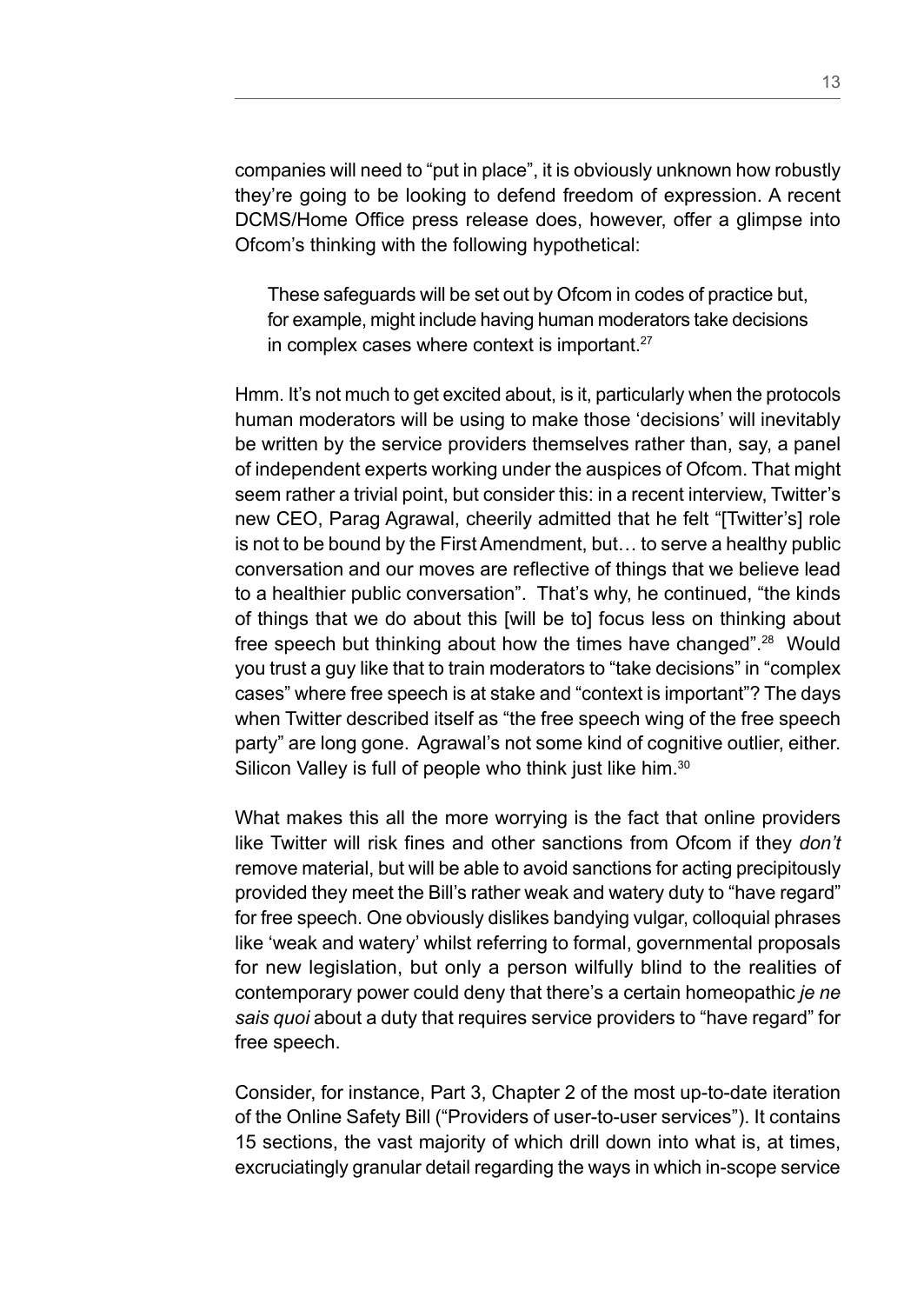providers will have to demonstrate a "duty of care" in relation to their users' rights to protection from harm. Later, in Part 12, Schedule 12, the Bill also makes clear that Ofcom will have the power to fine companies up to £18 million, or 10% of global annual turnover (whichever is the higher), if they fail adequately to perform this duty.

So far, so detailed, well-defined and uncompromising.

Yet things appear quite otherwise when we turn to consider how the legislation describes the duty of care service providers will need to demonstrate in relation to everyday users' rights to online free speech.<sup>31</sup>

It's not that Ofcom won't be able to take enforcement action or issue hefty fines in cases where service providers are found to have failed to show regard for freedom of speech – they will. $32$  It's just that the Bill has ended up defining what compliance looks like in such a loose, vaguely worded sort of a way as to ensure that almost any censorial regulatory action perpetrated by a service provider will be susceptible to retrospective discursive, stylistic and rhetorical finessing of a kind capable of allowing it to appear in any subsequent regulatory report as if it had in fact been entirely compliant with that service provider's duty to "have regard to" free speech all along.

Perhaps we can forgive the Government for the hazy, indefinite suggestion it made very early on in the legislative process, that:

Companies will be required to *consider* users' rights, including freedom of expression online, when they make decisions on what safety systems and processes to put in place on their services [emphasis added].<sup>33</sup>

What's remarkable, however, is that as we move further downstream, inching ever closer to that final, fateful moment when the Bill passes into law, similarly vague, similarly abstract definitions of this 'duty of care' are still to be found at work. Chapter 2, Clause 19 of the latest iteration of the Online Safety Bill, for instance, suggests that "when deciding on, and implementing, safety measures and policies", service providers have:

A duty to have regard to the importance of protecting users' rights to freedom of expression within the law.<sup>34</sup>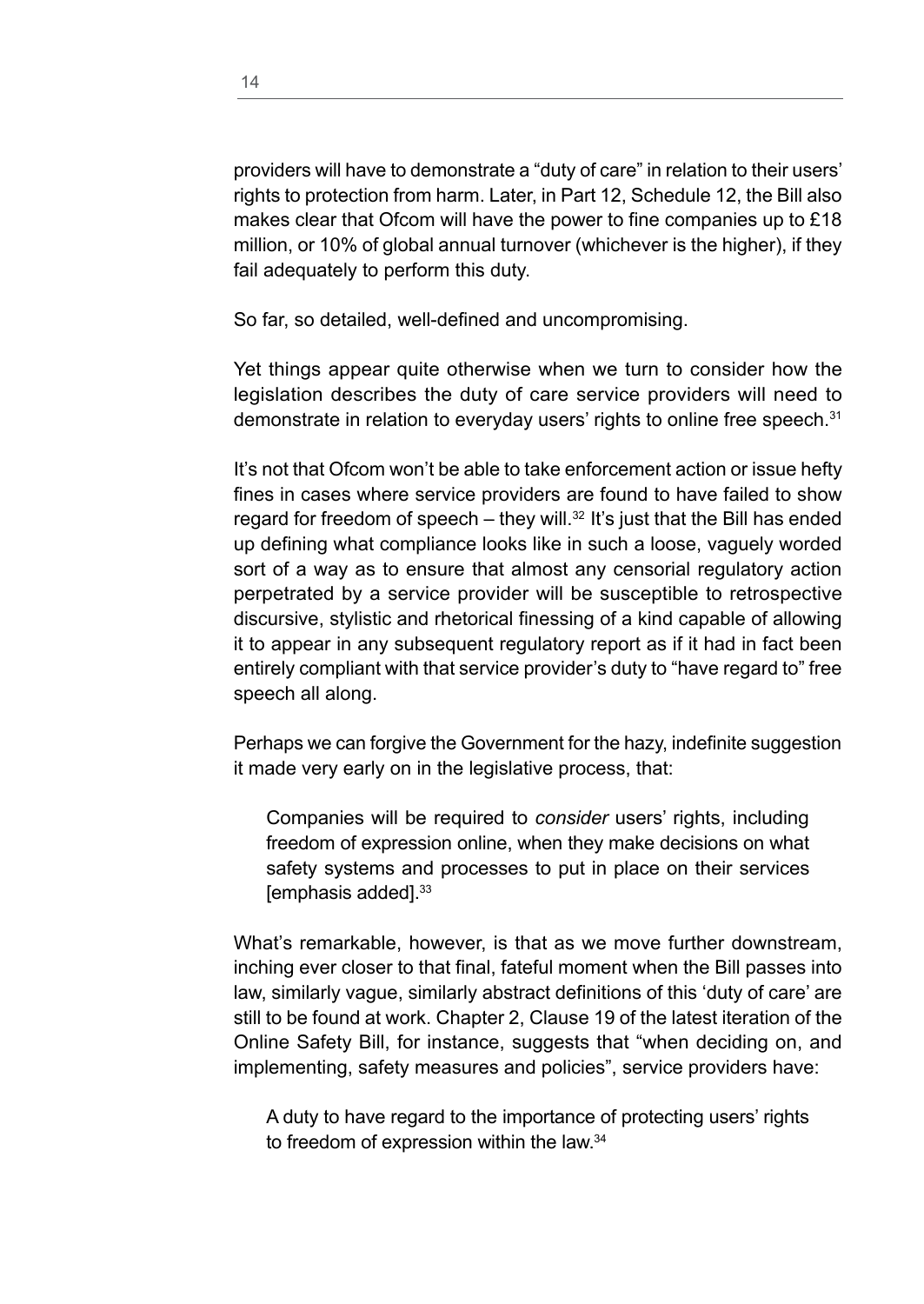"Have regard to…". What will the big-tech employees over in Silicon Valley need to do in order to convince Ofcom that they've been 'having regard to', their respective users' rights to freedom of expression, do you think? Tick a box? Take the knee? Check their white privilege? Lie back and think of the Mau Mau Uprising? Attend a seminar series run by Robin DiAngelo? Insofar as Ofcom will occasionally have to judge whether online service providers have got this balancing act right, the danger is that the Bill's understanding of what a free speech duty constitutes is so weak, so vague, so poorly defined, that it could plausibly end up meaning almost anything an in-scope company wanted it to mean.

There's another problem here too. Ofcom's as-yet-unwritten codes of practice are supposed to establish blueprints from which a robust, wellregulated superstructure of compliance can subsequently be constructed. That much we know. However, large parts of that superstructure's necessary architecture have already been built and are now happily being managed and maintained by the service providers themselves. As a result, the complex, technical, algorithmic details of the proprietary content moderation systems deployed by service providers to protect users from harm, will be hard for external agencies to access, let alone understand. This, in turn, will impact their ability to understand how freedom of speech safeguards operate.

So the first question here, really, is not whether Ofcom's supposedly binding blueprints for safeguarding freedom of speech will find expression in that architecture, but whether Ofcom will ever be allowed enough access to that architecture to find out. How, for instance, will Ofcom know where, when, in what ways – *or even if* – those aforementioned "complex cases" of censorship, in which "context is important" and issues of free speech are at stake, end up reaching human moderators?<sup>35</sup> And what about instances where Artificial Intelligence (henceforth AI) based online content moderation systems proactively take down content – how will external auditors receive credible assurances that, during that automated process, users' rights to freedom of expression were given *meaningful* "consideration"?36

A little earlier we noted that the Government was keen to ensure "the effective implementation of this regulatory regime" by granting Ofcom robust enforcement tools to tackle non-compliance.<sup>37</sup> But if non-compliance ends up happening inside a black-boxed AI-based content moderation system, the inner workings of which Ofcom doesn't understand, can't see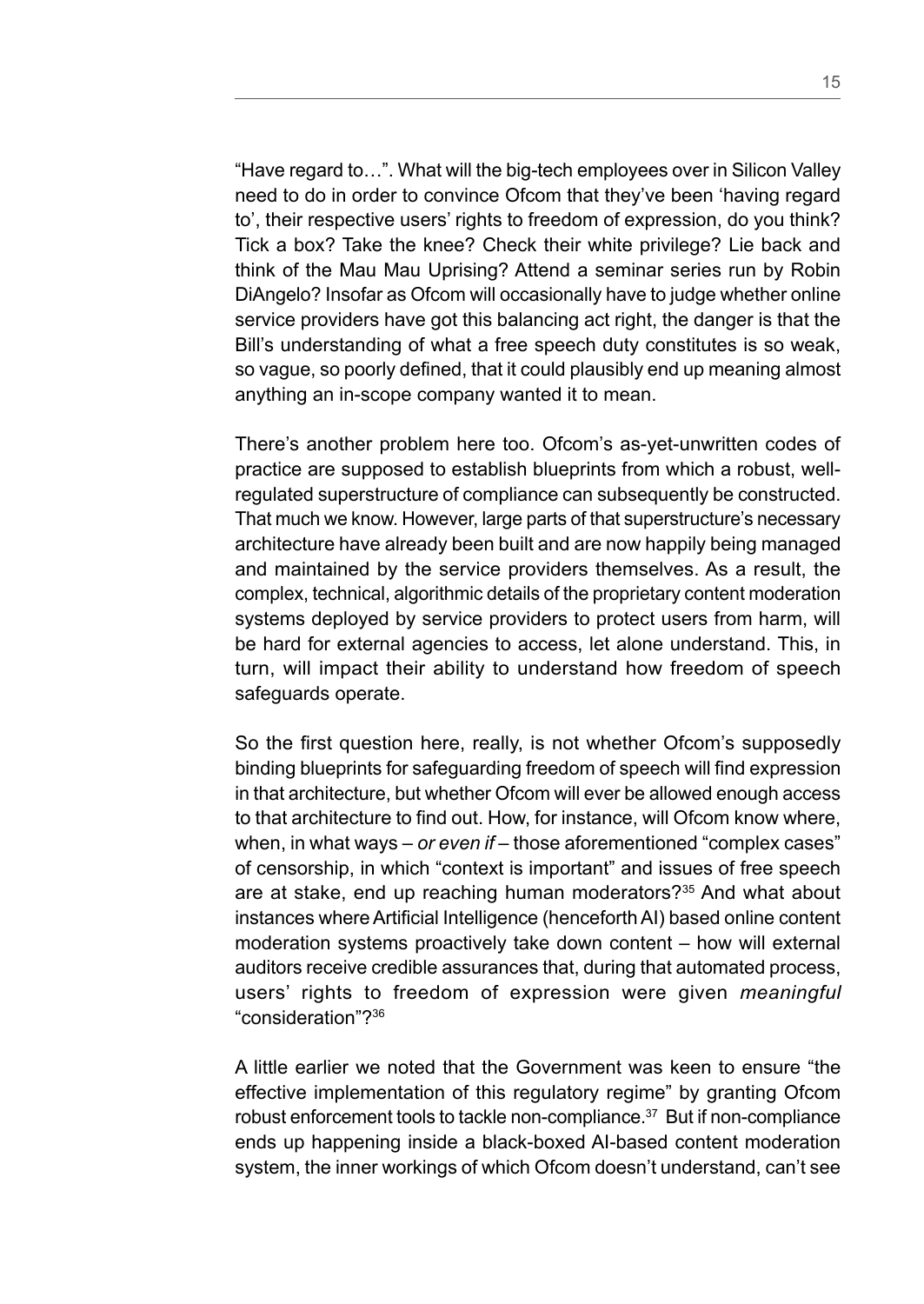and isn't able to access, then it won't matter how robust its enforcement tools are, will it?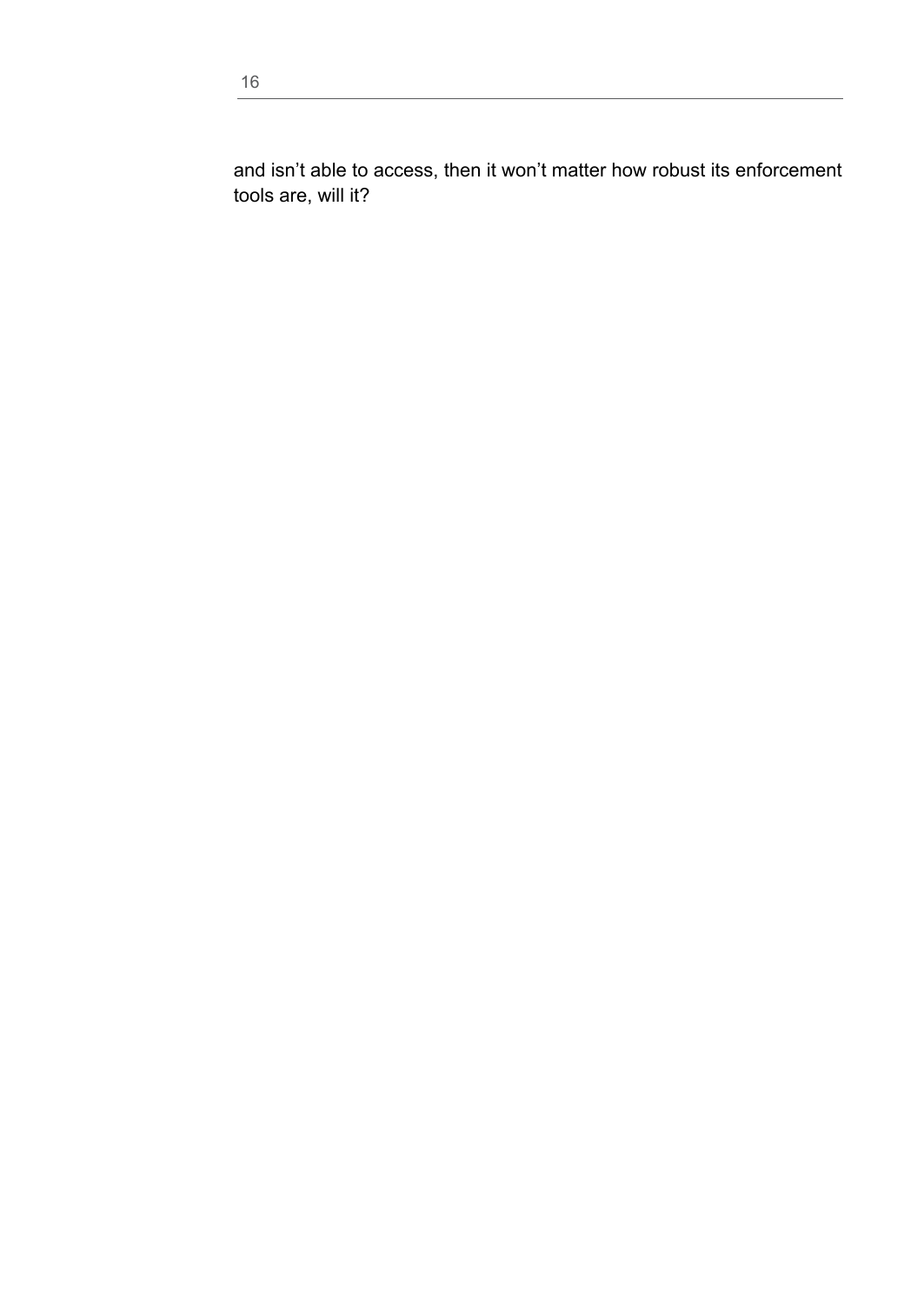#### **3. Alternative steps, alternative measures**

Still, none of that really matters, does it? Because Ofcom will be in a position to issue clearly set out, tightly defined and precisely worded codes of practice, won't it? And those clearly set out, tightly defined and precisely worded codes of practice will ensure all privately managed policing of online communication is undertaken in a transparent, standardised and auditable manner such that if and when peoples' rights to online free speech and freedom of expression are infringed, Ofcom will quickly come to know about it… *won't they?*

Maybe. And yet...

In the previous section it became clear that although Ofcom's as-yetunwritten codes of practice will be legally binding, they will come into being in and as part of an ecosystem populated by proprietary online platforms, the technical 'back-ends' of which are closed-off from democratic scrutiny and increasingly driven by state-of-the-art, notoriously opaque and black-boxed algorithmic processes. That alone would have been bad enough, impacting Ofcom's ability to successfully perform its regulatory duties. But could things get even worse? The Bill offers up the possibility for decisions regarding the final structure of any given company's "duty of care" to be outsourced to the company in question. Ofcom will obviously set out the steps that in-scope companies need to put in place to uphold their regulatory responsibilities,<sup>38</sup> but, as the Government goes on to make clear, those same companies:

May take alternative steps to those set out in the codes of practice, provided they can demonstrate to Ofcom that the steps in question are as effective as, or exceed, the standards set out in the codes.<sup>39</sup>

To be sure, the phrase "as effective as, or exceed, the standards set out in the codes" makes clear that "alternative steps" isn't some kind of innocuous-sounding regulatory euphemism for 'anything goes'. It's also fair to say that the Bill will create massive incentive for providers to follow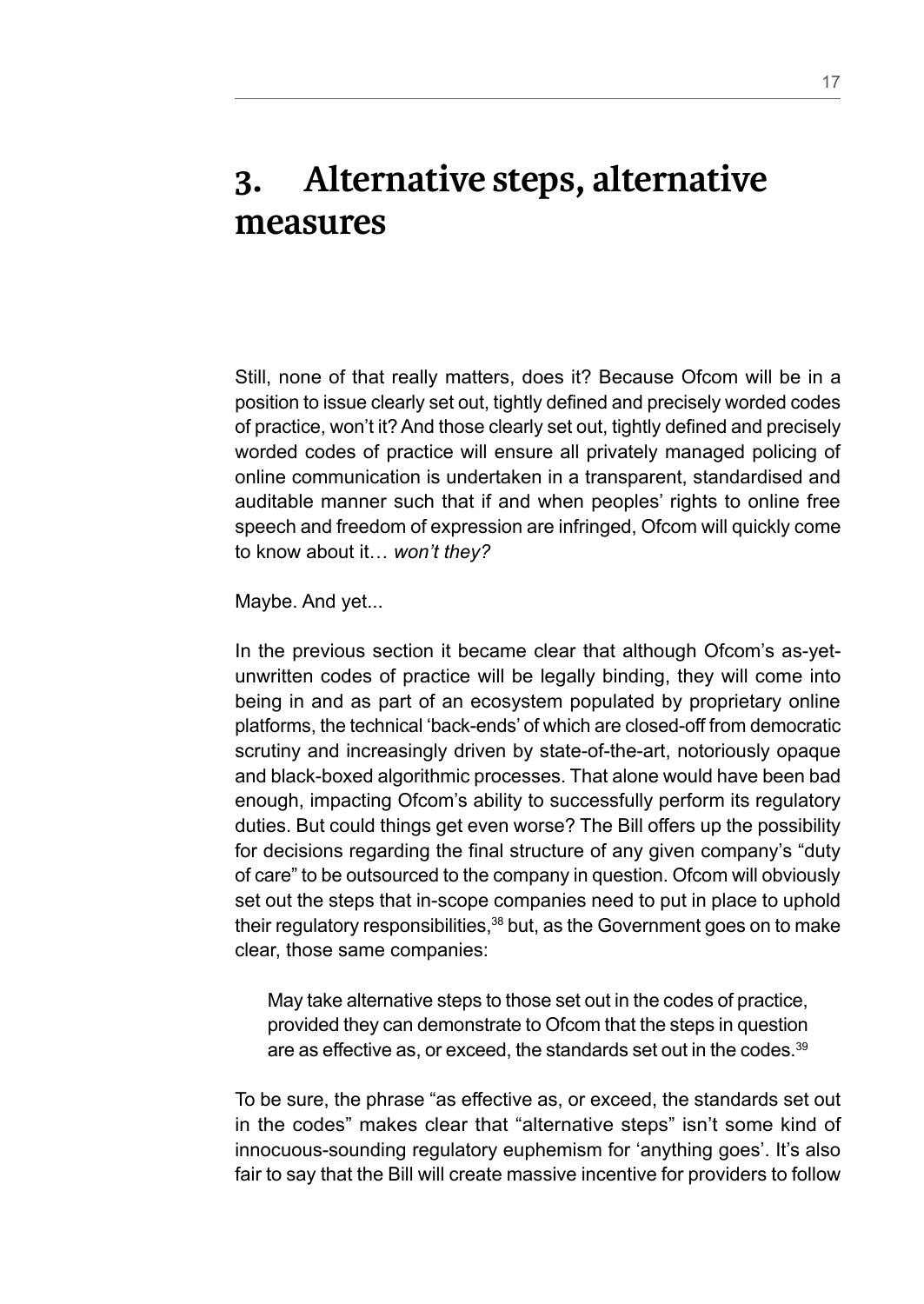Ofcom's codes of practice – after all, strict, no-messing-about adherence will automatically ensure compliance with the required duty of care. So it's not going to be easy for service providers to tack their own, self-coded little shanty shacks to the side of this Bill's grand, legal architecture without then having to suffer the indignity of a lanyard-wearing, clipboard wielding bureaucrat from Ofcom popping by to tell them they've breached planning permission and that the whole structure will need to be demolished by midnight Tuesday week.

And yet, for all that, the language of "alternative steps" *has* been included in the Bill, and it does appear to open a little wriggle-room for service providers regarding the methods they might wish to deploy in and as part of their attempts to successfully comply with Ofcom's codes. Might that wriggle-room allow such companies to remove 'human minds' from all, or at least certain parts, of the regulatory loop, replacing 'them' with AI-based content moderation systems? And might those AI-based content moderation system subsequently come to be presented as if 'essential' to the roll-out of "alternative steps" that would be "as effective as, or even exceed, the standards set out in [Ofcom's] codes"?

Certainly, the mindset in Silicon Valley seems to be that content moderation is not so much a *socio-political* problem to be debated, argued about and resolved by people and politicians, as a *techno-scientific* problem to be assessed, fixed and patched by software engineers. That's why most of the major platforms now talk up the idea of AI-based software that will one day be capable of identifying problematic content more quickly and more fairly than human reviewers – during his Congressional testimony in 2018, for instance, Facebook CEO Mark Zuckerberg referred again and again to AI, glossing the many technologies groups under this generic heading as the future solution to Facebook's political problems. But of course, the fact that these systems are becoming increasingly automated has posed, and will continue to pose, significant challenges from an auditing perspective, not least because they lack public transparency and meaningful democratic accountability.40 As a recent research paper noted:

It will become significantly more difficult to decipher the dynamics of takedowns (and potential human rights harms) around some policy issues when the initial flagging decisions were made by automated systems, and the specific criteria by which those initial decisions were made remain unknown. From a user perspective, there is little transparency around whether (or to what extent) an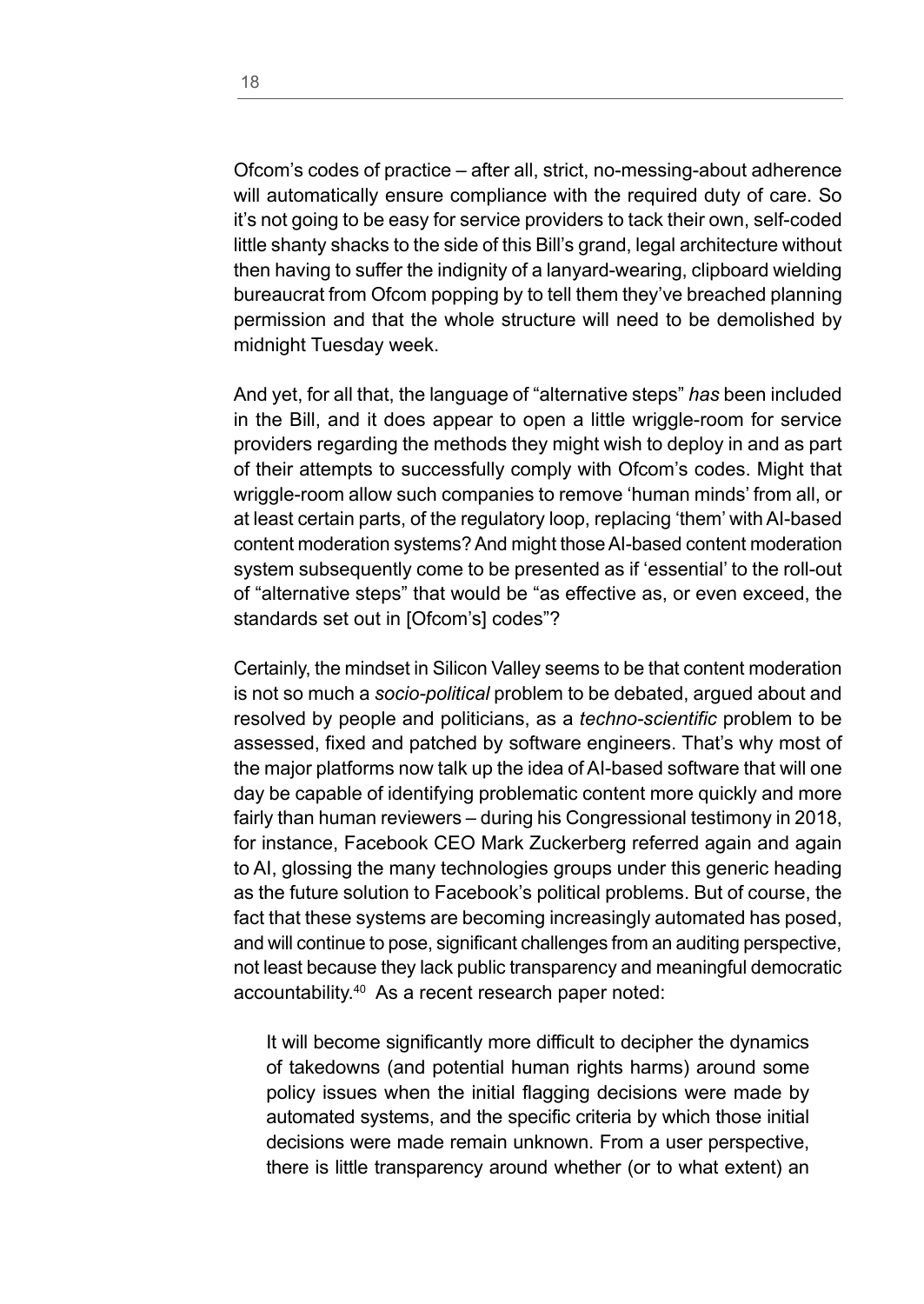automated decision factored into a takedown. The specific functionalities of these systems are left intentionally vague, and the databases of prohibited content remain closed off to all – including, worryingly, trusted third-party auditors and vetted researchers.<sup>41</sup>

If service providers' users are granted such little transparency regarding automated takedowns, one wonders what level of transparency Ofcom might be afforded if ever it fancied assessing whether a part or fully automated content moderation system that featured within a service provider's "alternative steps" really was "as effective as, or exceed[ed], the standards set out in the codes". One rather suspects it would be forced to rely less on knowledge of what proprietary, black-boxed AI systems were *actually* doing, than on knowledge of what the company that owned those black-boxed AI systems told them that they were doing. The two are not, of course, necessarily the same thing.

So does the language of "alternative steps" offer up a way for companies to deploy algorithmic systems that could then be positioned rhetorically as having technically achieved, *or perhaps even exceeded*, the standards set out within Ofcom's codes of practice? It would be concerning if this were the case – in that no independent auditors or research teams could possibly verify such claims, Ofcom would be placed at a huge disadvantage vis-à-vis the entities it would supposedly be regulating.

But *will* this ever be the case? Will the language of "alternative steps" become something of a get-out-of-jail-free card for the masters of the universe? Might the largest in-scope service providers end up crafting their own AI-based "alternative steps"? And would any of us be particularly surprised if those steps ended up fitting rather more snugly around each respective company's specific financial and political objectives than around Ofcom's regulatory regime?

We obviously can't know with any certainty what *practical* significance this language will have once the Bill passes into law. All we can say for now is that if – and it is still a big "if" – companies *do* end up taking "alternative steps", and those "alternative steps" *do* end up including black-boxed proprietary AI-systems, it will be difficult, if not impossible, for Ofcom to ensure consistent application of its own, original codes of practice. Indeed, under such a scenario, Ofcom wouldn't so much be *policing* the adequacy of a company's free speech safeguards as *trusting*  people like Parag Agrawal to do the right thing by free speech whilst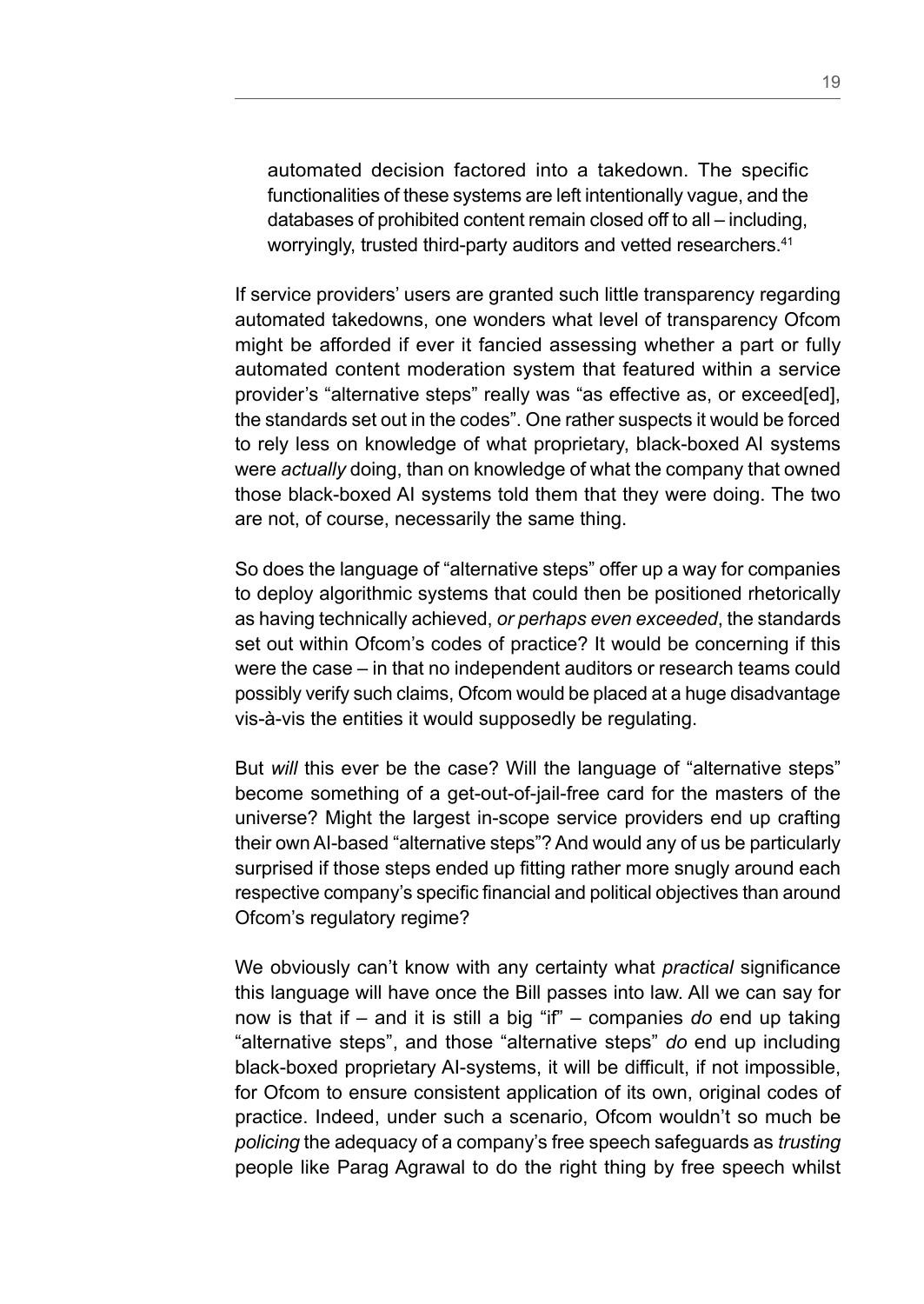…

That's right, those ones; the ones in which Agrawal says he wants Twitter to, er, "focus less on thinking about free speech but thinking about how the times have changed".42

By the way, the big-picture problem here isn't difficult to discern, is it? *Gross technical disparities*. Where service providers are allowed to mould proprietary systems around "alternative steps" to those set out in Ofcom's codes, those disparities will likely be perpetuated. Existing, longstanding proprietary algorithmic systems will simply be rubberstamped as they continue to chug away out of sight of any meaningful regulatory process.

There were obviously always going to be technical disparities between Ofcom and the largest online service providers. But the Bill could and should have done more to explore innovative and creative ways to minimise them, even if only for the purposes of external audit and inspection. It's true, of course, that the latest iteration of the Bill requires online providers to update their own self-produced risk assessments as and when they make updates to their systems. And yet, as the label "risk assessment" suggests, documents of that kind will inevitably be focused more on the possible downstream, existential, user-focused *effects* of systemic change, rather than their upstream, technical, algorithm-focused processed *causes*. To get at the latter, one would need *meaningful*, provided-for-by-legislation opportunities for expert external oversight of any such proposed updates and alterations to systems.

It isn't like we haven't been here before, either. When it comes to an exercise like tax collection, for instance, HMRC regularly bends the rules to accommodate those rather eccentric interpretations of UK tax law so beloved of large, footloose, and immensely wealthy global companies. That's partly for *financial* reasons, of course: the companies in question are too important to the UK's economy for HMRC to annoy them. But it's also for *technical* reasons: those companies employ the best accountants money can buy, which means HMRC is rarely able to lay a glove on them. A so-called "sweetheart deal" struck with the American multinational Goldman Sachs in 2010, for instance, was described at the time as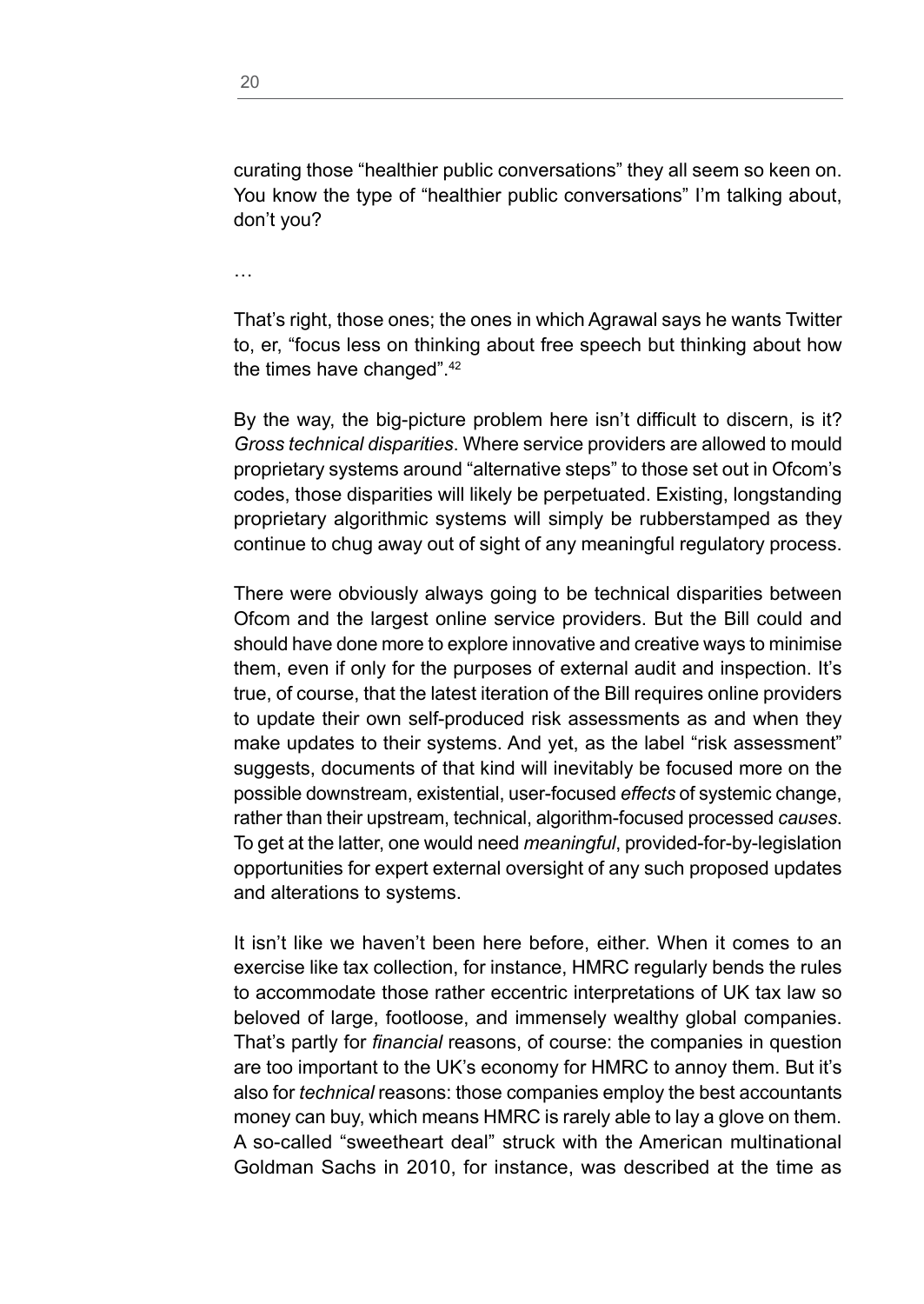'rewarding' the bank for several years of failing to pay tax. Yet the deal was signed off by HMRC. Why? Because according to the UK Government's then permanent secretary for tax, Dave Hartnett, Goldman Sachs "went off the deep end" at the suggestion they should pay what they owe, and subsequently threatened to withdraw from the Government's recently introduced banking code of practice.<sup>43</sup> Again, more recently, HMRC was forced to settle a dispute with the multinational conglomerate GE over a \$1.1 billion tax scheme that the company ran from 2004-15. The final bill payable by GE, an employer of approximately 9,000 people around the UK? Just \$112 million, or 10% of the potential tax savings the company generated during the period in question.44

We could go on. And on. But it's not difficult to spot that and see how a similar dynamic might well emerge between Ofcom and the largest, riskiest category 1 service providers as and when they decide to pursue their own "alternative steps".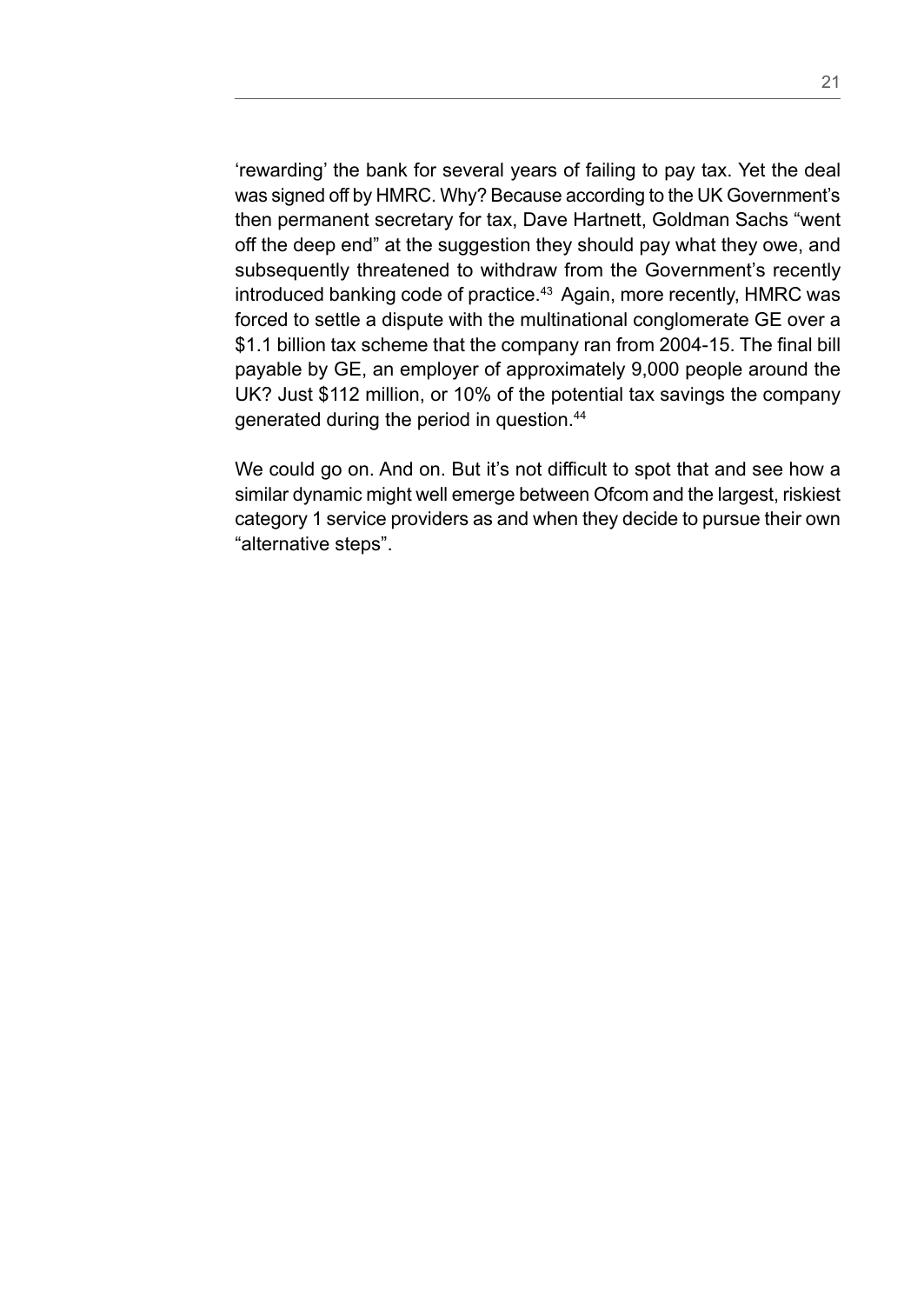#### **4. Information notices and "the skilled person"**

To a certain extent, the Bill recognises the dangers presented by these technical disparities. It makes clear, for instance, that Ofcom will need "more expertise in technology, especially emerging tech and the use of Artificial Intelligence and the ways both drive commercial and consumer change".45 It also confirms that, "the Government will continue to explore a range of measures to support the rapid development of the safety tech market", and that one such measure will be the delivery of "a new £2.6m project to prototype how better use of data around online harms can lead to improved Artificial Intelligence systems and deliver better outcomes for citizens".46 £2.6 million. It's what you might call a warm-hearted but essentially futile gesture, isn't it? The political equivalent of garage-bought flowers for a wife whose bags have long since been packed and are now tucked away in the boot of a waiting taxi. To put the Government's proposed level of spending into context, Facebook recently announced plans for \$29-34 billion in capital expenditure on AI, servers and data centres in 2022. (The year before that, by the way, it spent \$19 billion.) $47$ 

In truth, Ofcom's executive powers would need to be increased, and increased drastically, for it to stand any chance at all of holding online providers to account. As a minimum, it would need access to data and code and the authority to investigate algorithms as possible drivers of unwarranted censorship.48 It would also need the power to query systems engineers and product managers to determine the relative impact of design and features choices on a company's ability to safeguard free speech.<sup>49</sup> It's not that there's any language in the Bill that specifically excludes Ofcom from initiating audits of service provider algorithms; it's just that recent commentary based on the draft Bill suggests Ofcom doesn't view algorithmic audit as a power in its toolkit.<sup>50</sup> The language in Part 7, Chapter 4, clauses 85-102 of the Bill does in fact state that Ofcom can serve an "information notice" to a service, requiring a person to provide information which Ofcom believes that person has or is able to generate or obtain.<sup>51</sup> In addition, Ofcom is to be granted powers to "appoint a skilled person" to help it with an investigation.<sup>52</sup> It sounds a bit thin, doesn't it? Could one person really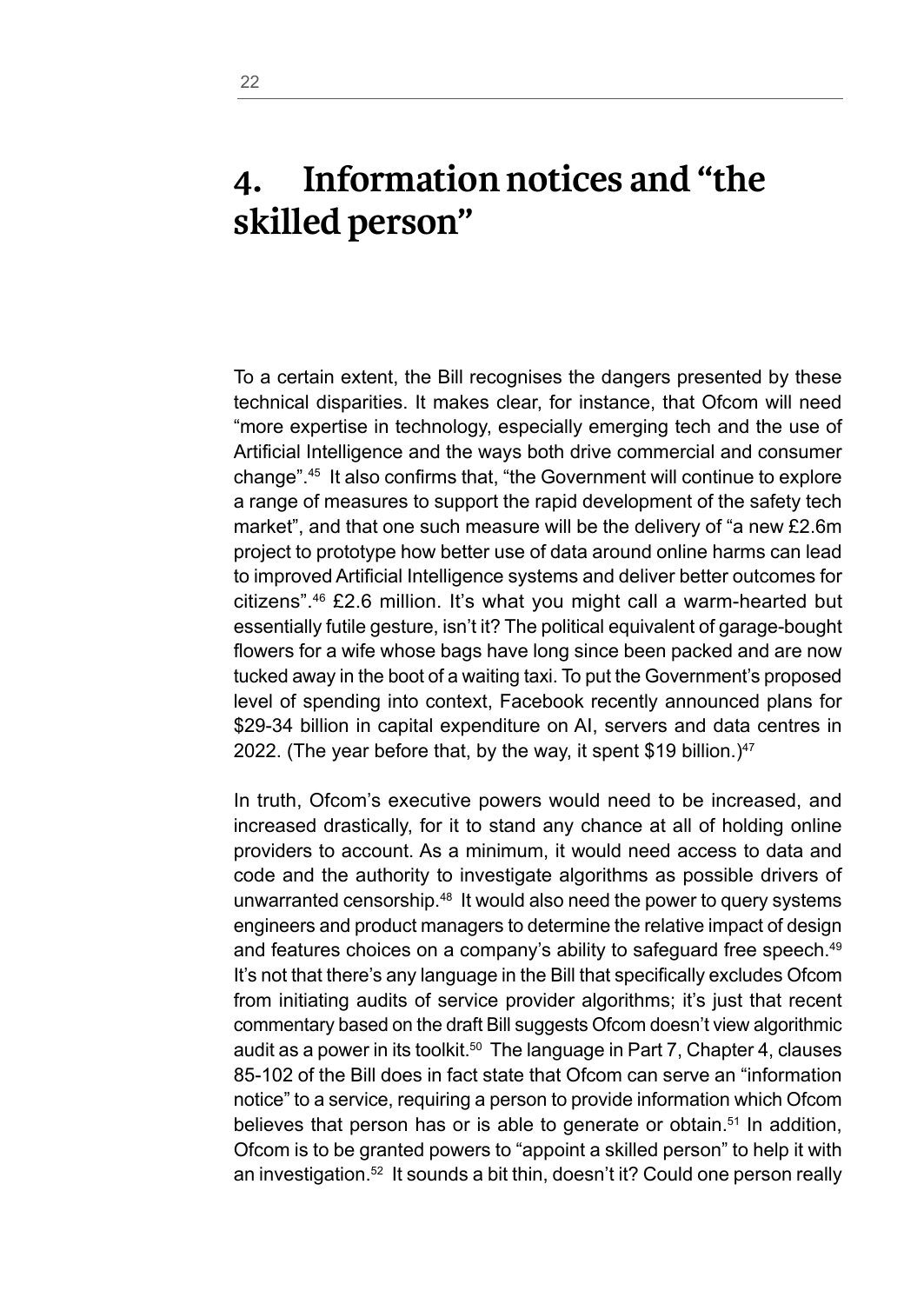make *that* much of a difference?

Information notices, extra funding, skilled persons: nice enough if you're fond of ticking a few boxes every now and then. But hardly likely to assist Ofcom in *actually* assessing whether the *actual* safeguards companies have put in place to protect freedom of speech will *actually* be upheld in any meaningful way. Which does rather beg the question of what, if anything, Ofcom has in its regulatory locker that's likely to prove capable of holding online providers to account for the adequacy of their free speech safeguards.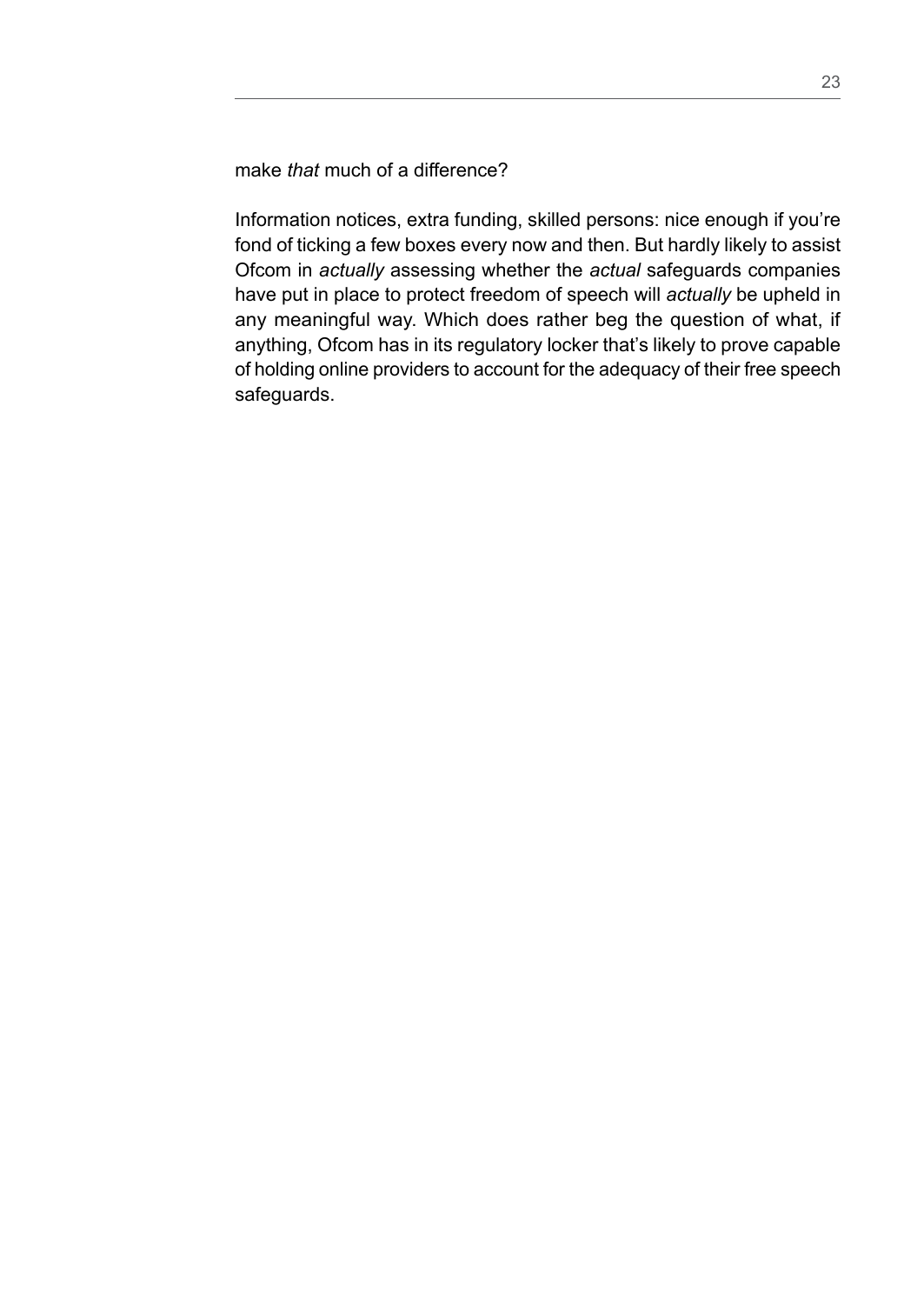#### **5. The transparent, self-performed audit**

Consider a scenario in which Ofcom wanted to assess the adequacy of the free-speech safeguards in place at a category 1 service provider like Facebook. Let us suppose it had been prompted to take this action by user complaints data indicating that the company's proactive, AI-based content moderation systems were censoring information that didn't meet some threshold for consideration as 'harmful' or 'misinformation'.

I know what you're thinking, of course. And you're right: it is a laughably implausible scenario. The sight of a regulatory watchdog perched atop a war chest known to contain as much as £2.6 million, barking out demands that companies build their own AI-based online moderation systems before then managing them in accordance with their own "alternative steps" would alone surely suffice to check the censorial ambitions of any wayward, multi-billion-dollar bigtech giants. And when we add that this digital Cerberus is known to include within its vast arsenal weapons such as "the skilled person" and "the information notice" we think we have said everything as to the folly of the Mark Zuckerbergs of this world coming on strong with a spot of the old semiotic argy bargy. Ofcom would crush the man as you or I would crush an insignificant worm.

Just for the purposes of argument, though, let us suppose that this laughably implausible scenario had indeed come to pass; that Ofcom felt it had no choice but to start gathering information regarding the free speech safeguards in place at a service provider like Facebook. How would it set about doing so? Information notices and skilled persons aside, the Government apparently believes that Ofcom will be able to hold companies like Facebook to account on the basis of what they're calling "transparency reports".53 Not that these audits will be undertaken by external parties, you understand. Oh no. That would be dangerous. The researchers might be biased. Spies. Working for rival companies. Politically motivated. With axes to grind. That's why, in a breath-taking display of intellectual leadership, the Government has decided that the only reasonable, plausible, logical and robust way to ensure online companies implement effective freedom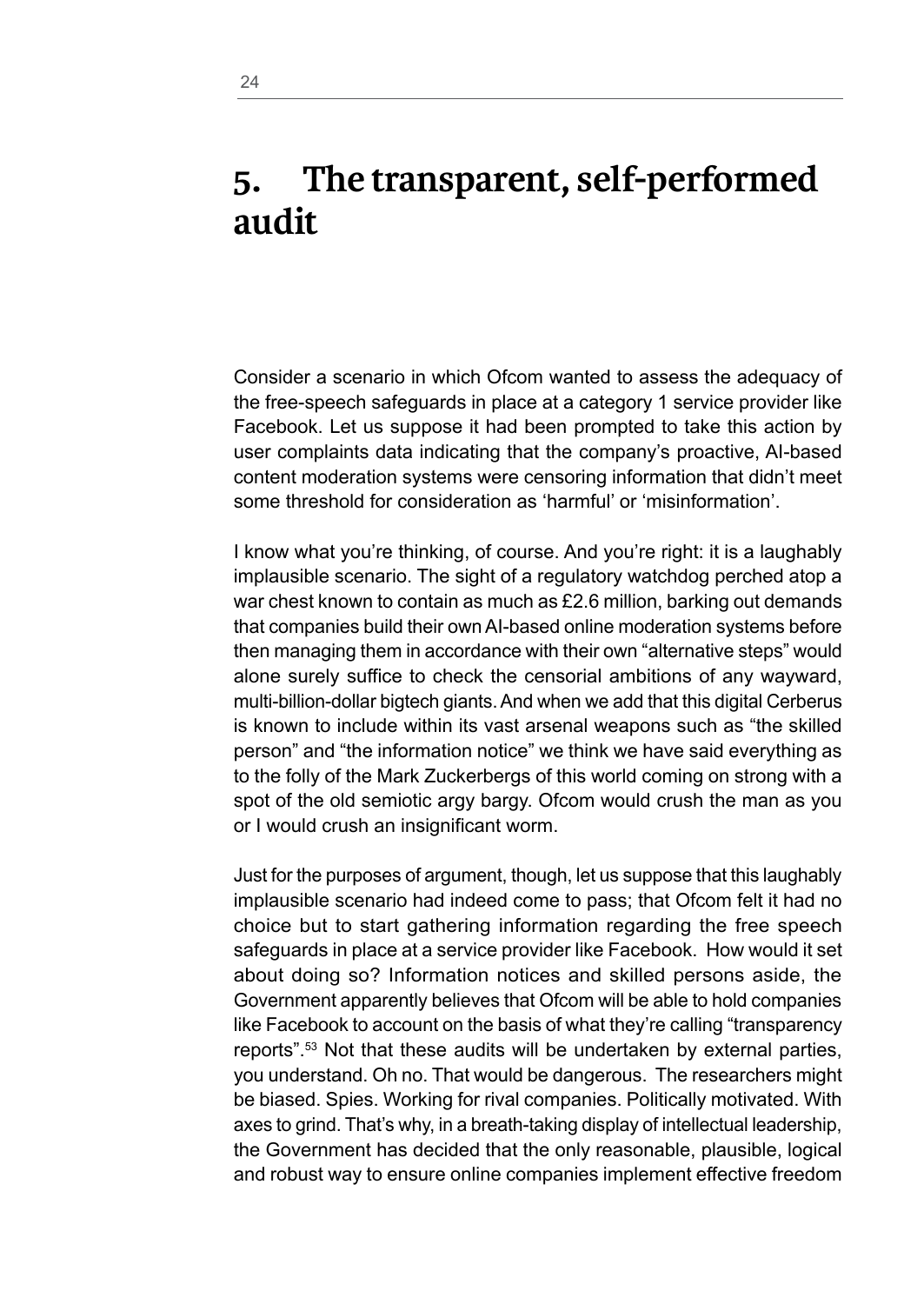of expression safeguards will be to require those same online companies to produce transparency reports on... well, on themselves, really.<sup>54</sup>

In practice, companies will be required to submit their transparency reports to Ofcom on an annual basis. Specifically in relation to safeguarding, they will be required to "conduct and publish up-to-date assessments of their impact on freedom of expression and demonstrate they have taken steps to mitigate any adverse effects".55

#### Will they work in Ofcom's favour?

It's fair to say that transparency reports are a tried, if not altogether trusted, regulatory mechanism. 'Tried' in that toothless online regulators have in the past tended to fall back on voluntarily prepared transparency reports simply for want of the power to beg the companies they were at least nominally supposed to be regulating for anything else.<sup>56</sup> 'Not altogether trusted', however, in that they rely on companies performing actions they very rarely want to perform: opening themselves up to external scrutiny, sharing data, sharing the metrics via which they measure the effectiveness of their automated and human content moderation systems, sharing information on their policies with regulators and revealing certain aspects of their proprietary internal systems and processes to outside agencies.<sup>57</sup> Even in cases where companies have previously coughed up transparency reports, they've shown a worrying tendency to include certain types of information (particularly in relation to what kinds of content they remove from their platforms) that researchers can't externally validate. Nor have they been averse to a spot of misdirection from time to time, either, feeding researchers and regulators self-selected statistics that couldn't transparently answer the questions being asked of them.58

In the parlance of the criminal justice system, then, we might most tactfully describe the voluntarily prepared transparency report as having a 'background'. Not that that necessarily matters when it comes to the draft Online Safety Bill. After all, the legal ecosystem proposed therein will *require* online companies to prepare these annual audits. But then, so what? In the absence of any prescriptive regulatory guidelines, companies will be free to prepare those reports in any way they choose. All the draft Bill requires companies to compile are *transparency-reports*. What we don't yet know is whether the specifics of Ofcom's codes will require the compilation of *reports-that-are-transparent*.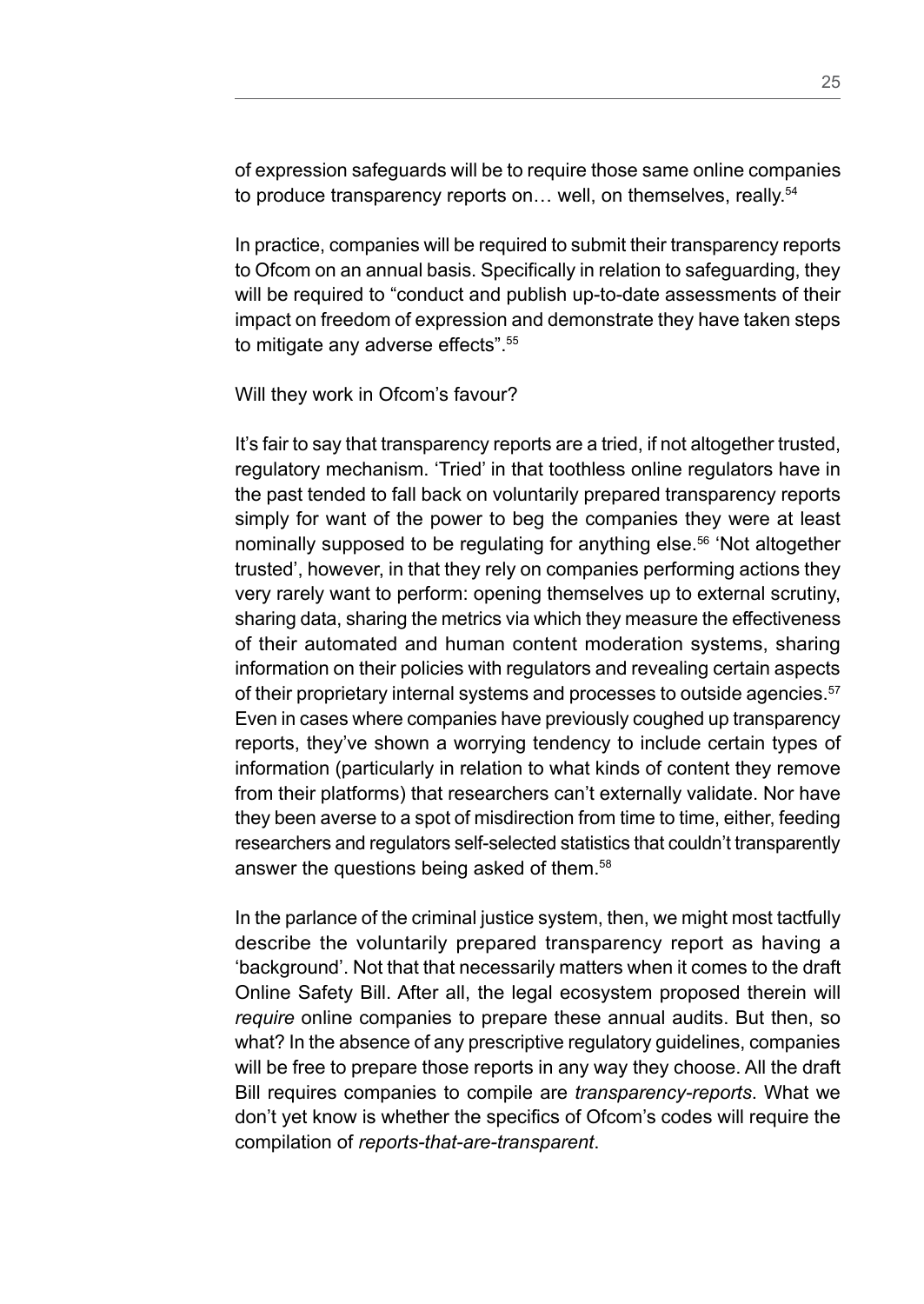The Government does of course claim that transparency reports will "remove the risk that online companies adopt restrictive measures or over-remove content in their efforts to meet their new online safety duties".59 But that claim only makes sense if you believe you're dealing with companies that will compile transparency reports stocked full of data capable of allowing external experts, researchers and regulators to generate transparency regarding the appropriateness or otherwise of their actions in relation to the safeguarding of freedom of speech.

Is the Government right to believe that? It all depends on the level of detail Ofcom's as-yet-unwritten codes will require companies to provide in their transparency reports. Will they produce precisely worded, technically specific, heavily prescriptive guidelines that channel companies along well-defined and unavoidable lines? Or will they instead formulate looser, indicative clusters of possible 'areas' or 'themes' that service providers 'should consider' including, thus leaving them with a good deal of wriggleroom when it comes to the details they include?

The only clue we've had so far as to how Ofcom might approach this issue appears in part four of the full Government response to the consultation period. Therein, we find "an indicative list" of the high-level categories of information companies "might" need to include in their transparency reports.60 It's rather an interesting list. If we were looking to understand the types of information Ofcom "might" require online companies to provide regarding the steps they've taken to protect users from online harm we'd be sitting pretty: eight of the list's nine bullet points cover that topic. But when it comes to the type of information companies "might" be required to provide in relation to their free speech safeguards, there just doesn't seem to be the same level of Governmental concern, with one bullet-point covering that topic. What might that disparity tell us, do you think, about the Government's overarching priority within the Online Safety Bill?

Still, this one, solitary bullet point does at least give us an 'indicative' idea that in-scope companies might be required to provide information regarding "the measures and safeguards [they have in place] to uphold and protect fundamental rights; to ensure decisions to remove content, block and/or delete accounts are well founded, especially when automated tools are used, and that users have an effective route of appeal". But if that's the type of *content* Ofcom might wish to collect, then it's important to understand the form that that information is likely to take in and as part of a transparency report.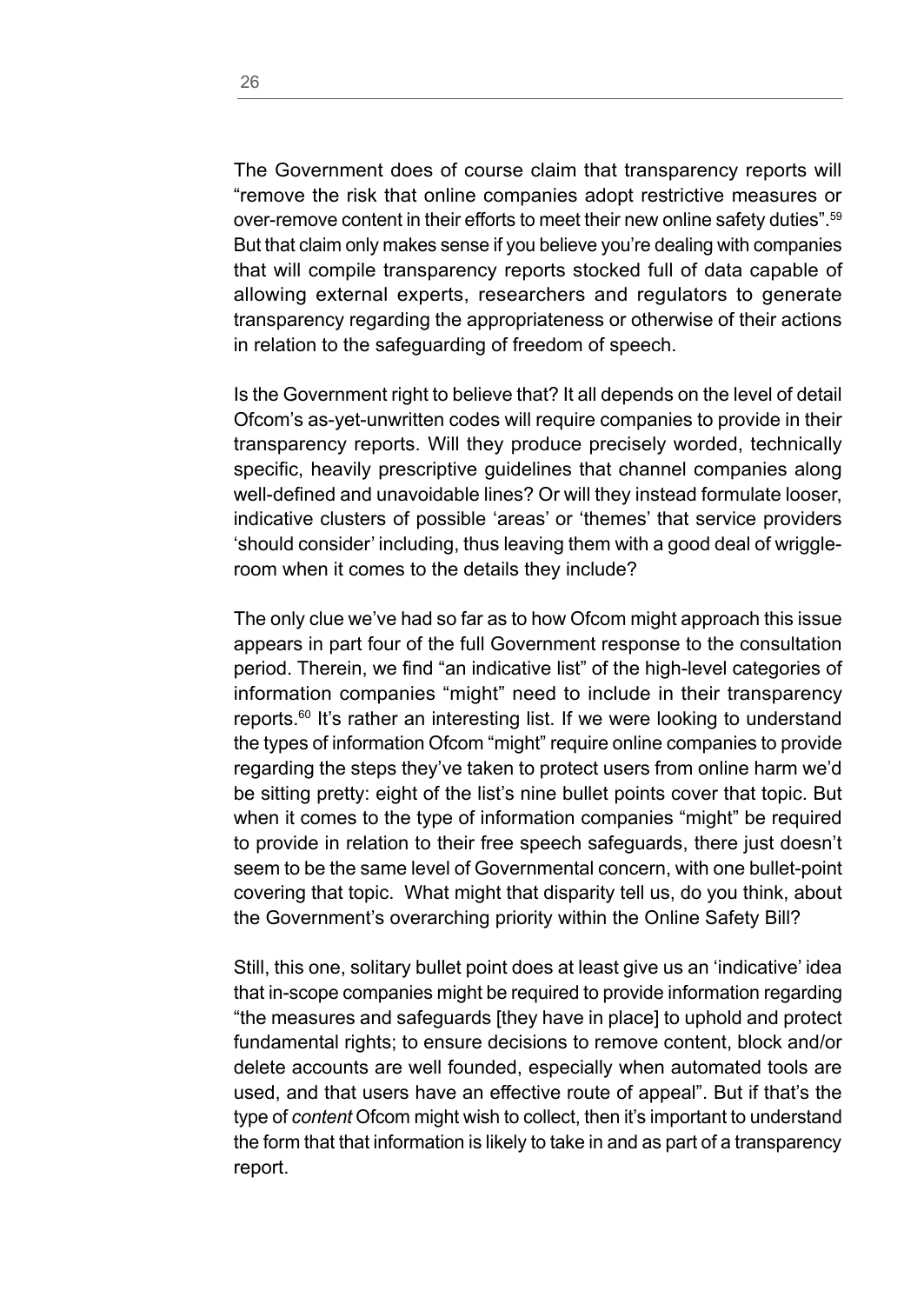#### **6. The rhetoric of numbers**

There are, broadly speaking, two forms in which data may be presented: qualitatively (with words and pictures) or quantitatively (with numbers and graphs). Service providers have in the past shown a predilection for data of the latter type, producing reports populated almost entirely with metrics like absolute values (e.g. the number of takedowns per quarter and/or the amount of content removed by a platform) and proportional metrics (e.g. the percentage of all content which violates a service's policy). $61$ 'Almost entirely' in the sense that they've tended to focus on summary statistics at the expense of the type of qualitative, contextual information that would have allowed researchers to 'situate' the data as part of some overall interaction <sup>62</sup>

It's difficult to see anything changing in that regard. Putting that another way, the Online Safety Bill's proposed requirement for service providers to report on the adequacy of their free speech safeguards won't have any of them rushing to provide qualitative data. Not that there's anything particular controversial about that. Service providers will be required to report complex data to regulators, and numbers have the power to reduce complexity. And yet…

And yet any such reduction of complexity can be neither theoretically nor ideologically innocent.<sup>63</sup> Raw data can, after all, be collected, combined, processed, analysed in myriad ways. That it is not; that it is only ever collected, combined, processed, analysed in certain extremely specific ways by certain people working for certain organisations as part of certain projects, suggests that there is in fact a *rhetoric* to numbers. And it is this rhetoric that service providers will undoubtedly look to exploit whilst preparing their transparency reports.

Consider the fact that a transparency report "might" be required to include information regarding the "measures and safeguards" a company has in place "to ensure decisions to remove content, block and/or delete accounts are well founded". It would of course be perfectly possible to meet this requirement via the provision of qualitative information regarding, say, the blocking or removal of content labelled as 'misinformation'. The problem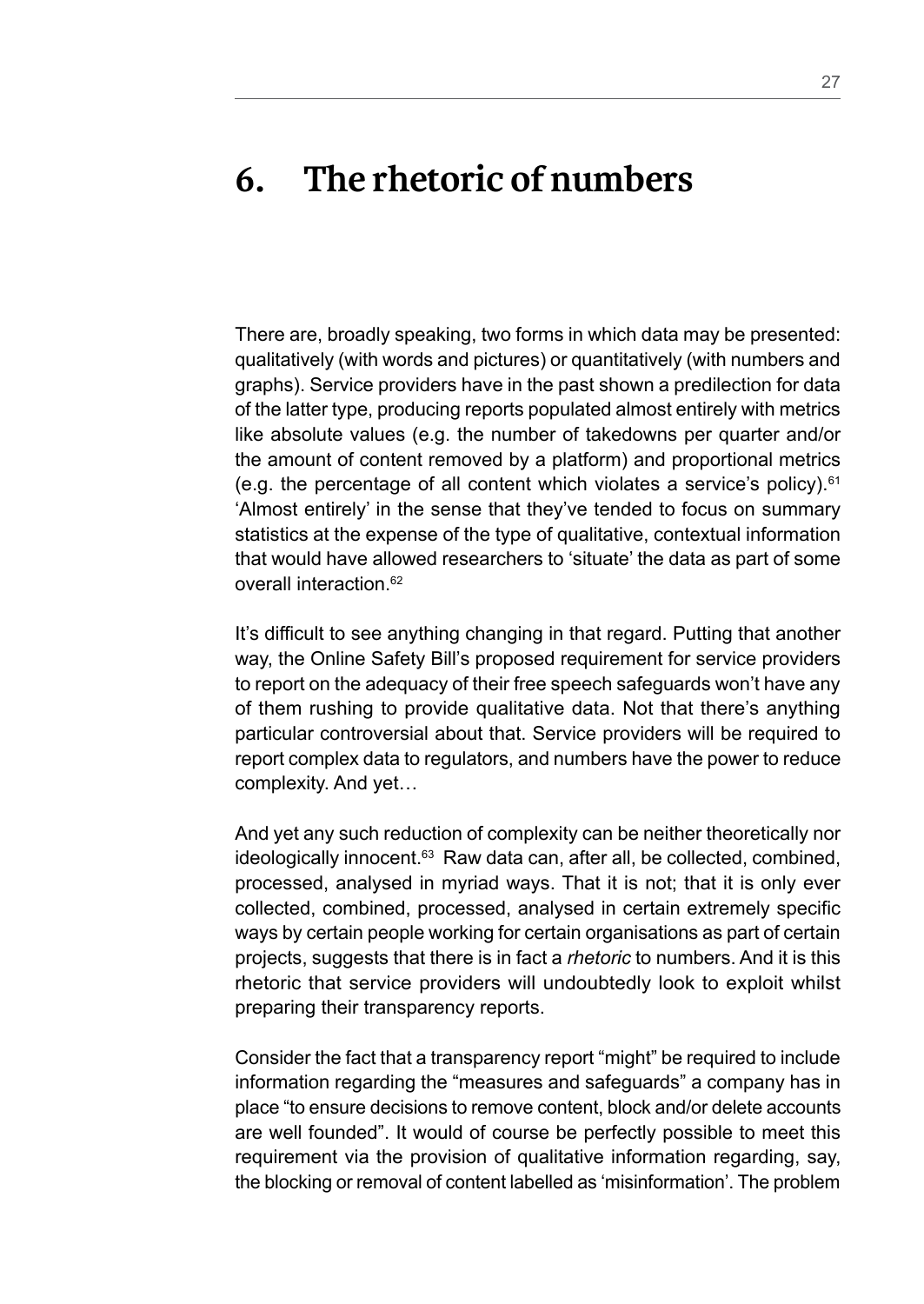is that any such effort would run to rather a few pages. That's the problem with qualitative data. By its very nature it's particularistic. It looks to capture the specific contexts in which individual instances of a phenomenon – in this case 'misinformation' – unfold, and, in addition, the particulars of who said what, how it was said, when it was said, in what order interlocutors spoke, to whom something was said, where an interaction took place and so on. It's not necessarily that qualitative data *wouldn't* refer to a global category like 'misinformation'; it's just that it would do so whilst discussing individual instances of action that were potentially capturable under that category.

This tendency of qualitative data towards the particular, the specific and the local would be all the more pronounced in the case of a complex, contested and controversial category phenomenon like 'misinformation'. Even if we *were* to accept that such a thing existed, instances of 'it' would be incredibly hard to capture. It might emerge within many structurally different forms of online interaction (synchronous, asynchronous, or quasiasynchronous)<sup>64</sup> within many different modalities of online communication (visual, video-based, textual) $65$  and across many different communicational contexts (one-to-one chats, multi-party settings, or massive, open group settings).<sup>66</sup> From a qualitative perspective, then, to report on the "measures" and safeguards" a company has in place to ensure decisions to remove content are well founded is to foreground real-world data drawn directly from that online provider's platform, and to do so such that it becomes possible to see 'it' as part of the wider, interactional context in which it unfolded.

There would, in other words, be no discussion of 'misinformation' without discussion of, say, a fired-up, politically engaged Sharon from Doncaster whose content often gets taken down by Twitter for violating their policies around 'misinformation'. Real-world data of that kind would capture an entire sequence of interaction, in this case from Sharon's initial Tweets and interactions right through to Twitter's eventual removal of her Tweets. It's in that way that a qualitative transparency report would seek to demonstrate whether, if, when, how and for what reasons the "measures and safeguards" in place were "well-founded".

As we've already noted, however, that sort of approach doesn't cover the regulatory ground particularly quickly. And if it's speed of coverage you're after, then quantitative data will always be your go-to presentational form. Whereas qualitative approaches interest themselves in the complexities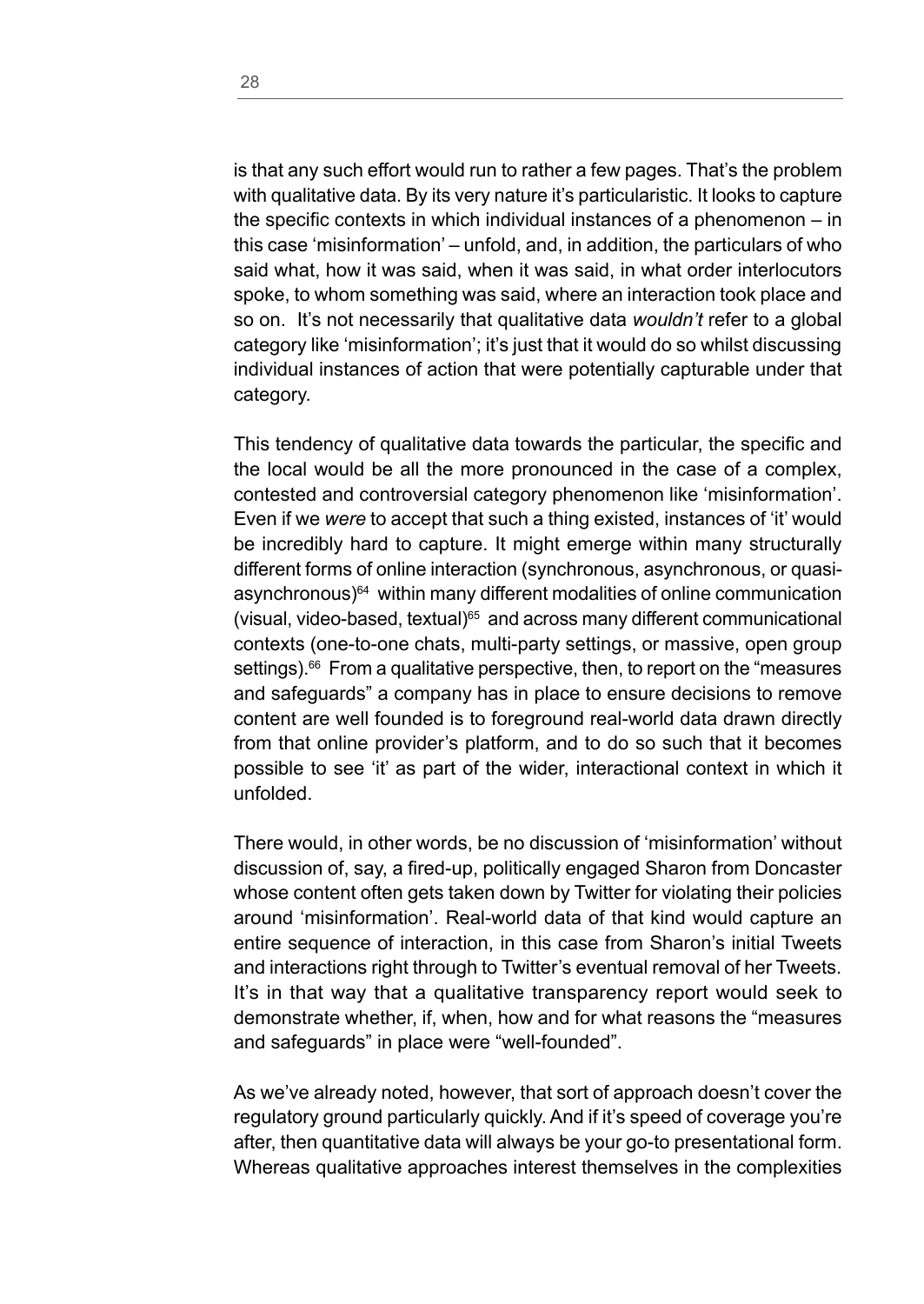of individual cases [*Sharon from Doncaster did this, someone reacted to Sharon this way, Sharon responded like this… etc.*], quantitative approaches sweep people up into groups [*i.e., the group "Purveyors of Misinformation"*] alongside other apparently similar people [*Sharon from Doncaster and Donna from Grimsby and Barry from Northampton and… and… and…* ] before deleting every particular, specific contextual detail about those people [*names, biographies, characteristics, specifics of the argument, specifics of the interactional situation*] and leaving us not with 'people' but 'cases'; that is, cases that can be added, subtracted, divided, multiplied, counted (etc.) to create absolute values or proportional metrics [*4,563 posts this month were found to have been produced by Purveyors of Misinformation; 96.4% of those posts were automatically taken down; 3.4% were… and so on*].

That's why quantitative approaches to transparency reporting make it easy to provide information about things like "measures and safeguards". A potentially infinite number of cases of content blocking or removal become reportable within just a few metrics spread out across just a few short paragraphs. One quite straightforward way to cover an entire months' worth of data regarding content blocking might even look something like this:

Amount of content per month violating a company's policy around 'misinformation': 14,530 posts [*Absolute Value]* Percentage of platform content violating a company's policy on 'misinformation' that is subsequently subject to automated takedown: 3.7% [*Proportional metric*]

You will note, of course, that in far less textual space than it took to report the activities of just one 'person' – i.e., the events leading up to the takedown of Sharon's Tweets – we have managed to report a total of 14,350 'cases', and, in fact, had more than enough space left over to decompose that absolute value into a separate proportional metric.

To quantify, though, is to engage in processes of simplification that are capable of serving purposes quite other than literal truth telling. In the case of the transparency reports online companies will be required to prepare, for instance, we might say that quantification has the potential to *constitute* and *depoliticise* a phenomenon like 'misinformation'. Let us consider each process in turn.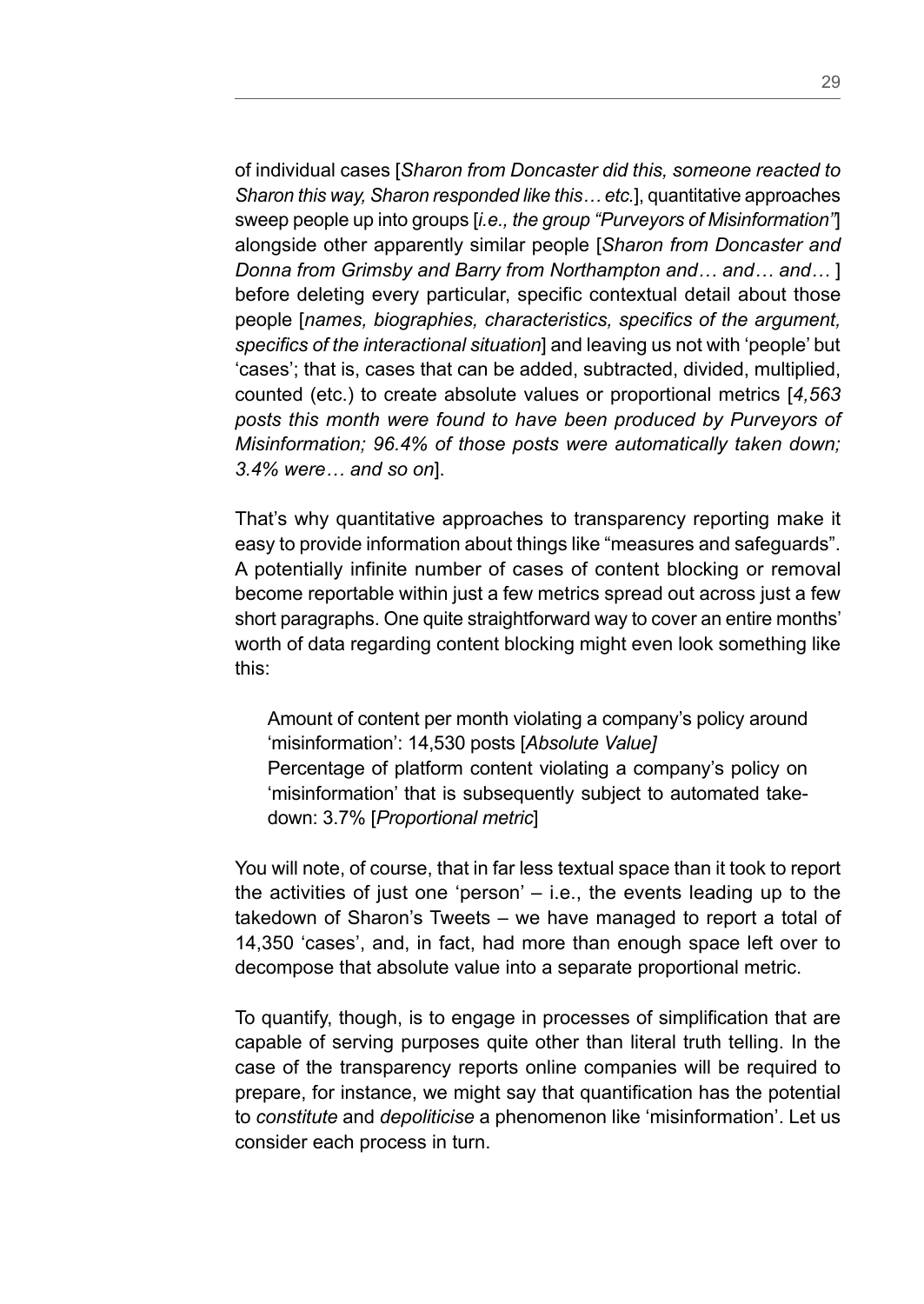One of the hypothetical proportional metrics we listed earlier was 3.7%; that is, "the percentage of platform content violating a company's policy around 'misinformation' that is subsequently subject to automated takedown". It's a statement that immediately brings to mind the philosopher John Austin's work on "performatives". As he pointed out in his wonderfully anarchic *How to do Things with Words* (1962), performatives were rather an unusual form of speech-act. They didn't just describe a state of affairs but also, and at the same time, brought that state of affairs into being: e.g. the statement "I pronounce you man and wife", when uttered by a vicar whilst standing in front of a bride and groom in a church.<sup>67</sup> In the current socio-political climate, a statement like "3.7% of all content this month violated our service's policy around 'misinformation'" would undoubtedly have a similar performative force were it to be uttered by a service provider as part of a transparency report submitted to Ofcom. Therein, the percentage figure, 3.7%, would not so much inscribe the pre-existing reality of 'misinformation' as *constitute* it.<sup>68</sup>

A controversial object, 'misinformation', an object many people don't actually believe exists, would in this way be rendered as an objective, definitive, statistically measurable 'thing'. Political arguments as to whether that which the Government has defined so clumsily as 'misinformation' even exists, about whether anything that meets that definition should ever be subject to online takedown policies *of any kind,* would subtly be displaced into an instrumental argument as to whether the figure of 3.7% was accurate or inaccurate; whether the company's metrics were adequate or inadequate; whether the… and so on.

Over time another form of displacement would occur too. Methodological arguments regarding how best to capture 'it' [*because it would, of course, have become an 'it' by this stage*] would end up becoming a substitute for democratic discussion regarding the principles of free speech and freedom of expression: questions as to whether audits, and, by implication, metrics, were the right way to engage with the many, complex issues surrounding both free- and hate-speech in online environments would be drowned out because, well… 'Look! There's 3.7% of this thing and we need to do something about it!' It is in this way that the 'fact' of 'misinformation' would be constituted; its very existence captured in and through the statistical indicator that purports to measure 'it'.

But metrics have the power to *depoliticise* too.<sup>69</sup> They allow for many, potentially disparate instances of 'misinformation' to be brought into relation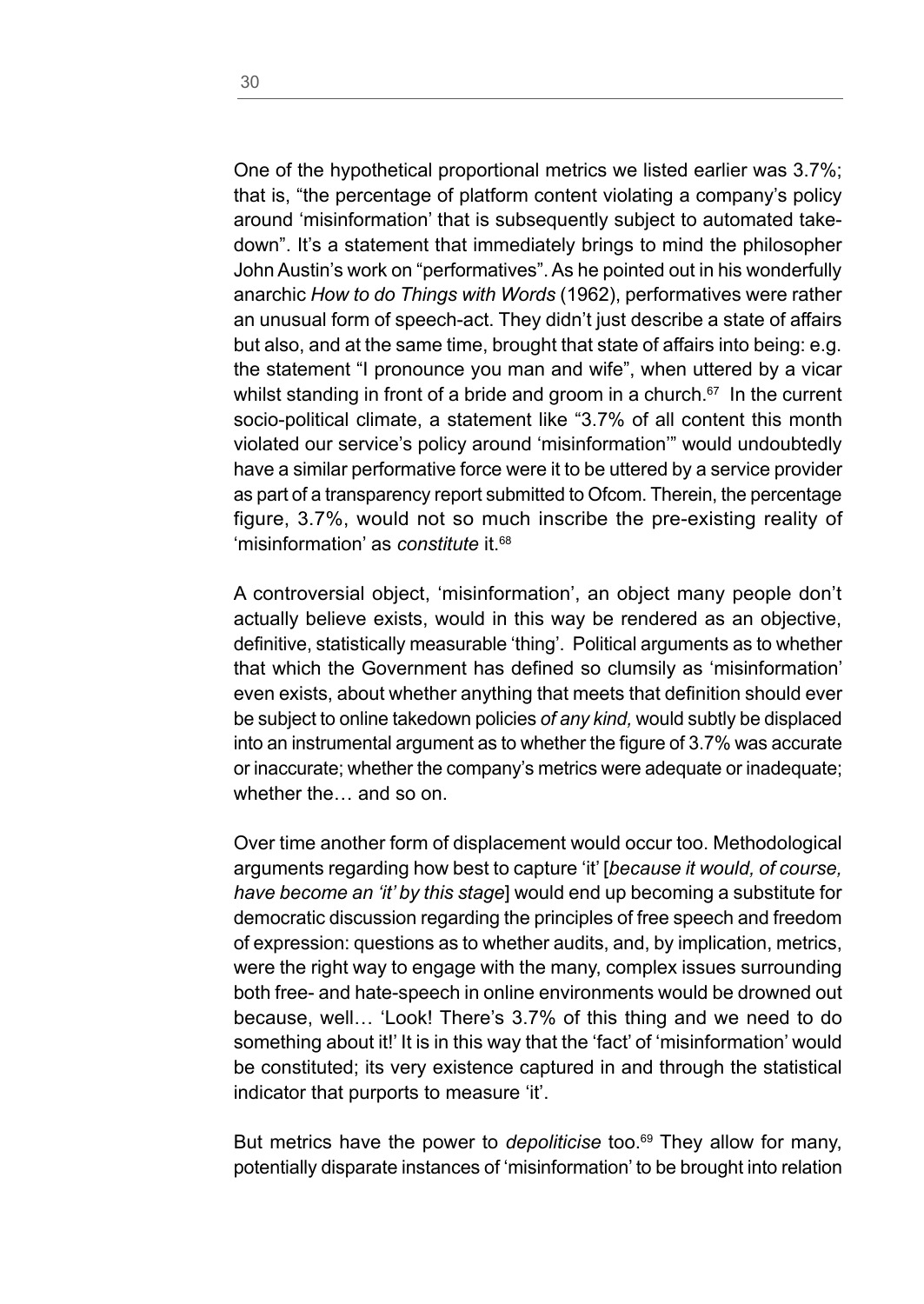with one another. To record those disparate instances from a qualitative perspective would of course be to record the specificities of each particular instance of misinformation encountered [*… and Sharon from Doncaster, and Donna from Grimsby, and Barry from Northampton, and… and… and…* ], whilst at the same time acknowledging that each person had engaged in a particular form of online interaction across a particular communicational context. In that sense, qualitative data reports would be 'mutable mobiles'; that is, texts capable of transportation [*they are mobile*], but only where the meaning of the data contained therein would be subject to multiple, competing, sometimes even commensurate, interpretations as it got moved across contexts, communities of practice, cultures, social classes, political divides and so on [*they are mutable*]. One person's evidence of 'misinformation' would only ever be another person's 'free speech', 'hate speech', 'legitimate debate' or 'counter-speech'.

Specificities, details, complexities… none of that matters when you enter the world of metrics. Sharon and Donna and Barry are 'people' no more. They're 'cases' caught amongst many other cases captured by the percentage figure of 3.7%. It's in this sense that quantitative transparency reports may be considered "*im*mutable mobiles";70 that is, texts that can be transported anywhere in the world [*they are mobile*] without the data they contain ever-changing shape or meaning [*they are immutable*]: 3.7% is 3.7% is 3.7% whoever you are, whenever you are and wherever you are. $71$ 

On the one hand, then, qualitative data reports open a definition like 'misinformation' to discussion and debate, affording its readers an opportunity to inspect the processes that led to a decision to classify any given interaction as 'misinformation'. It's impossible for a qualitative report to present some once-and-for-all definition of 'misinformation' precisely because the details it contains can be interpreted in multiple ways by multiple readers. At best, such a report would contain an *assertion* that certain episodes of interactional data *should* be treated as 'misinformation'… but nothing more. Quantitative data, on the other hand, shuts down those discussions, concealing the decisions a service provider has made regarding what was and what was not 'misinformation' in and part of the constitution of a statistic like '3.7%'. It hides the complex array of contestable, controversial, political judgements and decisions that went into its production.72 A quantitative transparency report tells us only that there is 3.7% of it, and subsequent debates can only proceed from the fact that 'it' exists. This is to depoliticise what is, *or at least should be*, a whole area of political judgement. It is in this way that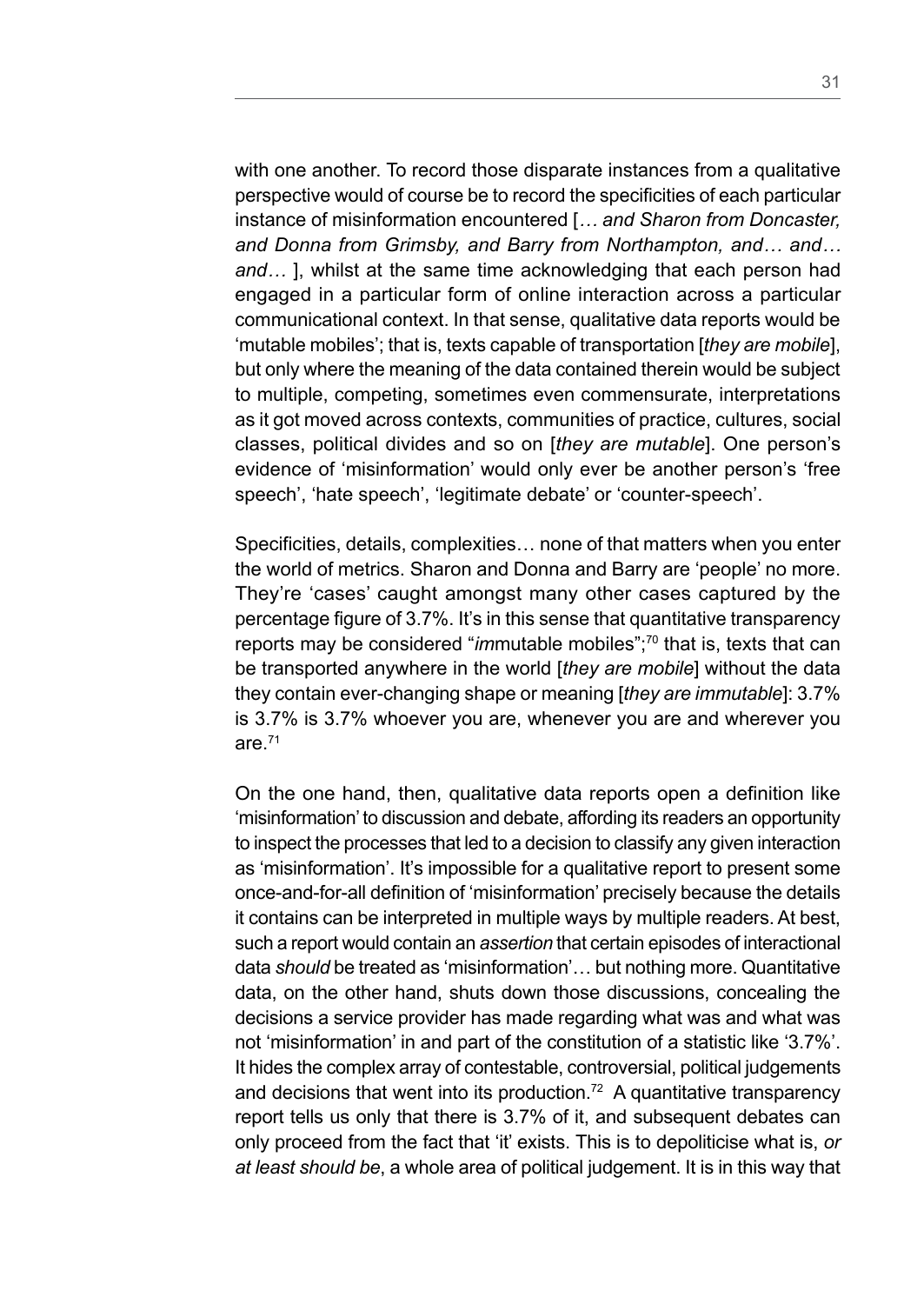statistics, and the specialist knowledge and professional techniques of the service providers associated with their production, come to be implicated in the creation of a domain where technical expertise dominates political debate<sup>73</sup>

Ultimately, then, the rhetorical force of the metric is that it constitutes and de-politicises; that is, it distils simple, uncomplicated categories like 'misinformation' from all manner of complex, contextually specific interactions [*… and Sharon from Doncaster, and Donna from Grimsby, and Barry from Northampton, and … and … and …*] before erasing all evidence that such a process took place [ *…99.6% of posts were misinformation…* ]. The metric is constituted: it becomes a 'fact' [ *… 99.6% of this, 0.4% of that, 6.7% of the other…* ]. The fact is subsequently de-politicised: it is freed from any suggestion of human bias, of human intervention [ *…3.7%, follow the science, the data speaks for itself, facts are facts…* ]. The only problem – and it is rather a big problem – is that this process deletes exactly the type of qualitative data Ofcom would require in order to assess whether speech was being over-blocked, unnecessarily censored or over-zealously shadowbanned by service providers.

Flitting back and forth between qualitative and quantitative data in the way we have during this section is to trace the contours of digital power in the twenty-first century. Where qualitative data is capable of exposing the machinations of big-tech giants as they look to jettison free speech in favour of "healthy public conversations", quantitative data simply, effortlessly conceals them; where qualitative data is capable of opening the process of defining nebulous, politically controversial, and entirely contestable phenomenon like 'misinformation' to democratic argumentation, quantitative data simply, effortlessly closes that possibility off. It is for these reasons that transparency reports will almost certainly turn out to be *quantitative* reports; and it is for these reasons, too, that they will provide Ofcom with a form of transparency that is almost entirely opaque to anyone wishing to know how, when, whether, where – *or even 'if'* – service providers are doing anything at all to safeguard online free speech.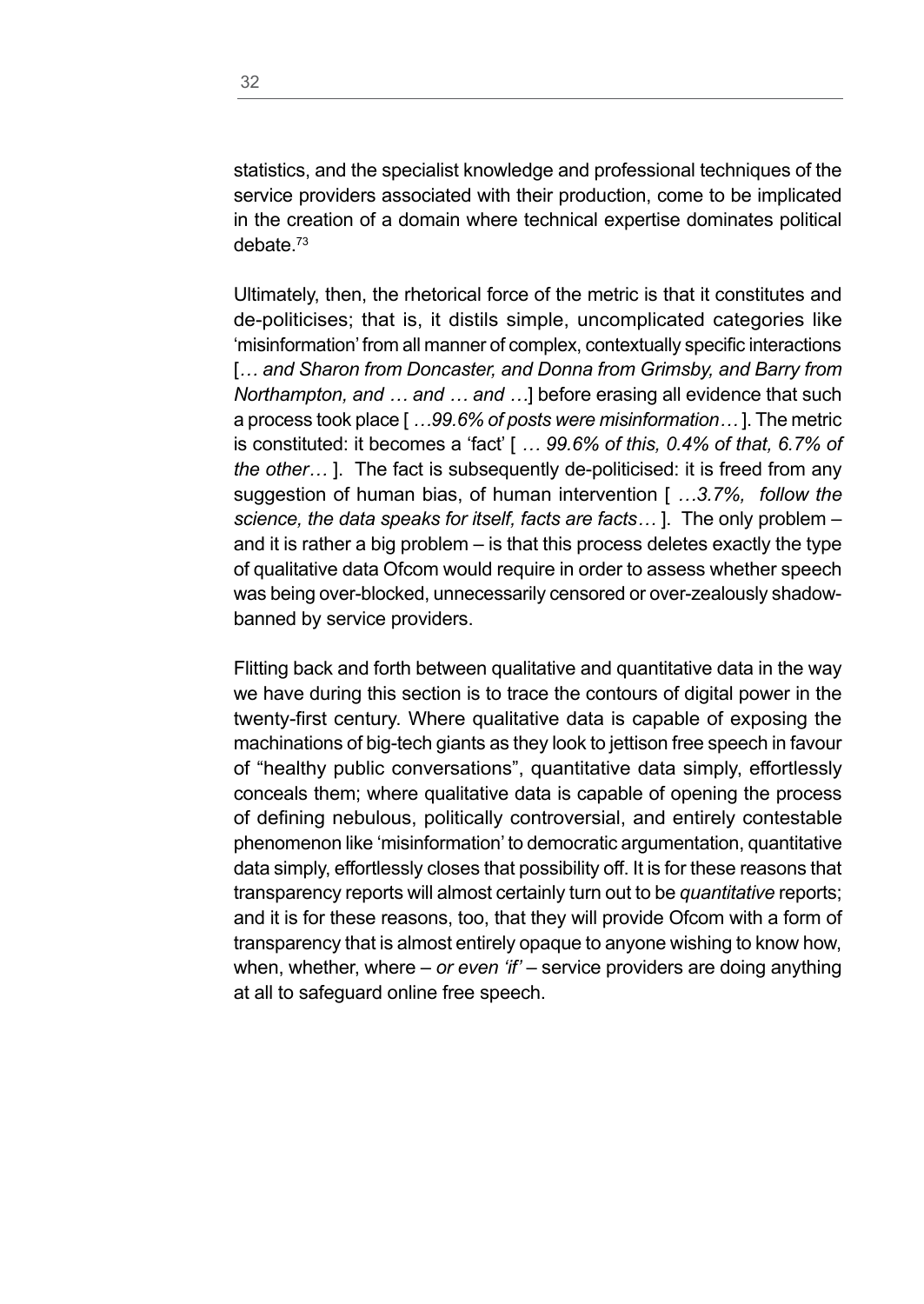#### **References**

1 Department for Digital, Culture, Media & Sport (2022). *Online Safety Bill*. London. HMSO. (58/2). Available at: [Online Safety Bill publications – Parliamentary Bills – UK](https://bills.parliament.uk/bills/3137/publications)  [Parliament](https://bills.parliament.uk/bills/3137/publications) [accessed 29 March 2022].

2 Department for Digital, Culture, Media & Sport (2022). Press Release: World-first online safety laws introduced in Parliament. 17 March. Available at: [World-first online safety](Department for Digital, Culture, Media & Sport (2022). Press Release: World-first online safety laws introduced in Parliament. 17 March. Available at: World-first online safety laws introduced in Parliament – GOV.UK (www.gov.uk)  [accessed 28 March 2022].)  [laws introduced in Parliament – GOV.UK \(www.gov.uk\)](Department for Digital, Culture, Media & Sport (2022). Press Release: World-first online safety laws introduced in Parliament. 17 March. Available at: World-first online safety laws introduced in Parliament – GOV.UK (www.gov.uk)  [accessed 28 March 2022].) [accessed 28 March 2022].

3 The phrases "priority content that is harmful to children" (clause 53) and "priority content that is harmful to adults" (clause 54) appear in the latest iteration of the Bill. Both are effectively granted the same legal definition, as "content of a description designated in regulations made by the Secretary of State as priority content" (for children, see clause 53, sub-section 3; for adults, see clause 54, sub-section 2).

Effectively, then, the only #legal but harmful' content the latest iteration of the Bill requires social media companies to remove will be that caught by "regulations made by the Secretary of State"; that is, via a Statutory Instrument (i.e., secondary legislation). On the face of it, that means the Government has now given up on the idea of outsourcing the prohibition of 'legal but harmful' content to service providers… which is obviously a good thing. What's not such a good thing, however, is that as clause 53, sub-sections 3 and clause 54, sub-section 2 both make clear, the Bill will instead look to create a mechanism via which the Secretary of State – whosoever that may be, now or in the future – will be able to identify 'legal but harmful' content in and via that aforementioned Statutory Instrument.

Secretaries of State obviously won't have carte blanche when it comes to identifying such content, since they won't be able to compel social media companies to disregard the protections for "content of democratic importance" and "journalistic content" included in the current version of the Bill. But they will have some latitude. For instance, a future Secretary of State could potentially decree that gender critical beliefs were, in the words of the judge in the original Forstater v CGD Europe tribunal hearing, "unworthy of respect in a democratic society". If they ever did end up categorised as such, then they wouldn't be entitled to the Bill's "content of democratic importance" protection, which would obviously leave them prey to any and all social media companies wishing to remove 'that sort of thing' from their platforms.

4 Department for Digital, Culture, Media & Sport (2022). *Press Release: World-first online safety laws introduced in Parliament*. 17 March. Available at: [World-first online safety](https://www.gov.uk/government/news/world-first-online-safety-laws-introduced-in-parliament)  [laws introduced in Parliament - GOV.UK \(www.gov.uk\)](https://www.gov.uk/government/news/world-first-online-safety-laws-introduced-in-parliament) [accessed 28 March 2022].

5 Department for Digital, Culture, Media & Sport (2019). *Online Harms White Paper*. CP57. London: HMSO. Available from: [Online Harms White Paper - April 2019 - CP 57](https://assets.publishing.service.gov.uk/government/uploads/system/uploads/attachment_data/file/973939/Online_Harms_White_Paper_V2.pdf)  [\(publishing.service.gov.uk\)](https://assets.publishing.service.gov.uk/government/uploads/system/uploads/attachment_data/file/973939/Online_Harms_White_Paper_V2.pdf) [accessed 3 March 2022].

6 Department for Digital, Culture, Media and Sport. (2020) *Online Harms White Paper: Full government response to the consultation*. CM354. London. HMSO, para 4.43. Available from [Online Harms White Paper: Full government response to the consultation](https://www.gov.uk/government/consultations/online-harms-white-paper/outcome/online-harms-white-paper-full-government-response)  [- GOV.UK \(www.gov.uk\)](https://www.gov.uk/government/consultations/online-harms-white-paper/outcome/online-harms-white-paper-full-government-response) [accessed 3 March 2022].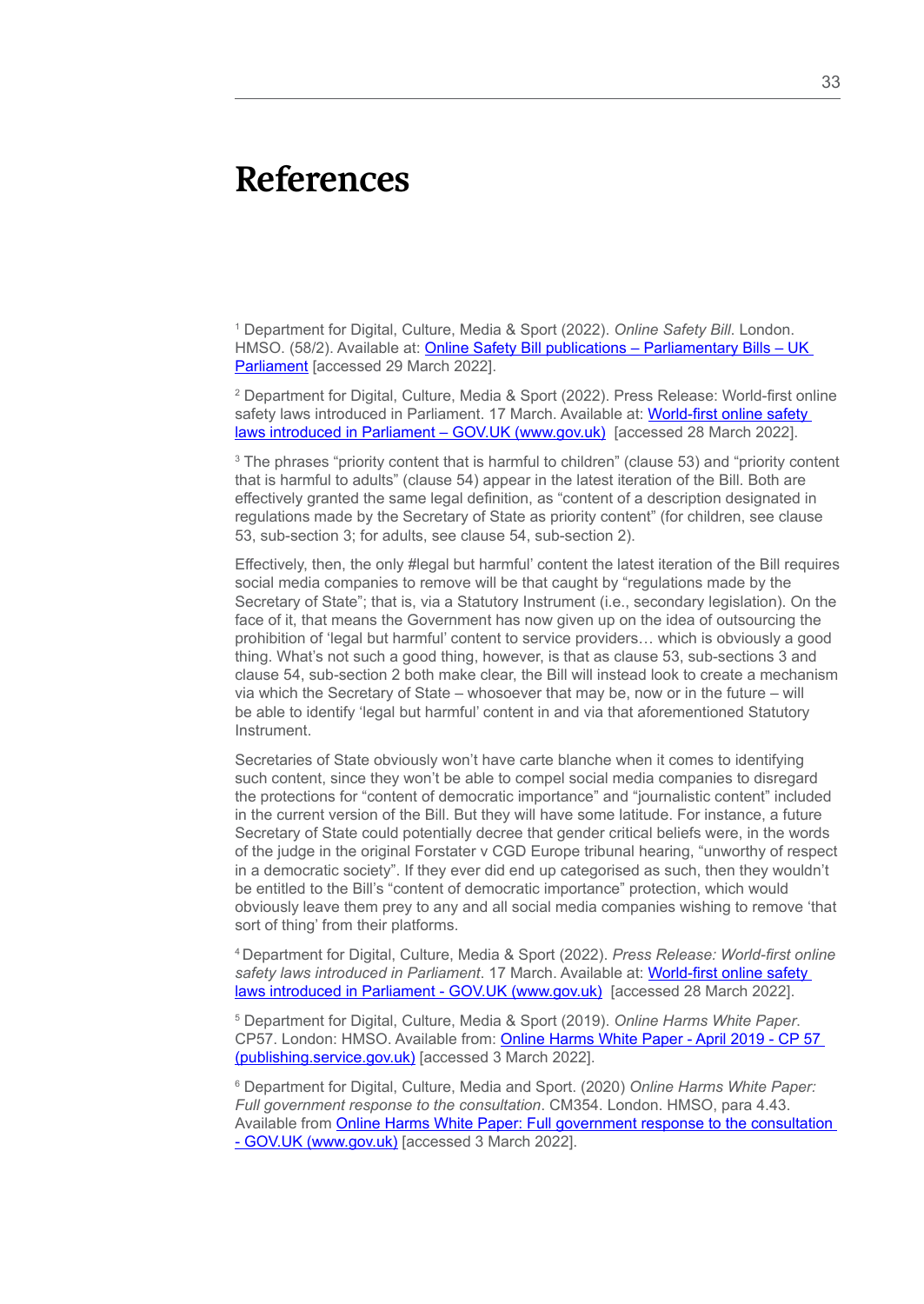7 Department for Digital, Culture, Media & Sport (2021). *Draft Online Safety Bill*. CP405. London: HMSO. Available at: [https://assets.publishing.service.gov.uk/government/](https://assets.publishing.service.gov.uk/government/uploads/system/uploads/attachment_data/file/985033/Draft_Online_Safety_Bill_Bookmarked.pdf) [uploads/system/uploads/attachment\\_data/file/985033/Draft\\_Online\\_Safety\\_Bill\\_](https://assets.publishing.service.gov.uk/government/uploads/system/uploads/attachment_data/file/985033/Draft_Online_Safety_Bill_Bookmarked.pdf) [Bookmarked.pdf](https://assets.publishing.service.gov.uk/government/uploads/system/uploads/attachment_data/file/985033/Draft_Online_Safety_Bill_Bookmarked.pdf) [accessed 3 March 2022].

8 Ofcom (2021). *Ofcom to gain new online safety powers as Government bill published today*. Available at: [Ofcom to gain new online safety powers as Government bill published](https://www.ofcom.org.uk/about-ofcom/latest/features-and-news/new-online-safety-powers-government-bill-published)  [today - Ofcom](https://www.ofcom.org.uk/about-ofcom/latest/features-and-news/new-online-safety-powers-government-bill-published) [accessed 3 March 2022].

9 Ofcom will in fact constitute the first overall regulator with responsibility for online content in the UK. See House of Lords Select Committee on Communications (2019). *Regulating in a digital world*. 2nd Report of Session 2017-19. HL Paper 299. London. HMSO. Available at: [https://publications.parliament.uk/pa/ld201719/ldselect/](https://publications.parliament.uk/pa/ld201719/ldselect/ldcomuni/299/299.pdf) [ldcomuni/299/299.pdf](https://publications.parliament.uk/pa/ld201719/ldselect/ldcomuni/299/299.pdf) [accessed 3 March 2022].

10 Joint Committee on the Draft Online Safety Bill (2021). *Corrected oral evidence: consideration of government's draft Online Safety Bill, Monday 1 November 2021, Evidence Session No. 16, 2:30 pm*. Available at: [https://committees.parliament.uk/](https://committees.parliament.uk/oralevidence/2934/pdf/) [oralevidence/2934/pdf/](https://committees.parliament.uk/oralevidence/2934/pdf/) [accessed 3 March 2022]; for context, also see Evening Standard (2021). *Online Safety Bill provides Ofcom with 'right powers to keep big tech in check'*. Available at: [Online Safety Bill provides Ofcom with 'right powers to keep big tech in](https://www.standard.co.uk/news/uk/dame-safety-ofcom-european-union-mps-b963758.html)  [check' | Evening Standard](https://www.standard.co.uk/news/uk/dame-safety-ofcom-european-union-mps-b963758.html) [accessed 3 March 2022].

11 HM Government (2020). *Online Harms White Paper – Initial consultation response*. London: HMSO, paras. 11 & 24. Available at: [http://data.parliament.uk/DepositedPapers/](http://data.parliament.uk/DepositedPapers/Files/DEP2020-0111/Online_Harms_White_Paper-Initial_consultation_response.pdf) [Files/DEP2020-0111/Online\\_Harms\\_White\\_Paper-Initial\\_consultation\\_response.pdf](http://data.parliament.uk/DepositedPapers/Files/DEP2020-0111/Online_Harms_White_Paper-Initial_consultation_response.pdf) [accessed 3 March 2022].

12 Tettenborn, A. (2020). Ofcom is a menace to our freedom of speech. *The Critic*. 24 September 2020. Available at: Ofcom is a menace to our freedom of speech I Andrew [Tettenborn | The Critic Magazine](https://thecritic.co.uk/ofcom-is-a-menace-to-our-freedom-of-speech/) [accessed 3 March 2022].

<sup>13</sup> On the algorithmic power of the so-called "masters of the universe", see Gorwa, R., Binns, R., Katzenbach, C. (2020). Algorithmic content moderation: technical and political challenges in the automation of platform governance. *Big Data & Society*, Jan-June, 1-15.

<sup>14</sup> Jones, W. (2021). Why is Ofcom Suppressing Covid Information Based on the Advice of a Biased 'Fact-Checker' Funded by Google, Facebook and George Soros? *The Daily Sceptic*. Available at: [Why is Ofcom Suppressing Covid Information Based on the Advice](https://dailysceptic.org/2021/06/06/why-is-ofcom-suppressing-covid-information-based-on-the-advice-of-a-biased-fact-checker-funded-by-google-facebook-and-george-soros/?utm_source=ground.news&utm_medium=referral)  [of a Biased 'Fact-Checker' Funded by Google, Facebook and George Soros? – The Daily](https://dailysceptic.org/2021/06/06/why-is-ofcom-suppressing-covid-information-based-on-the-advice-of-a-biased-fact-checker-funded-by-google-facebook-and-george-soros/?utm_source=ground.news&utm_medium=referral)  [Sceptic](https://dailysceptic.org/2021/06/06/why-is-ofcom-suppressing-covid-information-based-on-the-advice-of-a-biased-fact-checker-funded-by-google-facebook-and-george-soros/?utm_source=ground.news&utm_medium=referral) [accessed 16 April 2022]; also see Thompson, D. (2021) Stonewall's influence on BBC and Ofcom revealed. *BBC News*. Available at: [https://www.bbc.co.uk/news/uk-](https://www.bbc.co.uk/news/uk-58917227)[58917227](https://www.bbc.co.uk/news/uk-58917227) [accessed 3 March 2022]; Aitken, R. (2021) Don't be fooled again – Ofcom is no free-speech saviour. *Daily Telegraph*. Available at: [https://www.telegraph.co.uk/tv/0/](https://www.telegraph.co.uk/tv/0/dont-fooled-ofcom-no-free-speech-saviour/?li_source=LI&li_medium=liftigniter-onward-journey) [dont-fooled-ofcom-no-free-speech-saviour/?li\\_source=LI&li\\_medium=liftigniter-onward](https://www.telegraph.co.uk/tv/0/dont-fooled-ofcom-no-free-speech-saviour/?li_source=LI&li_medium=liftigniter-onward-journey)iourney laccessed 3 March 2022]; Tettenborn, A. (2021) Another Ofcom power grab. *Spiked Online*. Available at: [https://www.spiked-online.com/2021/07/28/another-ofcom](https://www.spiked-online.com/2021/07/28/another-ofcom-power-grab/)[power-grab/](https://www.spiked-online.com/2021/07/28/another-ofcom-power-grab/) [accessed 3 March 2022]; Davenport, N. (2021) Ofcom wants to No Platform trans-sceptics. *Spiked Online*. Available at: [https://www.spiked-online.com/2021/01/06/](https://www.spiked-online.com/2021/01/06/ofcom-wants-to-no-platform-trans-sceptics/) [ofcom-wants-to-no-platform-trans-sceptics/](https://www.spiked-online.com/2021/01/06/ofcom-wants-to-no-platform-trans-sceptics/) [accessed 3 March 2022].

15 Full Fact (2022). About us – funding. *Full Fact*. Available at: [Funding - Full Fact](https://fullfact.org/about/funding/) [accessed 16 April 2022].

<sup>16</sup> At the brutalist level of pure, amoral functionality, what links the many, apparently disparate strategies for censoring online hate and/or 'misinformation' so beloved of the largest service providers is the fact that they all apply varying levels of 'friction' to certain types of 'undesirable' information. Following the Alan Turing Institute (*Understanding Online Hate: VSP regulation and the broader context*. Available at: [Report from The Alan](https://www.ofcom.org.uk/__data/assets/pdf_file/0022/216490/alan-turing-institute-report-understanding-online-hate.pdf)  [Turing Institute - Understanding Online Hate \(ofcom.org.uk\)](https://www.ofcom.org.uk/__data/assets/pdf_file/0022/216490/alan-turing-institute-report-understanding-online-hate.pdf) [accessed 16 April 2022]),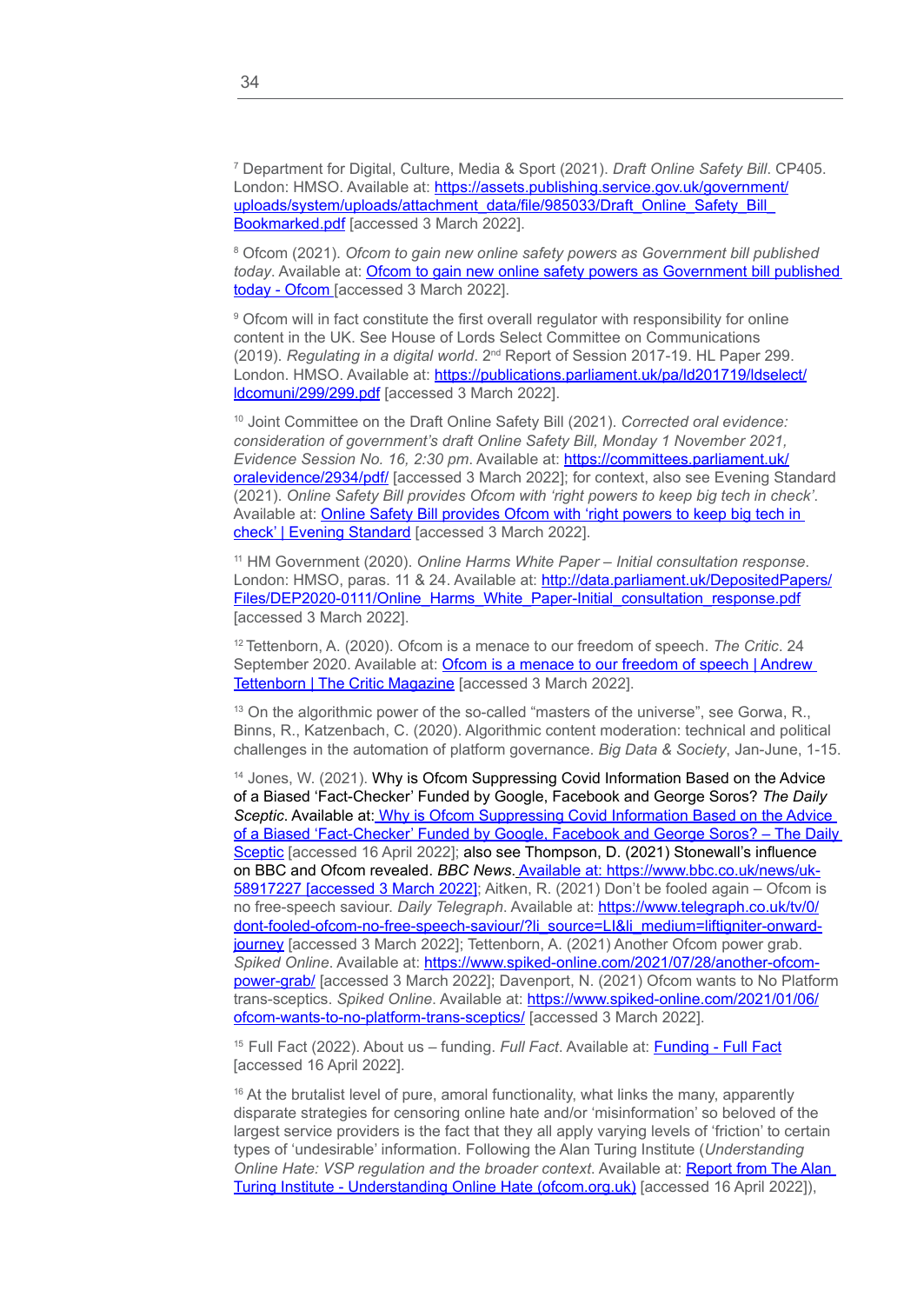friction can be defined as: "The degree of resistance that content encounters in order to be published and found, seen , shared and engaged with by audiences" (p.80). At the highest level of friction, for instance, service providers can ban users from their platforms. At a much lower level of friction, service providers can impose search constraints to ensure the removal of certain types of content from any and all search results subsequently provided through that platform (pp. 82-85).

17 On this point see The Free Speech Union (2021). *You're on Mute: The Online Safety Bill and what the Government should do instead*. Available at: [https://freespeechunion.](https://freespeechunion.org/youre-on-mute-the-online-safety-bill-and-what-the-government-should-do-instead/) [org/youre-on-mute-the-online-safety-bill-and-what-the-government-should-do-instead/](https://freespeechunion.org/youre-on-mute-the-online-safety-bill-and-what-the-government-should-do-instead/) [accessed 3 March 2021].

<sup>18</sup> Dame Melanie's comments came during a Digital, Culture, Media and Sport Select Committee, and were in response to a question from the MP John Nicolson that began: "I notice that the BBC seems to be under the impression that it needs to 'balance' all its reports about trans issues now, by calling in *transphobic groups* like the so-called LGB Alliance to give a counter argument…" (emphasis added). Nicolson was of course presupposing that this pejorative categorisation of LGB Alliance was factual, unproblematic and universally accepted. Dame Melanie's response suggests that she shares this same implicit assumption: "I think that is a very good point and actually *a very good example* of something that we've been talking to Stonewall about actually – about how can the broadcasters, when they do feel they need to bring balance into a debate, do it in an appropriate way, *rather than in the way you just described, which would be extremely inappropriate*" (emphasis added). Also see Marlborough, C. (2020). 'Entirely inappropriate' to quote LGB Alliance on trans issues, says Ofcom chief. *The Scotsman*. [Online] 16 December. Available from: ['Entirely inappropriate' to quote LGB](https://www.scotsman.com/news/politics/entirely-inappropriate-quote-lgb-alliance-trans-issues-says-ofcom-chief-3069446)  [Alliance on trans issues, says Ofcom chief | The Scotsman](https://www.scotsman.com/news/politics/entirely-inappropriate-quote-lgb-alliance-trans-issues-says-ofcom-chief-3069446) [accessed 28 March 2022]; also Tettenborn, A. (2020). Ofcom threatens diversity of opinion. *The Critic*. [Online] 23 December. Available at: <https://thecritic.co.uk/ofcom-threatens-diversity-of-opinion/> [accessed 3 March 2022].

19 As noted by the Joint Committee on the draft Online Safety Bill, the Draft Online Safety Bill is really rather "complex". See *Report of session 2021-22, 14 December 2021*, HL Paper 129, HC 609, p. 21. Available at: [https://publications.parliament.uk/pa/jt5802/](https://publications.parliament.uk/pa/jt5802/jtselect/jtonlinesafety/129/129.pdf) [jtselect/jtonlinesafety/129/129.pdf](https://publications.parliament.uk/pa/jt5802/jtselect/jtonlinesafety/129/129.pdf) [accessed 3 March 2022].

20 Department for Digital, Culture, Media and Sport (2020). *Online Harms White Paper: Full government response to the consultation*, CM354. London. HMSO, para 4. Available from [Online Harms White Paper: Full government response to the consultation - GOV.UK](https://www.gov.uk/government/consultations/online-harms-white-paper/outcome/online-harms-white-paper-full-government-response)  [\(www.gov.uk\)](https://www.gov.uk/government/consultations/online-harms-white-paper/outcome/online-harms-white-paper-full-government-response) [accessed 3 March 2022].

<sup>21</sup> Ofcom (2020). [Ofcom to](https://www.ofcom.org.uk/about-ofcom/latest/features-and-news/ofcom-to-regulate-harmful-content-online) regulate harmful content online. Available at: Ofcom to [regulate harmful content online - Ofcom](https://www.ofcom.org.uk/about-ofcom/latest/features-and-news/ofcom-to-regulate-harmful-content-online) [accessed 3 March 2022].

22 Department for Digital, Culture, Media and Sport (2020). *Online Harms White Paper: Full government response to the consultation*, CM354. London. HMSO, para 2.48. Available from [Online Harms White Paper: Full government response to the consultation](https://www.gov.uk/government/consultations/online-harms-white-paper/outcome/online-harms-white-paper-full-government-response)  [- GOV.UK \(www.gov.uk\)](https://www.gov.uk/government/consultations/online-harms-white-paper/outcome/online-harms-white-paper-full-government-response) [accessed 3 March 2022].

23 Department for Digital, Culture, Media and Sport (2020). *Online Harms White Paper: Full government response to the consultation*, CM354. London. HMSO, para 26. Available from [Online Harms White Paper: Full government response to the consultation](https://www.gov.uk/government/consultations/online-harms-white-paper/outcome/online-harms-white-paper-full-government-response)  [- GOV.UK \(www.gov.uk\)](https://www.gov.uk/government/consultations/online-harms-white-paper/outcome/online-harms-white-paper-full-government-response) [accessed 3 March 2022]; also see Department for Digital, Culture, Media & Sport (2021) *Draft Online Safety Bill*. CP405. London: HMSO, Clause 29(3). Available at: [https://assets.publishing.service.gov.uk/government/uploads/](https://assets.publishing.service.gov.uk/government/uploads/system/uploads/attachment_data/file/985033/Draft_Online_Safety_Bill_Bookmarked.pdf) [system/uploads/attachment\\_data/file/985033/Draft\\_Online\\_Safety\\_Bill\\_Bookmarked.pdf](https://assets.publishing.service.gov.uk/government/uploads/system/uploads/attachment_data/file/985033/Draft_Online_Safety_Bill_Bookmarked.pdf) [accessed 3 March 2022].

24 Gov.UK (2021). *Press Release: Landmark laws to keep children safe, stop racial hate*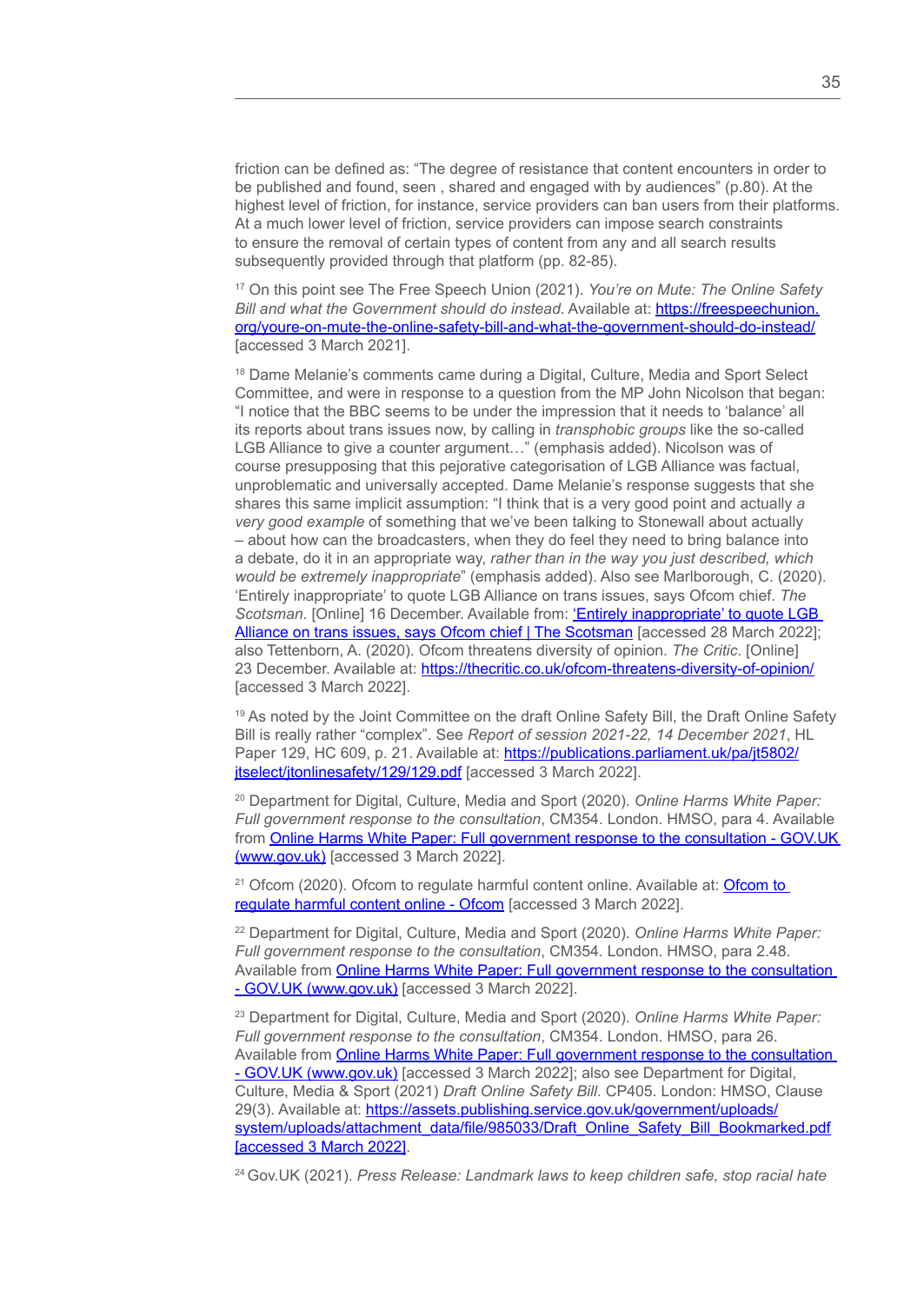*and protect democracy online published*. Available at: [https://www.gov.uk/government/](https://www.gov.uk/government/news/landmark-laws-to-keep-children-safe-stop-racial-hate-and-protect-democracy-online-published) [news/landmark-laws-to-keep-children-safe-stop-racial-hate-and-protect-democracy](https://www.gov.uk/government/news/landmark-laws-to-keep-children-safe-stop-racial-hate-and-protect-democracy-online-published)[online-published](https://www.gov.uk/government/news/landmark-laws-to-keep-children-safe-stop-racial-hate-and-protect-democracy-online-published) [accessed 3 March 2022].

25 Gov.UK (2021). *Press Release: Landmark laws to keep children safe, stop racial hate and protect democracy online published*. Available at: [https://www.gov.uk/government/](https://www.gov.uk/government/news/landmark-laws-to-keep-children-safe-stop-racial-hate-and-protect-democracy-online-published) [news/landmark-laws-to-keep-children-safe-stop-racial-hate-and-protect-democracy](https://www.gov.uk/government/news/landmark-laws-to-keep-children-safe-stop-racial-hate-and-protect-democracy-online-published)[online-published](https://www.gov.uk/government/news/landmark-laws-to-keep-children-safe-stop-racial-hate-and-protect-democracy-online-published) [accessed 3 March 2022].

26 Department for Digital, Culture, Media and Sport (2020). *Online Harms White Paper: Full government response to the consultation*, CM354. London. HMSO, para. 5.32. Available from [Online Harms White Paper: Full government response to the consultation -](https://www.gov.uk/government/consultations/online-harms-white-paper/outcome/online-harms-white-paper-full-government-response)  [GOV.UK \(www.gov.uk\)](https://www.gov.uk/government/consultations/online-harms-white-paper/outcome/online-harms-white-paper-full-government-response) [accessed 3 March 2022].

27 Gov.UK (2021). *Press Release: Landmark laws to keep children safe, stop racial hate and protect democracy online published*. Available at: [https://www.gov.uk/government/](https://www.gov.uk/government/news/landmark-laws-to-keep-children-safe-stop-racial-hate-and-protect-democracy-online-published) [news/landmark-laws-to-keep-children-safe-stop-racial-hate-and-protect-democracy](https://www.gov.uk/government/news/landmark-laws-to-keep-children-safe-stop-racial-hate-and-protect-democracy-online-published)[online-published](https://www.gov.uk/government/news/landmark-laws-to-keep-children-safe-stop-racial-hate-and-protect-democracy-online-published) [accessed 3 March 2022].

28 Bernstein, B. (2021). Incoming Twitter CEO said company should 'focus less' on free speech. National Review. November 29. Available at: [https://www.nationalreview.com/](https://www.nationalreview.com/news/incoming-twitter-ceo-said-company-should-focus-less-on-free-speech/) [news/incoming-twitter-ceo-said-company-should-focus-less-on-free-speech/](https://www.nationalreview.com/news/incoming-twitter-ceo-said-company-should-focus-less-on-free-speech/) [accessed 3

<sup>29</sup> Halliday, J. (2012). Twitter's Tony Wang: "We are the free speech wing of the free speech party". *The Guardian*, 22 March. Available at: [Twitter's Tony Wang: 'We are the](https://www.theguardian.com/media/2012/mar/22/twitter-tony-wang-free-speech)  [free speech wing of the free speech party' | Changing Media Summit | The Guardian](https://www.theguardian.com/media/2012/mar/22/twitter-tony-wang-free-speech) [accessed 16 March 2022].

30 See for instance, Bokhari, A. (2019) 'Big-tech vs free speech: Breitbart exposed the masters of the university in 2018 Townhall. *Breitbart*, 5 May. Available at: [Big Tech vs](https://www.breitbart.com/tech/2019/05/05/flashback-breitbart-news-town-hall-exposed-the-silicon-valley-masters-of-the-universe/)  [Free Speech: Breitbart Exposed the Masters of the Universe in 2018 Townhall](https://www.breitbart.com/tech/2019/05/05/flashback-breitbart-news-town-hall-exposed-the-silicon-valley-masters-of-the-universe/) [accessed 16 April 2022].

 $31$  The term 'everyday user' is deployed here to distinguish the heavily qualified and caveated rights to freedom of speech and expression the Bill allocates to 'normal' adults and children, from the ever-so-slightly less qualified and caveated rights it grants to those it considers to be producers of 'journalist content'. (Quite what this distinction will mean to and for the future of 'citizen journalism' is anyone's guess). See Department for Digital, Culture, Media & Sport (2022). *Online Safety Bill*. London. HMSO. (58/2), clause 16, Available at: [Online Safety Bill publications - Parliamentary Bills - UK Parliament](https://bills.parliament.uk/bills/3137/publications) [accessed 29 March 2022].

32 See for instance Department for Digital, Culture, Media & Sport (2022). *Online Safety Bill*. London. HMSO. (58/2), clause 111(2). Available at: [Online Safety Bill publications –](https://bills.parliament.uk/bills/3137/publications)  Parliamentary Bills - UK Parliament [accessed 29 March 2022].

33 Department for Digital, Culture, Media and Sport (2020). *Online Harms White Paper: Full government response to the consultation*, CM354. London. HMSO, para. 2.10. Available from [Online Harms White Paper: Full government response to the consultation -](https://www.gov.uk/government/consultations/online-harms-white-paper/outcome/online-harms-white-paper-full-government-response)  [GOV.UK \(www.gov.uk\)](https://www.gov.uk/government/consultations/online-harms-white-paper/outcome/online-harms-white-paper-full-government-response) [accessed 3 March 2022].

34 Department for Digital, Culture, Media & Sport (2022). *Online Safety Bill*. London. HMSO. (58/2), Chapter 2, Clause 19. Available at: **Online Safety Bill publications -**[Parliamentary Bills - UK Parliament](https://bills.parliament.uk/bills/3137/publications) [accessed 29 March 2022].

35 See Dias Olivia, T., Antonialli, D., Gomes, A. (2020) 'Fighting hate speech, silencing drag queens? Artificial Intelligence in content moderation and risks to LGBTQ voices online', *Sexuality & Culture*, 25, pp: 700-732; Binns, R., Veale, M., Kleek, M., Shadbolt, N. (2017) 'Like trainer, like bot? Inheritance of bias in algorithmic content moderation', *International conference on social informatics*, pp. 405-415. Berlin: Springer.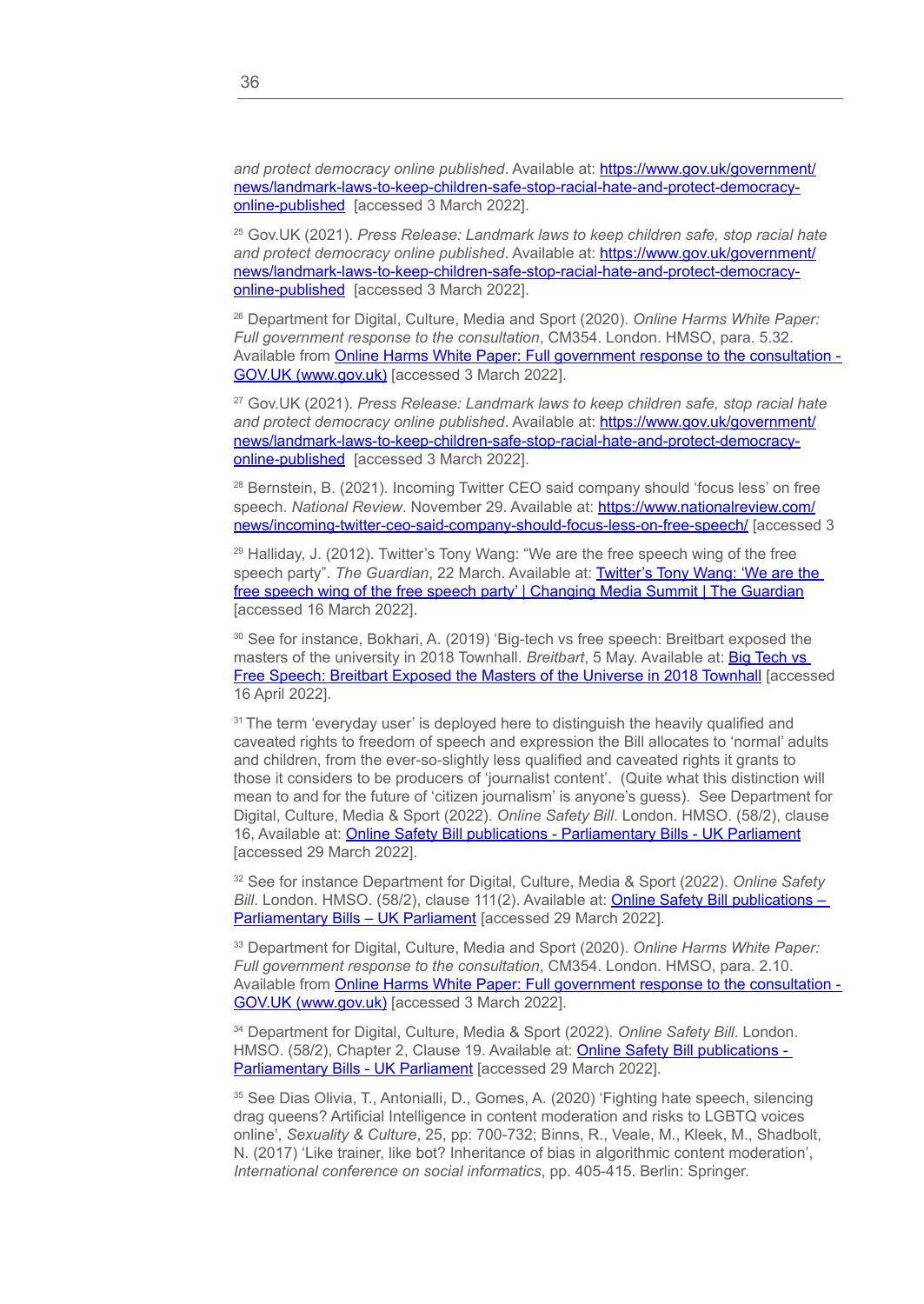36 Llanso, E. (2020). No amount of "Al" in content moderation will solve filtering's priorrestraint problem. *Big Data & Society*, Jan-June, 1-6.

37 Department for Digital, Culture, Media and Sport (2020). *Online Harms White Paper: Full government response to the consultation*, CM354. London. HMSO, para 4.43. Available from [Online Harms White Paper: Full government response to the consultation](https://www.gov.uk/government/consultations/online-harms-white-paper/outcome/online-harms-white-paper-full-government-response)  [- GOV.UK \(www.gov.uk\)](https://www.gov.uk/government/consultations/online-harms-white-paper/outcome/online-harms-white-paper-full-government-response) [accessed 3 March 2022].

38 Department for Digital, Culture, Media and Sport (2020). *Online Harms White Paper: Full government response to the consultation*, CM354. London. HMSO, part 2, Box 12. Available from [Online Harms White Paper: Full government response to the consultation](https://www.gov.uk/government/consultations/online-harms-white-paper/outcome/online-harms-white-paper-full-government-response)  [- GOV.UK \(www.gov.uk\)](https://www.gov.uk/government/consultations/online-harms-white-paper/outcome/online-harms-white-paper-full-government-response) [accessed 3 March 2022].

39 Department for Digital, Culture, Media and Sport (2020). *Online Harms White Paper: Full government response to the consultation*, CM354. London. HMSO, para 2.48. Available from [Online Harms White Paper: Full government response to the consultation](https://www.gov.uk/government/consultations/online-harms-white-paper/outcome/online-harms-white-paper-full-government-response)  [- GOV.UK \(www.gov.uk\)](https://www.gov.uk/government/consultations/online-harms-white-paper/outcome/online-harms-white-paper-full-government-response) [accessed 3 March 2022].

40 On this point see for instance, Kaye, D. (2019). *Speech Police: The Global Struggle to Govern the Internet*. New York, NY: Columbia Global Reports; also Suzor, N.P. (2019). *Lawless: The Secret Rules that Govern our Digital Lives*. Cambridge, UK: Cambridge University Press.

41 Gorwa, R., Binns, R., Katzenbach, C. (2020). Algorithmic content moderation: Technical and political challenges in the automation of platform governance. *Big Data & Society*, Jan-June, page 11.

42 Bernstein, B. (2021). Incoming Twitter CEO said company should 'focus less' on free speech. *National Review*. November 29. Available at: [https://www.nationalreview.com/](https://www.nationalreview.com/news/incoming-twitter-ceo-said-company-should-focus-less-on-free-speech/) [news/incoming-twitter-ceo-said-company-should-focus-less-on-free-speech/](https://www.nationalreview.com/news/incoming-twitter-ceo-said-company-should-focus-less-on-free-speech/) [accessed 3 March 2022].

43 Independent (2013). "Sweetheart" deal between HMRC and Goldman Sachs was struck to save Government embarrassment, court hears. *Independent* [online]. ['Sweetheart' deal between HMRC and Goldman Sachs was struck to save Government](https://www.independent.co.uk/news/uk/home-news/sweetheart-deal-between-hmrc-and-goldman-sachs-was-struck-to-save-government-embarrassment-court-hears-8601007.html)  [embarrassment, court hears | The Independent | The Independent](https://www.independent.co.uk/news/uk/home-news/sweetheart-deal-between-hmrc-and-goldman-sachs-was-struck-to-save-government-embarrassment-court-hears-8601007.html) [accessed 3 March 2022].

44 TaxWatch (2021). TaxWatch calls for scrutiny over "sweetheart" tax deal between HMRC and GE. Available from: [TaxWatch calls for scrutiny over "sweetheart" tax deal](https://www.taxwatchuk.org/ge_sweetheart_tax_deal/)  between HMRC and GE - TaxWatch (taxwatchuk.org) [accessed 3 March 2022].

45 Department for Digital, Culture, Media and Sport (2020). *Online Harms White Paper: Full government response to the consultation*, CM354. London. HMSO, para 3.16. Available from [Online Harms White Paper: Full government response to the consultation](https://www.gov.uk/government/consultations/online-harms-white-paper/outcome/online-harms-white-paper-full-government-response)  [- GOV.UK \(www.gov.uk\)](https://www.gov.uk/government/consultations/online-harms-white-paper/outcome/online-harms-white-paper-full-government-response) [accessed 3 March 2022].

46 Department for Digital, Culture, Media and Sport (2020). *Online Harms White Paper: Full government response to the consultation*, CM354. London. HMSO, para 5.5, Box 20. Available from [Online Harms White Paper: Full government response to the consultation](https://www.gov.uk/government/consultations/online-harms-white-paper/outcome/online-harms-white-paper-full-government-response)  [- GOV.UK \(www.gov.uk\)](https://www.gov.uk/government/consultations/online-harms-white-paper/outcome/online-harms-white-paper-full-government-response) [accessed 3 March 2022].

47 Moss, S. (2021). Facebook plans huge \$29-32 billion capex spending spree in 2022, will invest in AI, servers, and data centres. *Data Centre Dynamics*. Available at: [https://](https://www.datacenterdynamics.com/en/news/facebook-plans-huge-29-34-billion-capex-spending-spree-in-2022-will-invest-in-ai-servers-and-data-centers/) [www.datacenterdynamics.com/en/news/facebook-plans-huge-29-34-billion-capex](https://www.datacenterdynamics.com/en/news/facebook-plans-huge-29-34-billion-capex-spending-spree-in-2022-will-invest-in-ai-servers-and-data-centers/)[spending-spree-in-2022-will-invest-in-ai-servers-and-data-centers/](https://www.datacenterdynamics.com/en/news/facebook-plans-huge-29-34-billion-capex-spending-spree-in-2022-will-invest-in-ai-servers-and-data-centers/) [accessed 3 March 2022].

48 On this point the Free Speech Union agrees with the Ada Lovelace Institute. See Joint Committee on the Draft Online Safety Bill (2021). *Written Evidence Submitted by the Ada Lovelace Institute*. OSB0101. Available at: [https://committees.parliament.uk/](https://committees.parliament.uk/writtenevidence/39256/html/)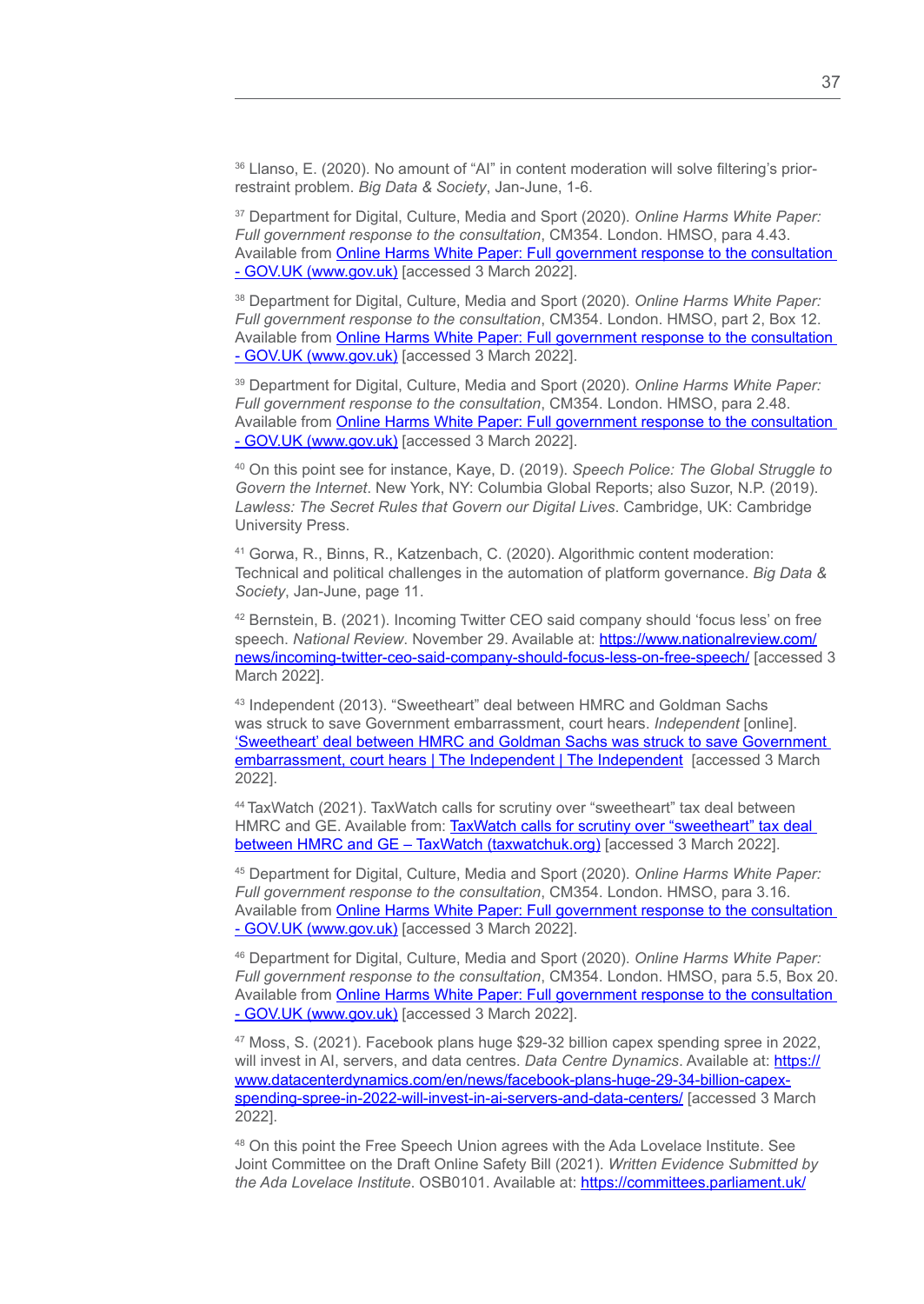[writtenevidence/39256/html/](https://committees.parliament.uk/writtenevidence/39256/html/) [accessed 3 March 2022].

<sup>49</sup> For a cogent summary of the need for this power, see Dr Amy Orben's written evidence to the Joint Committee on the Draft Online Safety Bill: Joint Committee on the Draft Online Safety Bill (2021). *Written Evidence Submitted by Dr Amy Orben, College Research Fellow at the University of Cambridge*. OSB0131. Available at: [https://](https://committees.parliament.uk/writtenevidence/39303/html/) [committees.parliament.uk/writtenevidence/39303/html/](https://committees.parliament.uk/writtenevidence/39303/html/) [accessed 3 March 2022].

50 For further detail, see Joint Committee on the Draft Online Safety Bill (2021). *Written Evidence Submitted by Reset*. OSB01238. Available at: [https://committees.parliament.uk/](https://committees.parliament.uk/writtenevidence/39303/html/) [writtenevidence/39303/html/](https://committees.parliament.uk/writtenevidence/39303/html/) [accessed 3 March 2022].

51 Digital, Culture, Media & Sport (2021). *Draft Online Safety Bill*. CP405. London: HMSO, clause 70. Available at: [https://assets.publishing.service.gov.uk/government/uploads/](https://assets.publishing.service.gov.uk/government/uploads/system/uploads/attachment_data/file/985033/Draft_Online_Safety_Bill_Bookmarked.pdf) [system/uploads/attachment\\_data/file/985033/Draft\\_Online\\_Safety\\_Bill\\_Bookmarked.pdf](https://assets.publishing.service.gov.uk/government/uploads/system/uploads/attachment_data/file/985033/Draft_Online_Safety_Bill_Bookmarked.pdf) [accessed 3 March 2022]; also see Chapter 4, clause 85(1).

52 Digital, Culture, Media & Sport (2021). *Draft Online Safety Bill*. CP405. London: HMSO, clause 74. Available at: [https://assets.publishing.service.gov.uk/government/uploads/](https://assets.publishing.service.gov.uk/government/uploads/system/uploads/attachment_data/file/985033/Draft_Online_Safety_Bill_Bookmarked.pdf) [system/uploads/attachment\\_data/file/985033/Draft\\_Online\\_Safety\\_Bill\\_Bookmarked.pdf](https://assets.publishing.service.gov.uk/government/uploads/system/uploads/attachment_data/file/985033/Draft_Online_Safety_Bill_Bookmarked.pdf) [accessed 3 March 2022]; also Chapter 4, Clause 88.

<sup>53</sup> On the concept of the transparency report, see in particular Department for Digital, Culture, Media and Sport (2020). *Online Harms White Paper: Full government response to the consultation*, CM354. London. HMSO, para 27 to 28 and 2.15 to 2.1. Available from [Online Harms White Paper: Full government response to the consultation - GOV.UK](https://www.gov.uk/government/consultations/online-harms-white-paper/outcome/online-harms-white-paper-full-government-response)  [\(www.gov.uk\)](https://www.gov.uk/government/consultations/online-harms-white-paper/outcome/online-harms-white-paper-full-government-response) [accessed 3 March 2022]; also see Department for Digital, Culture, Media & Sport (2022). *Online Safety Bill*. London. HMSO. (58/2), Chapter 4, Clause 65. Available at: [Online Safety Bill publications - Parliamentary Bills - UK Parliament](https://bills.parliament.uk/bills/3137/publications) [accessed 29 March 2022].

54 Gov.UK (2021). *Press Release: Landmark laws to keep children safe, stop racial hate and protect democracy online published*. Available at: [https://www.gov.uk/government/](https://www.gov.uk/government/news/landmark-laws-to-keep-children-safe-stop-racial-hate-and-protect-democracy-online-published) [news/landmark-laws-to-keep-children-safe-stop-racial-hate-and-protect-democracy](https://www.gov.uk/government/news/landmark-laws-to-keep-children-safe-stop-racial-hate-and-protect-democracy-online-published)[online-published](https://www.gov.uk/government/news/landmark-laws-to-keep-children-safe-stop-racial-hate-and-protect-democracy-online-published) [accessed 3 March 2022].

55 Gov.UK (2021). *Press Release: Landmark laws to keep children safe, stop racial hate and protect democracy online published*. Available at: [https://www.gov.uk/government/](https://www.gov.uk/government/news/landmark-laws-to-keep-children-safe-stop-racial-hate-and-protect-democracy-online-published) [news/landmark-laws-to-keep-children-safe-stop-racial-hate-and-protect-democracy](https://www.gov.uk/government/news/landmark-laws-to-keep-children-safe-stop-racial-hate-and-protect-democracy-online-published)[online-published](https://www.gov.uk/government/news/landmark-laws-to-keep-children-safe-stop-racial-hate-and-protect-democracy-online-published) [accessed 3 March 2022].

56 Joint Committee on the draft Online Safety Bill (2021). *Report of session 2021-22, 14 December 2021*. HL Paper 129/HC 609, para. 46. Available at: [https://publications.](https://publications.parliament.uk/pa/jt5802/jtselect/jtonlinesafety/129/129.pdf) [parliament.uk/pa/jt5802/jtselect/jtonlinesafety/129/129.pdf](https://publications.parliament.uk/pa/jt5802/jtselect/jtonlinesafety/129/129.pdf) [accessed 3 March 2022].

57 Joint Committee on the Draft Online Safety Bill (2021). *Corrected Oral Evidence, Thursday 9 September 2021*, 9:30am. Available at: [https://committees.parliament.uk/](https://committees.parliament.uk/oralevidence/2695/html/) [oralevidence/2695/html/](https://committees.parliament.uk/oralevidence/2695/html/) [accessed 3 March 2022].

58 Ada Lovelace Institute and Reset (2020). *Inspecting Algorithms in Social Media Platforms*. Available at: [https://www.adalovelaceinstitute.org/report/inspecting-algorithms](https://www.adalovelaceinstitute.org/report/inspecting-algorithms-in-social-media-platforms/)[in-social-media-platforms/](https://www.adalovelaceinstitute.org/report/inspecting-algorithms-in-social-media-platforms/) [accessed 3 March 2022]. Also see Ada Lovelace Institute (2020). *Examining the Black Box: Tools for assessing algorithmic systems*. Available at: [https://www.adalovelaceinstitute.org/report/examining-the-black-box-tools-for-assessing](https://www.adalovelaceinstitute.org/report/examining-the-black-box-tools-for-assessing-algorithmic-systems/)[algorithmic-systems/](https://www.adalovelaceinstitute.org/report/examining-the-black-box-tools-for-assessing-algorithmic-systems/) [accessed 3 March 2022]; Kayser-Bril, N. (2021). AlgorithmWatch forced to shut down Instagram monitoring project after threats from Facebook. *AlgorithmWatch.* Available at: [https://algorithmwatch.org/en/instagram-research-shut](https://algorithmwatch.org/en/instagram-research-shut-down-by-facebook/)[down-by-facebook/](https://algorithmwatch.org/en/instagram-research-shut-down-by-facebook/) [accessed 3 March 2022].

59 Gov.UK (2021). *Press Release: Landmark laws to keep children safe, stop racial hate*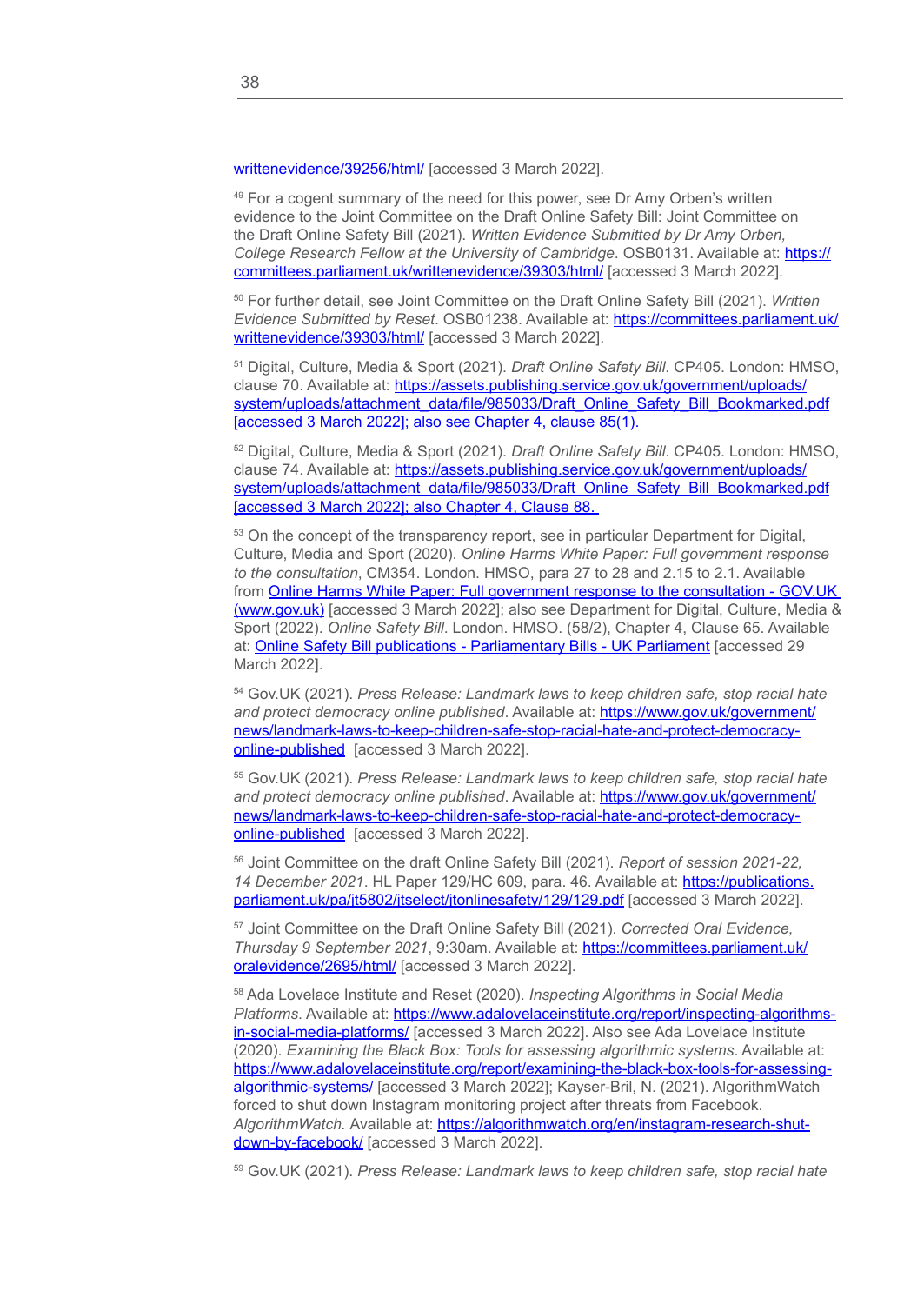*and protect democracy online published*. Available at: [https://www.gov.uk/government/](https://www.gov.uk/government/news/landmark-laws-to-keep-children-safe-stop-racial-hate-and-protect-democracy-online-published) [news/landmark-laws-to-keep-children-safe-stop-racial-hate-and-protect-democracy](https://www.gov.uk/government/news/landmark-laws-to-keep-children-safe-stop-racial-hate-and-protect-democracy-online-published)[online-published](https://www.gov.uk/government/news/landmark-laws-to-keep-children-safe-stop-racial-hate-and-protect-democracy-online-published) [accessed 3 March 2022].

60 Department for Digital, Culture, Media and Sport (2020). *Online Harms White Paper: Full government response to the consultation*, CM354. London. HMSO, para. 4.18, Box 17. Available from [Online Harms White Paper: Full government response to the](https://www.gov.uk/government/consultations/online-harms-white-paper/outcome/online-harms-white-paper-full-government-response)  [consultation - GOV.UK \(www.gov.uk\)](https://www.gov.uk/government/consultations/online-harms-white-paper/outcome/online-harms-white-paper-full-government-response) [accessed 3 March 2022].

61 Joint Committee on the Draft Online Safety Bill (2021). *Corrected Oral Evidence, Thursday 14 October*, 9:55am. Available at: [https://committees.parliament.uk/](https://committees.parliament.uk/oralevidence/2816/html/) [oralevidence/2816/html/](https://committees.parliament.uk/oralevidence/2816/html/) [accessed 3 March 2022].

62 Joint Committee on the Draft Online Safety Bill (2021). *Written Evidence Submitted by Dr Amy Orben, College Research Fellow at the University of Cambridge*. OSB0131. London: HMSO. Available at: [https://committees.parliament.uk/writtenevidence/39303/](https://committees.parliament.uk/writtenevidence/39303/html/) [html/](https://committees.parliament.uk/writtenevidence/39303/html/) [accessed 3 March 2022].

<sup>63</sup> On this point see Starr, P. (1987). The sociology of official statistics. W. Alonso, P. Starr (eds.). *The Politics of Numbers*. New York: Russell Sage Foundation.

<sup>64</sup> Meredith, J. (2017). Analysing technological affordances of online interaction using conversation analysis. *Journal of Pragmatics*, 115, 42-55; Madell, D., Muncer, S. (2007). Control over social interactions: an important reason for young people's use of the internet and mobile phones for communication? *Cyberpsychology & Behaviour*. 10(1), 137-140; Garcia, A., Jacobs, J. (1999). The eyes of the beholder: understanding the turntaking system in quasi-synchronous computer-mediated communication. *Research on Language and Social Interaction*, 32(4), 337-367.

<sup>65</sup> Ditchfield, H. (2019). Behind the screen of Facebook: Identity construction in the rehearsal stage of online interaction. *New Media & Society,* 22(6): 927-943.

<sup>66</sup> Ditchfield, H., Lunt, P. (2021). Reconfiguring synchronicity and sequentiality in online interaction, in A. Kaun (ed.) *Making Time for Digital Lives: Beyond Chronotopia*. London: Rowman & Littlefield; Stephens, K., Panjota, G. (2016). Mobile devices in the classroom: learning motivations predict specific types of multicommunicating behaviours. *Communication Education*, 65(4), 463-479.

67 Austin, J.L. (1962). *How to do Things with Words*. Oxford: Clarendon Press.

68 Rose, N. (1988). Calculable minds and manageable individuals. *History of the Human Sciences*, 1(2): 179-200.

<sup>69</sup> See Cline-Cohen, P. (1982). A Calculating People: The Spread of Numeracy in Early *America*. Chicago: University of Chicago Press; and Hopwood, A.G. and Miller, P. (eds.) (1986). *Accounting as Social and Institutional Practice*. Cambridge: Cambridge University Press.

70 On the concepts of 'mutable' and 'immutable' mobiles, see Latour, B. (1987). *Science in Action*. Milton Keynes: Open University Press.

<sup>71</sup> On numbers and standardization, see Porter, T. (1992). Quantification and the accounting ideal in science. *Social Studies of Science*, 22: 633-652.

72 See Rose, N. (2000). *Powers of Freedom: Reframing Political Thought*. Cambridge: Cambridge University Press.

73 See Miller, P. (1992). Accounting expertise and the politics of the product: economic citizenship and modes of corporate governance,' *Accounting, Organisations and Society*, 17: 187-206.